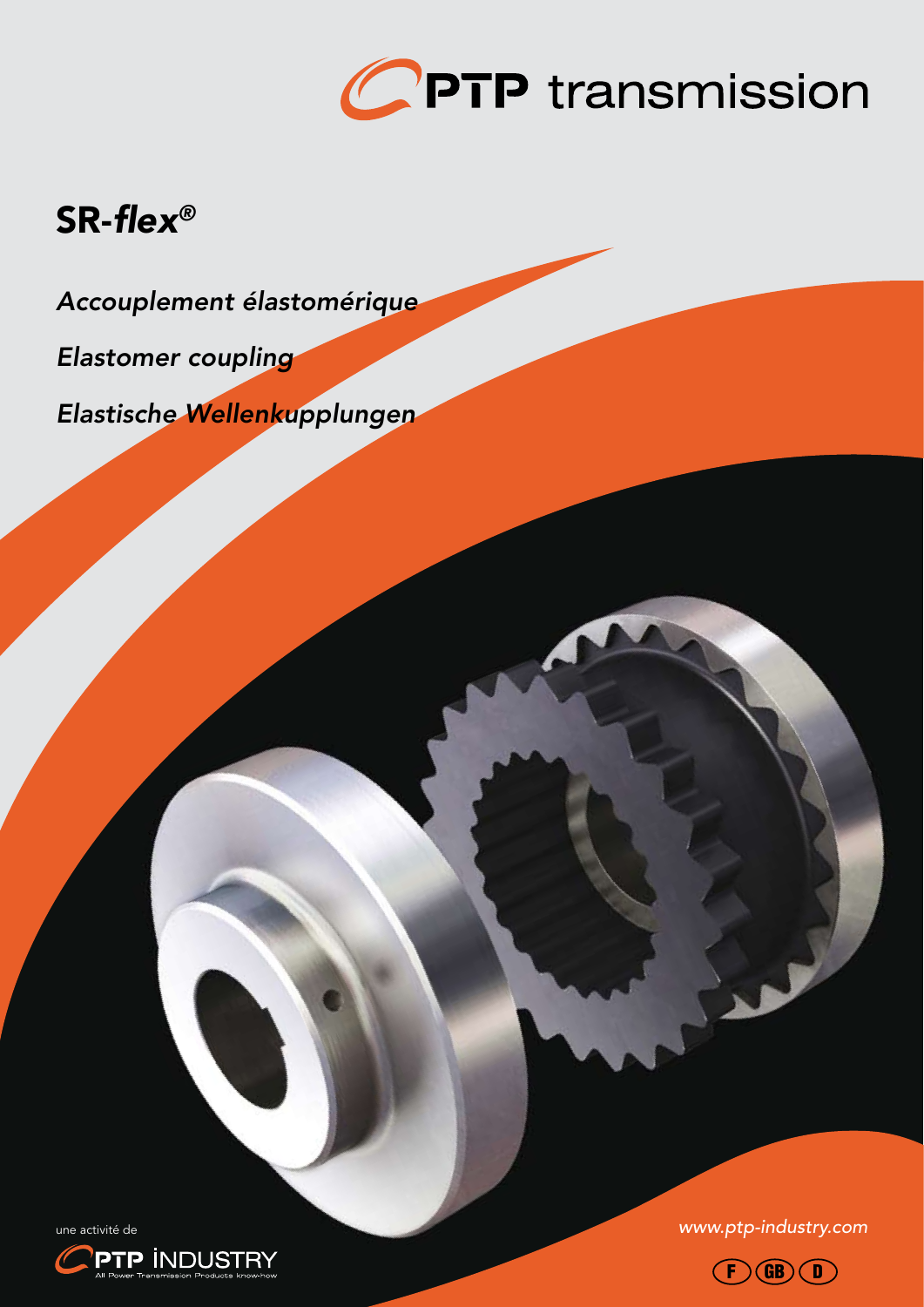# **PTP** transmission  $SR$ -flex<sup>®</sup>

**Gamme de produits Product range Produkte Reihe**

# ECOflex



**Accouplement Positif Élastomèrique Elastomer Fail Safe Coupling Elastische Wellenkupplung**

**TEX-O-flex** 



**Accouplement Élastomèrique Elastomer Coupling Elastische Wellenkupplung**

# PENCOflex



**Accouplements à Broches et Douilles Pin and Bush Couplings Elastische Wellenkupplung**

# $SR$ -flex<sup>®</sup>



**Accouplement Superélastique Super Elastomer Coupling Superelastische Wellenkupplung**

# **Hydro-flow**



**Coupleur Hydrodynamique Hydrodynamic Coupling Hydrodynamische Kupplung**

# Varisit



**Variateurs Mécaniques Mechanical Variators Mechanische Variatoren**





**Variateurs de Vitesse Variable Speed Drives Regelantriebe**

# **Magic-Grip-T®**



**Gamme de Transmissions V-Belt Drives Keilriemenantriebe**

**FLOTAX®**



**Réducteurs de Vitesse Pendulaires Shaft Mounted Gear Units with Torque Arm Schwenkaufsteckgetriebe**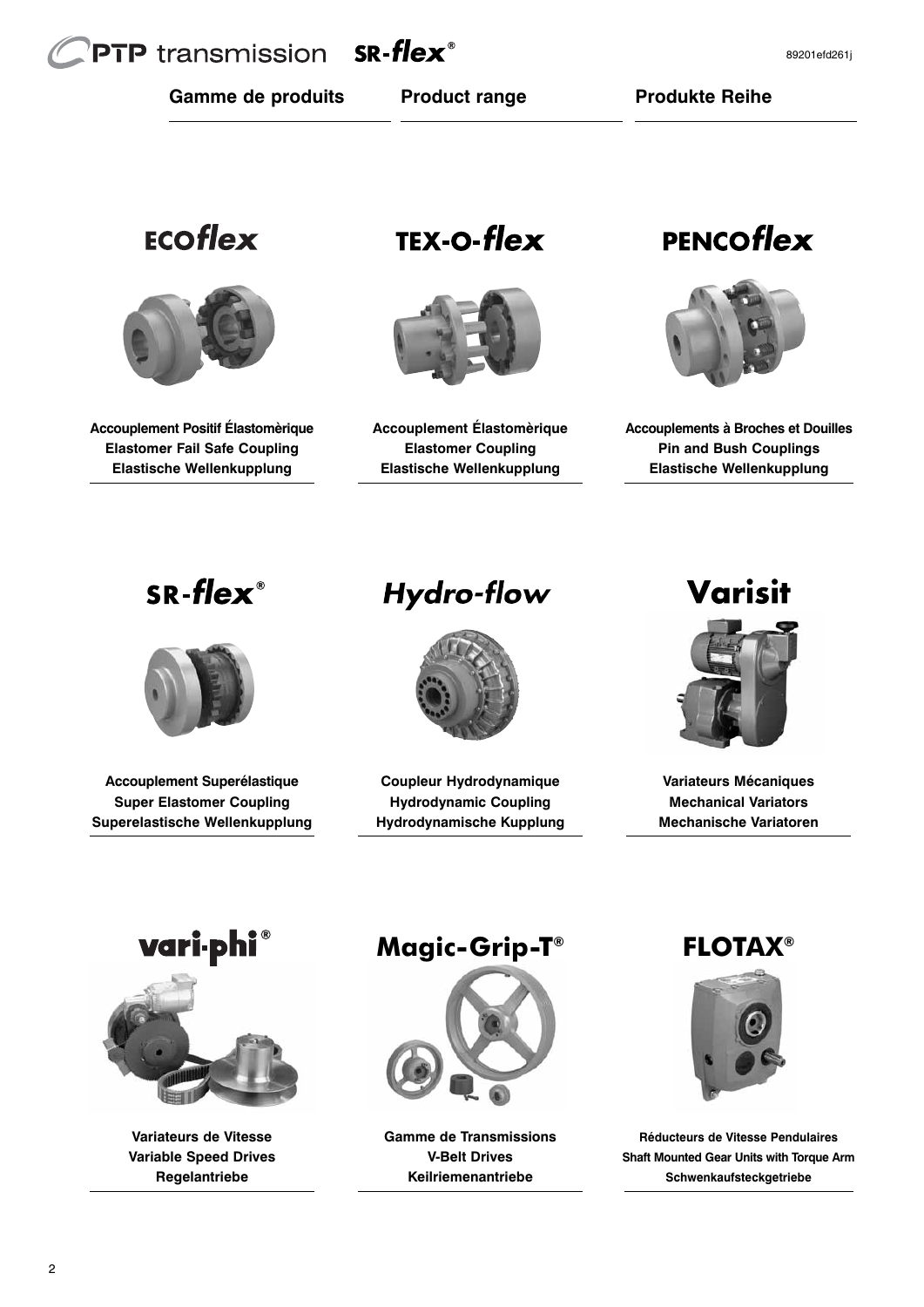# CPTP transmission SR-flex<sup>®</sup>



| <b>Contents</b>                 |                | <b>Index</b>                    |                | <b>Inhaltsverzeichnis</b>    |                |  |  |  |
|---------------------------------|----------------|---------------------------------|----------------|------------------------------|----------------|--|--|--|
| Reference chart                 | 4              | Tableau de référence            | 4              | Tabellarische Übersicht      | 4              |  |  |  |
| <b>Selection procedure</b>      | 5              | Méthode de sélection            | 5              | <b>Auswahl Method</b>        | 5              |  |  |  |
| <b>Service factors</b>          | 6              | <b>Facteurs de service</b>      | 6              | <b>Betriebsfaktoren</b>      | 6              |  |  |  |
| <b>Selection - Applications</b> | $\overline{7}$ | <b>Selection - Applications</b> | $\overline{7}$ | Auswahl - Anwendungen        | $\overline{7}$ |  |  |  |
| <b>Selection - IEC Motor</b>    | 8              | <b>Selection - Moteur CEI</b>   | 8              | <b>Auswahl - IEC Motoren</b> | 8              |  |  |  |
| <b>Description</b>              | 9              | <b>Description</b>              | 9              | <b>Beschreibung</b>          | 9              |  |  |  |
| Coding                          | 10             | Codification                    | 10             | Bezeichnung                  | 10             |  |  |  |
| <b>Dimensional drawings</b>     | $11 - 15$      | <b>Plans d'encombrement</b>     | $11 - 15$      | Maßzeichnungen               | $11 - 15$      |  |  |  |
| <b>Flexible sleeves</b>         | $16 - 17$      | <b>Garnitures</b>               | $16 - 17$      | <b>Elastikelemente</b>       | $16 - 17$      |  |  |  |
| <b>Balancing</b>                | 18             | Équilibrage                     | 18             | <b>Auswuchtung</b>           | 18             |  |  |  |
| <b>Mounting</b>                 | 19 - 20        | Montage                         | 19 - 20        | Einbau                       | $19 - 20$      |  |  |  |
| Alignment                       | $20 - 22$      | Alignement                      | $20 - 22$      | <b>Ausrichtung</b>           | $20 - 22$      |  |  |  |
| Maintenance / Responsibility    | 23             | Maintenance / Responsabilité    | 23             | Wartung / Haftung            | 23             |  |  |  |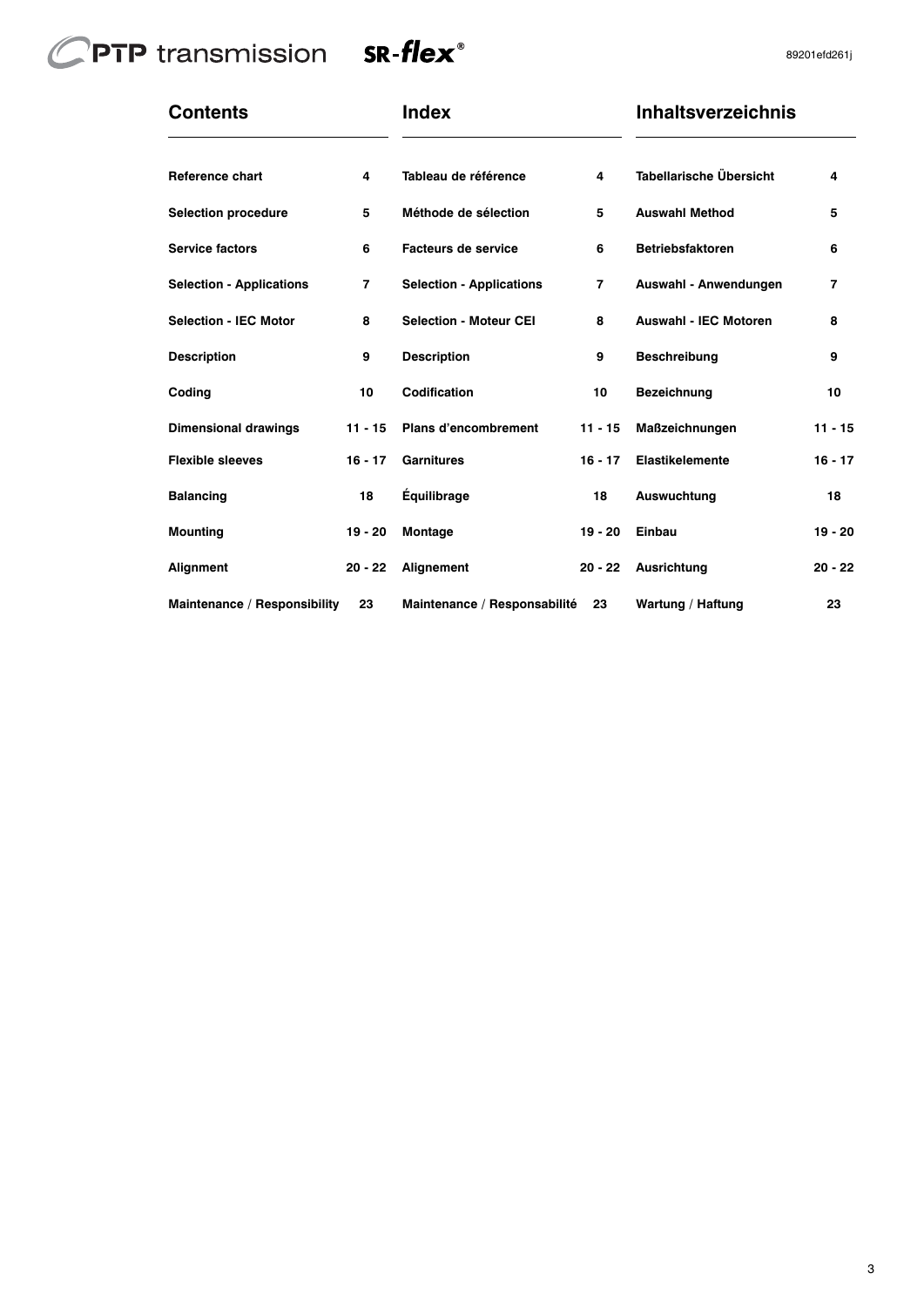# **PTP** transmission



# **Reference chart Tableau de référence**

# **Tabellarische Übersicht**

|                   | <b>FEATURES</b><br>CARACTÉRISTIQUES                                                                                                                  |                                                                    |                         |                  |                 |                    | $\overline{2}$<br>$\overline{m}$<br>$\mathbb{Z}$<br>7777 |                 |
|-------------------|------------------------------------------------------------------------------------------------------------------------------------------------------|--------------------------------------------------------------------|-------------------------|------------------|-----------------|--------------------|----------------------------------------------------------|-----------------|
|                   | MERKMALE                                                                                                                                             | SR-flex <sup>®</sup>                                               | TEX-O-flex<br>PENCOflex |                  | ECOflex         | <b>HATECO</b>      | <b>HARCO</b>                                             | Hydro-flow      |
|                   | $T_N$ (kNm)                                                                                                                                          | 1000                                                               |                         |                  |                 |                    |                                                          |                 |
|                   | $\mathsf{N}$<br>$\circ$ <sup>m</sup><br>Nominal torque<br>Couple nominal<br>Nenndrehmoment _                                                         | 100<br>10<br>1                                                     |                         |                  |                 |                    |                                                          |                 |
|                   |                                                                                                                                                      | 0,1                                                                |                         |                  |                 |                    |                                                          |                 |
| ΔF                | $\Delta E$ axial                                                                                                                                     | ***                                                                | $^\star$                | $***$            | ***             | $***$              | 0%                                                       |                 |
|                   | $\Delta r$ radial                                                                                                                                    | ***                                                                | $\star$                 | ***              | $***$           | ***                | 0%                                                       |                 |
|                   | $\alpha$ angular<br>$\alpha$ angulaire<br>$\alpha$ winklig                                                                                           | $\star$                                                            | $\star$                 | ***              | $***$           | $***$              | 0°                                                       |                 |
|                   | Torsional<br>elasticity at TN<br>Elasticité<br>torsionnelle<br>sous T <sub>N</sub><br>Drehelastizität<br>unter $T_N$                                 | $15^{\circ}$<br>EDPM & PROCOUPLAN<br>7° HYTREL                     | $2^{\circ}$             | $5^{\circ}$      | $3^\circ$       | $\mathbf{0}^\circ$ | 0°                                                       |                 |
| $\theta^{\circ}C$ | Ambient<br>temperature<br>range<br>Température<br>ambiante                                                                                           | $-55^{\circ}$ C<br>$+100^{\circ}$ C<br>EDPM & PROCOUPLAN<br>- 55°C | - 40°C                  | $-55^{\circ}$ C  | $-30^{\circ}$ C | $-30^{\circ}$ C    | $-40^{\circ}$ C                                          | $-20^{\circ}$ C |
|                   | Zulässige<br>Umgebungs-<br>temperatur                                                                                                                | $+120^{\circ}$ C<br><b>HYTREL</b>                                  | $+90^{\circ}$ C         | $+100^{\circ}$ C | $+80^{\circ}$ C | $+90^{\circ}$ C    | $+150^{\circ}$ C                                         | $+40^{\circ}$ C |
| $\frac{1}{2}$     | Adaptability<br>to chemical<br>environment<br>Adaptabilité aux<br>environnements<br>chimiques<br>Einsetzbar in<br>chemisch<br>agressiver<br>Umgebung | <b>HYTREL</b>                                                      |                         |                  |                 |                    |                                                          |                 |
|                   | Magic-Lock<br>taper bushes<br>Douilles<br>Magic-Lock<br>Magic-Lock<br>Spannbuchsen                                                                   |                                                                    |                         |                  |                 |                    |                                                          |                 |

 $\overleftarrow{\phantom{a}}$ 





 $\frac{1}{\sqrt{1-\frac{1}{2}}}$ 



**Remarks :** \*\*\* : Excellent / \*\* : Good / \* : Average **Remarques :** \*\*\* : Excellent / \*\* : Bien / \* : Moyen **Bemerkungen :** \*\*\* : Excellent / \*\* : Gut / \* : Mittelmäßig

4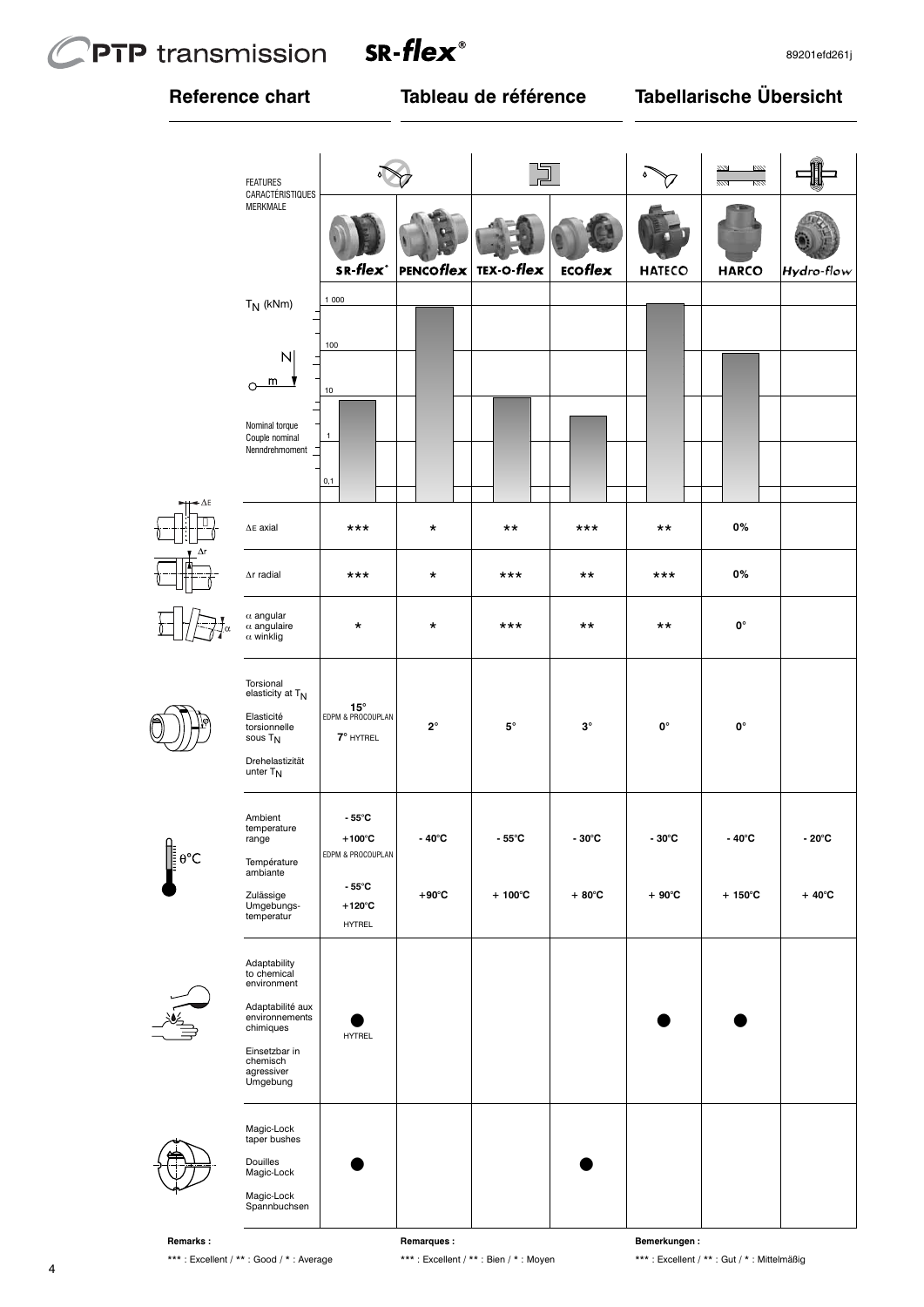# **PTP** transmission  $SR$ -flex<sup>®</sup>

**1/Choice of coupling type :** The choice is based on the type of application and the operating

The reference chart on page 4 can help with the choice of coupling type. (Note : only use couplings with positive engagement for lifting motion !)

**2/Calculation of the nominal torque Ta (Nm) of the driven machine**

# **Méthode de sélection**

#### **1/Choix du type d'accouplement :**

Celui-ci est déterminé par le genre d'application et par les conditions de fonctionnement.

Le tableau synthétique de la page 4 peut aider à ce choix.

(Remarque : employer uniquement un accouplement assurant une liaison positive sûre pour un mouvement de levage !)

#### **2/Calcul du couple nominal Ta (Nm) de la machine**

 $Ta = \frac{9550 \times Pa}{2}$ **n**

conditions.

where  $Pa =$  absorbed torque (kW) of the driven machine,

 $n = speed (min<sup>-1</sup>)$ 

## **3/Service factor determination SF**

See table in each catalogue. Service factor adders should be used if : • the driven machine is an internal combustion engine where torque fluctuations of more than 20 % may occur (see page 4),

• the operating speed approaches the critical speed (consult us), • the ambient temperature exceeds 60°C (consult us).

• the number of starts per hour is more than 10 (consult factory).

Should you be in any doubt please contact the factory for selection.

#### **4/Calculation of the equivalent torque Teq (Nm)**

**Teq = Ta x SF**

where  $:Ta = torque (Nm)$ of the driven machine,  $SF =$  service factor

## **5/Select the coupling size so that :**

# $T_N \geq$ **Teq**

where : $T_N$  = nominal torque of the coupling (see dimensional drawings).

**6/Checking of the selection** The maximal peak torque :

$$
Tmax \leq 2 \times T_N
$$

# **7/Checking of the bores**

Check when the shaft diameters are known, whether the corresponding bores are available. If the coupling is to be bored and keywayed, please specify the correct dimensions and tolerances.

# où : Pa = puissance absorbée (kW) par la machine,

 $n =$  vitesse (min<sup>-1</sup>).

## **3/Choix du facteur de service SF**

Voir tableau dans chaque catalogue. Des facteurs de service complémentaires doivent être

appliqués lorsque : • la machine motrice est un moteur à

combustion interne pouvant occasionner des variations de couple

de plus de 20 % (voir page 4),

• la vitesse de régime se rapproche sensiblement de la vitesse critique (nous consulter),

- la température ambiante dépasse 60°C (nous consulter).
- le nombre de démarrages par heure

 $où$ : Ta = couple (Nm)

SF = facteur de service

 $où: T_N = couple$  nominal de l'accouplement (voir plans d'en-

combrements).

**6/Vérification de la sélection** Couple de pointe maximum :

**5/Sélection de la taille de l'accouplement, de manière que :**

est supérieur à 10 (nous consulter).

En cas de doute, prière de nous consulter.

**4/Calcul du couple équivalent Teq (Nm)**

de la machine entraînée,

**1/Auswahl des Kupplungstyps :**

**Auswahl Method**

Dieser ist abhängig von der Anwendungs-art und von den Betriebsumständen. Die tabellarische Übersicht auf Seite 4 kann bei dieser Auswahl helfen. (Anmerkung : Verwenden Sie für Hebebewegungen nur durchschlagsichere Kupplungen !)

#### **2/Bestimmung des effektiven Nenndrehmomentes Ta (Nm) der Arbeitsmaschine**

worin : Pa = Effektivleistung (kW) der Arbeitsmaschine,

 $n = D$ rehzahl (min<sup>-1</sup>).

#### **3/Bestimmung des erforderlichen Betriebsfaktors SF**

Siehe Tabelle in jedes Katalog. Ein größerer Betriebsfaktor ist zu wählen wenn :

• die Kraftmaschine ein Verbrennungsmotor ist, wobei Drehmomentschwankungen von über 20 % auftreten können (siehe seite 4),

• die Betriebsdrehzahl in der Nähe der kritischen Drehzahl liegt (Rückfragen),

• die Umgebungstemperatur 60°C überschreitet (Rückfragen).

• bei mehr als 10 Anläufen pro Stunde (Rückfragen).

In Zweifelsfällen bitten wir Sie uns bei der Auslegung zu Rate zu ziehen.

**4/Berechnung des Äquivalentdrehmomentes Teq (Nm)**

worin : Ta = Drehmoment (Nm) der Arbeitsmaschine, SF = Betriebsfaktor

**5/Bestimmung der Baugröße :**

worin :  $T_N$  = Nenndrehmoment der Kupplung (siehe Maßzeichnungen).

**6/Überprüfung der Auswahl :** Maximales Spitzendrehmoment :

## **7/Contrôle des alésages**

Les diamètres des bouts d'arbre étant connus, contrôler que les alésages correspondants peuvent être réalisés. Si les accouplements doivent être fournis alésés et rainurés, il y a lieu d'indiquer les cotes exactes et les tolérances désirées.

# **7/Überprüfung der Bohrungen**

Überprüfen Sie, sobald die Wellendurchmesser bekannt sind, ob die entsprechenden Bohrungen ausgeführt werden können. Soll die Kupplung gebohrt und genutet sein, so sind die gewünschten Maße und Passungen genau anzugeben.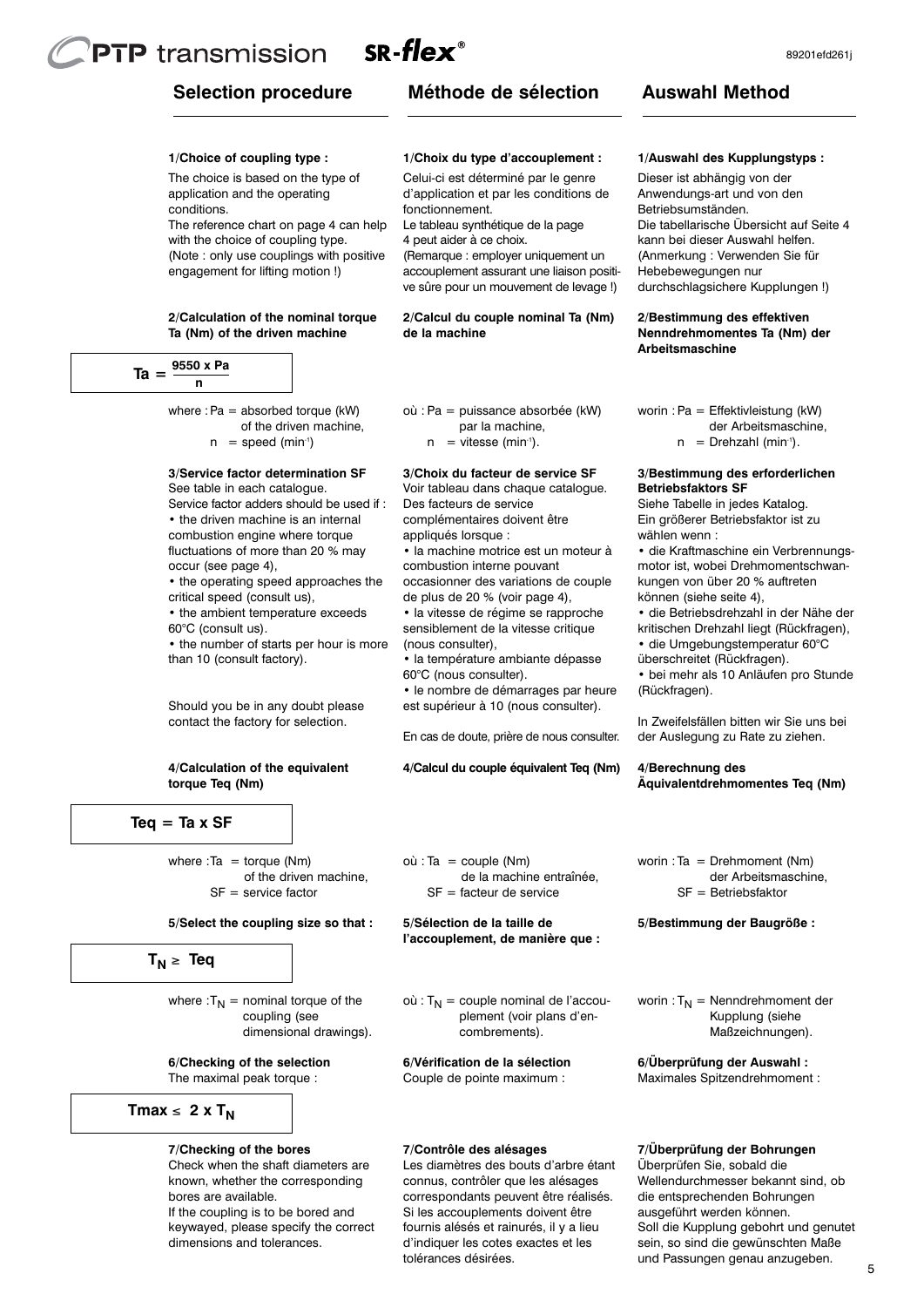

Intern. comb. motor - 1 to 3 cylinders

# **Service factors Facteurs de service Betriebsfaktoren**

| For applications not listed :             | Autres applications non mentionnées : | Für       |
|-------------------------------------------|---------------------------------------|-----------|
| consult factory                           | nous consulter                        | Rü        |
| *: Consult factory                        | *: Nous consulter                     | $\star$ . |
| Intern. comb. motor - 4 cylinders or more | Moteur thermique 4 cylindres et plus  | Ver       |

| Für andere Anwendungen: |
|-------------------------|
| Rückfrage erbeten       |
| $*$ . Donal decays      |

| : Rückfrage |  |
|-------------|--|
|             |  |

| ore | Moteur thermique 4 cylindres et plus | Verbrennungsmotor - 4 Zylinder oder mehr | 0.25 |
|-----|--------------------------------------|------------------------------------------|------|
|     | Moteur thermique 1 à 3 cvlindres     | 'Verbrennungsmotor - 1 bis 3 Zvlinder    |      |

| <b>SERVICE FACTORS</b>                                      | <b>FACTEURS DE SERVICE</b>                                          | <b>BETRIEBSFAKTOREN</b>                                                         | Hours<br>per day        | Heures<br>par jour           | Stunden<br>pro Tag     |  |
|-------------------------------------------------------------|---------------------------------------------------------------------|---------------------------------------------------------------------------------|-------------------------|------------------------------|------------------------|--|
| <b>Applications</b>                                         | <b>Applications</b>                                                 | Anwendungen                                                                     | 3h/24h                  | 10h/24h                      | 24h/24h                |  |
| <b>AGITATORS</b>                                            | <b>AGITATION</b>                                                    | <b>RÜHRWERKE</b>                                                                |                         |                              |                        |  |
| Liquid with constant density                                | Liquide à densité constante                                         | Flüßigkeit mit konstanter Dichte                                                | 0,9                     | 1                            | 1,25                   |  |
| Liquid with variable density                                | Liquide à densité variable                                          | Flüßigkeit mit veränderlicher Dichte                                            | $\mathbf{1}$            | 1,25                         | 1,5                    |  |
| Liquid with solid material<br><b>FOOD INDUSTRY</b>          | Liquide avec matière solide<br><b>ALIMENTAIRE</b>                   | Flüßigkeit mit festen Körpern gemischt<br><b>NÄHRMITTELINDUSTRIE</b>            | 1,25                    | 1,5                          | 1,75                   |  |
| Meat grinders, mixers, Beet slicers                         | Hachoirs à viande, moulins, pétrins                                 | Rübenschneidemaschinen, Fleischmühlen,                                          |                         |                              |                        |  |
|                                                             |                                                                     | Knetmaschinen, Zuckerrohrbrecher                                                | 1,25                    | 1,5                          | 1,75                   |  |
| Filling machines                                            | Emboiteuse                                                          | Füllmaschinen                                                                   | 0,8                     | 0,9                          | 1                      |  |
| <b>BREWING - DISTILLING</b><br>Mash tubs                    | <b>BRASSERIE - DISTILLERIE</b><br><b>Broyeurs</b>                   | <b>BRAUEREIEN - BRENNEREIEN</b><br>Mühlen                                       | 0,9                     | 1                            | 1,25                   |  |
| Bottling machinery                                          | Machines à embouteiller                                             | Flaschenfüllmaschinen                                                           | 0,8                     | 0,9                          | 1                      |  |
| <b>MILLS</b>                                                | <b>BROYEURS</b>                                                     | <b>MÜHLEN</b>                                                                   |                         |                              |                        |  |
| Ball,rod, plain & wedge bar                                 | A barres, à boulets                                                 | Kuaelmühlen                                                                     | 1,25                    | 1,5                          | 1,75                   |  |
| Tumbling barrels<br><b>RUBBER &amp; PLASTIC INDUSTRY</b>    | A galets, à marteaux<br><b>CAOUTCHOUC &amp; MATIÈRES PLASTIQUES</b> | Hammermühlen, Schleudermühlen<br>GUMMI- & KUNSTSTOFFINDUSTRIE                   | 1,5                     | 1,75                         | $\overline{2}$         |  |
| <b>Strainers</b>                                            | <b>Boudineuses</b>                                                  | Strangpressen                                                                   | 0,9                     | 1                            | 1,25                   |  |
| Rubber calenders, rubber mills                              | Calandres, laminoirs                                                | Gummi-Kalander & -Walzwerke                                                     | 1,25                    | 1,5                          | 1,75                   |  |
| Mixing mills<br><b>CEMENT INDUSTRY</b>                      | Mélangeurs<br><b>CIMENTERIE</b>                                     | Mischer<br><b>ZEMENTFABRIKEN</b>                                                | 1,5                     | 1,75                         | 2                      |  |
| Kilns, dryers & coolers                                     | Fours, tambours sécheurs                                            | Öfen, Trockentrommeln                                                           | 1,25                    | 1,5                          | 1,75                   |  |
| <b>COMPRESSORS</b>                                          | <b>COMPRESSEURS</b>                                                 | <b>KOMPRESSOREN</b>                                                             |                         |                              |                        |  |
| Centrifugal                                                 | Centrifuges                                                         | Kreiselkompressoren                                                             | 0,8                     | 0,9                          | 1                      |  |
| Lobe, rotary                                                | Rotatifs                                                            | Rotationskompressoren                                                           | 0,9                     | $\mathbf{1}$                 | 1,25                   |  |
| Reciprocating:<br>- multi-cylinders                         | A pistons:<br>- multicylindres                                      | Kolbenkompressoren:<br>- Mehrzylinder                                           | 1,5                     | 1,75                         | $\overline{2}$         |  |
| - single-cylinder                                           | - monocylindre                                                      | - Einzylinder                                                                   | 2                       | 2,25                         | 2,5                    |  |
| <b>SCREENS</b>                                              | <b>CRIBLES</b>                                                      | <b>SIEBE</b>                                                                    |                         |                              |                        |  |
| Rotary (stone & gravel)                                     | Rotatifs (pierre & gravier)                                         | Siebtrommeln (Stein & Kies)                                                     | $\mathbf{1}$            | 1,25                         | 1,5                    |  |
| Travelling water intake                                     | A circulation d'eau                                                 | Siebe mit Wasserumlauf                                                          | 0,8                     | 0,9                          | $\mathbf{1}$           |  |
| <b>DREDGES</b><br>Cable reels, screen drives                | <b>DRAGAGE</b><br>Tambours enrouleurs de câbles                     | <b>BAGGERWERKE</b><br>Siebe, Kabelwinden                                        | 1,25                    | 1,5                          | 1,75                   |  |
| Cutter head drives                                          | Excavatrices                                                        | Cutter-Antrieb                                                                  | 1,5                     | 1,75                         | $\overline{2}$         |  |
| Winches                                                     | <b>Treuils divers</b>                                               | Verschiedene Winden                                                             | $\mathbf{1}$            | 1,25                         | 1,5                    |  |
| <b>ELEVATORS</b>                                            | <b>ÉLÉVATEURS</b>                                                   | <b>ELEVATOREN</b>                                                               |                         |                              |                        |  |
| <b>Bucket</b><br>Escalators                                 | A godets<br>Escaliers roulants                                      | Becherwerke                                                                     | $\mathbf{1}$<br>0,8     | 1,25<br>0,9                  | 1,5                    |  |
| Freight                                                     | Monte charge                                                        | Rolltreppen<br>Lastaufzüge                                                      | 1.25                    | 1,5                          | $\mathbf{1}$<br>1,75   |  |
| <b>SEWAGE DISPOSAL EQUIPMENT</b>                            | <b>ÉPURATION</b>                                                    | <b>WASSERKLÄRANLAGEN</b>                                                        |                         |                              |                        |  |
| Aerators                                                    | Aérateurs                                                           | Belüfter                                                                        | 1,25                    | 1,5                          | 1,75                   |  |
| Thickeners                                                  | Epaississeurs                                                       | Eindicker                                                                       | 0,9                     | $\mathbf{1}$<br>$\mathbf{1}$ | 1,25                   |  |
| Dewatering screws, vaccum filters<br>Mixers                 | Pompes à vis, filtres à vide<br>Mélangeurs                          | Schneckenpumpen, Vakuum-Filterpressen<br>Mischer                                | 0,9<br>0,9              | $\mathbf{1}$                 | 1,25<br>1,25           |  |
| Bar screens, collectors                                     | Grilles, collecteurs                                                | Rechen, Kanäle                                                                  | 0,8                     | 0,9                          | 1                      |  |
| <b>GENERATORS (Not welding)</b>                             | <b>GÉNÉRATRICES</b>                                                 | <b>GENERATOREN</b>                                                              | 0,8                     | 0,9                          | $\mathbf{1}$           |  |
| <b>CRANES &amp; HOISTS</b>                                  | <b>LEVAGE</b>                                                       | <b>HEBEZEUGE</b>                                                                | $\star$                 | $\star$                      | $\star$                |  |
| Reversing, travel & trolley motion<br>Main hoists:          | Translation, giration, direction<br>Treuils:                        | Fahrbewegung, Drehbewegung, Längs- und Katzfahrantrieb<br>Winden (Hubbewegung): | $\mathbf{1}$            | 1,25                         | 1,5                    |  |
| - medium duty                                               | - service normal                                                    | - normaler Betrieb                                                              | 1,25                    | 1,5                          | 1,75                   |  |
| - heavy duty                                                | - service dur                                                       | - schwerer Betrieb                                                              |                         |                              |                        |  |
| <b>MACHINE TOOLS</b>                                        | <b>MACHINES OUTILS</b>                                              | WERKZEUGMASCHINEN                                                               | 1,25                    | 1,5                          | 1,75                   |  |
| Bending, rolls, plat planers & punch presses<br>Main drives | Machines à planer, plieuse, poinçonneuse<br>Commandes principales   | Richtwalzen, Stanzen, Biegemaschinen<br>Hauptantriebe                           | 1<br>0,9                | 1,25<br>$\mathbf{1}$         | 1,5<br>1,25            |  |
| Feed drives                                                 | Commandes auxiliaires                                               | Hilfsantriebe                                                                   |                         |                              |                        |  |
| <b>MIXERS</b>                                               | <b>MÉLANGEURS</b>                                                   | <b>MISCHER</b>                                                                  |                         |                              | 1,25                   |  |
| Constant density                                            | Densité constante                                                   | Konstante Dichte                                                                | 0,9                     | 1                            | 1,5                    |  |
| Variable density<br><b>METAL MILLS</b>                      | Densité variable<br>MÉTALLURGIE                                     | Veränderliche Dichte<br><b>METALLINDUSTRIE</b>                                  | 1                       | 1,25                         |                        |  |
| Draw benches                                                | Bancs à tréfiler                                                    | Drahtziehbänke                                                                  | 1,25                    | 1,5                          | 1,75                   |  |
| Wire winding machines                                       | Enrouleuses                                                         | Aufwickeltrommeln                                                               | 1                       | 1,25                         | 1,5                    |  |
| Rolling Mill non reversing - group drives                   | Trains de rouleaux non réversibles - Commande                       | Rollengänge, nicht umkehrbar                                                    |                         |                              |                        |  |
| - group drives<br>- individual drives                       | multiple<br>- Commande individuelle                                 | - Mehrtrieb<br>- Einzeltrieb                                                    | 1,25<br>1,5             | 1,5<br>1,75                  | 1,75<br>$\overline{2}$ |  |
| <b>OIL INDUSTRY</b>                                         | <b>PÉTROLE</b>                                                      | <b>ÖLINDUSTRIE</b>                                                              |                         |                              |                        |  |
| Parafin filter presses                                      | Filtres-presses pour parafine                                       | Filter-Pressen für Paraffin                                                     | 1                       | 1,25                         | 1,5                    |  |
| Rotary kilns                                                | Fours rotatifs                                                      | Drehöfen                                                                        | 1,25                    | 1,5                          | 1,75                   |  |
| <b>PUMPS</b><br>Centrifugal                                 | <b>POMPES</b><br>Centrifuges                                        | <b>PUMPEN</b><br>Kreiselpumpen                                                  | 0,8                     | 0,9                          |                        |  |
| Gear type, lobe, vane                                       | A engrenages, à palettes                                            | Zahnrad- und Flügelpumpen                                                       | 0,9                     | 1                            | 1<br>1,25              |  |
| Single & double acting:                                     | A pistons:                                                          | Kolbenpumpen:                                                                   |                         |                              |                        |  |
| - multi-cylinders                                           | - multicylindres                                                    | - Mehrzylinder                                                                  | $\mathbf{1}$            | 1,25                         | 1,5                    |  |
| - single-cylinder                                           | - monocylindre                                                      | - Einzylinder                                                                   | $\star$<br>$\mathbf{1}$ | 1,25                         |                        |  |
| Screw pumps<br><b>SAWING MACHINES</b>                       | A vis<br><b>SCIES</b>                                               | Schraubenpumpen<br>SÄGEMASCHINEN                                                |                         |                              | 1,5                    |  |
| Continuous                                                  | A mouvement continu                                                 | Mit kontinuierlicher Bewegung                                                   | 0,9                     | 1                            | 1,25                   |  |
| <b>TEXTILE INDUSTRY</b>                                     | <b>TEXTILE</b>                                                      | <b>TEXTILINDUSTRIE</b>                                                          | $\mathbf{1}$            | 1,25                         | 1,5                    |  |
| <b>CONVEYORS</b>                                            | <b>TRANSPORTEURS</b>                                                | <b>FÖRDERANLAGEN</b>                                                            |                         |                              |                        |  |
| Uniformly loaded or fed<br>Heavy duty                       | Service normal<br>Service dur                                       | Normaler Betrieb<br><b>Schwerer Betrieb</b>                                     | 0,9<br>$\mathbf{1}$     | 1,25                         | 1,25<br>1,5            |  |
| Reciprocating, shaker                                       | A secousse, tapis vibrants                                          | Schüttelrutschen                                                                | $\overline{2}$          | 2,25                         | 2,5                    |  |
| <b>FANS</b>                                                 | VENTILATEURS                                                        | <b>VENTILATOREN</b>                                                             |                         |                              |                        |  |
| Centrifugal                                                 | Centrifuges                                                         | Zentrifugalventilatoren                                                         | 0,8                     | 0,9                          | 1                      |  |
| Industrial<br>Mine, etc                                     | Industriels<br>Pour mines, etc                                      | Industrieventilatoren<br>Für Bergwerke, usw                                     | 0,9<br>1,25             | 1.<br>1,5                    | 1,25                   |  |
|                                                             |                                                                     |                                                                                 |                         |                              | 1,75                   |  |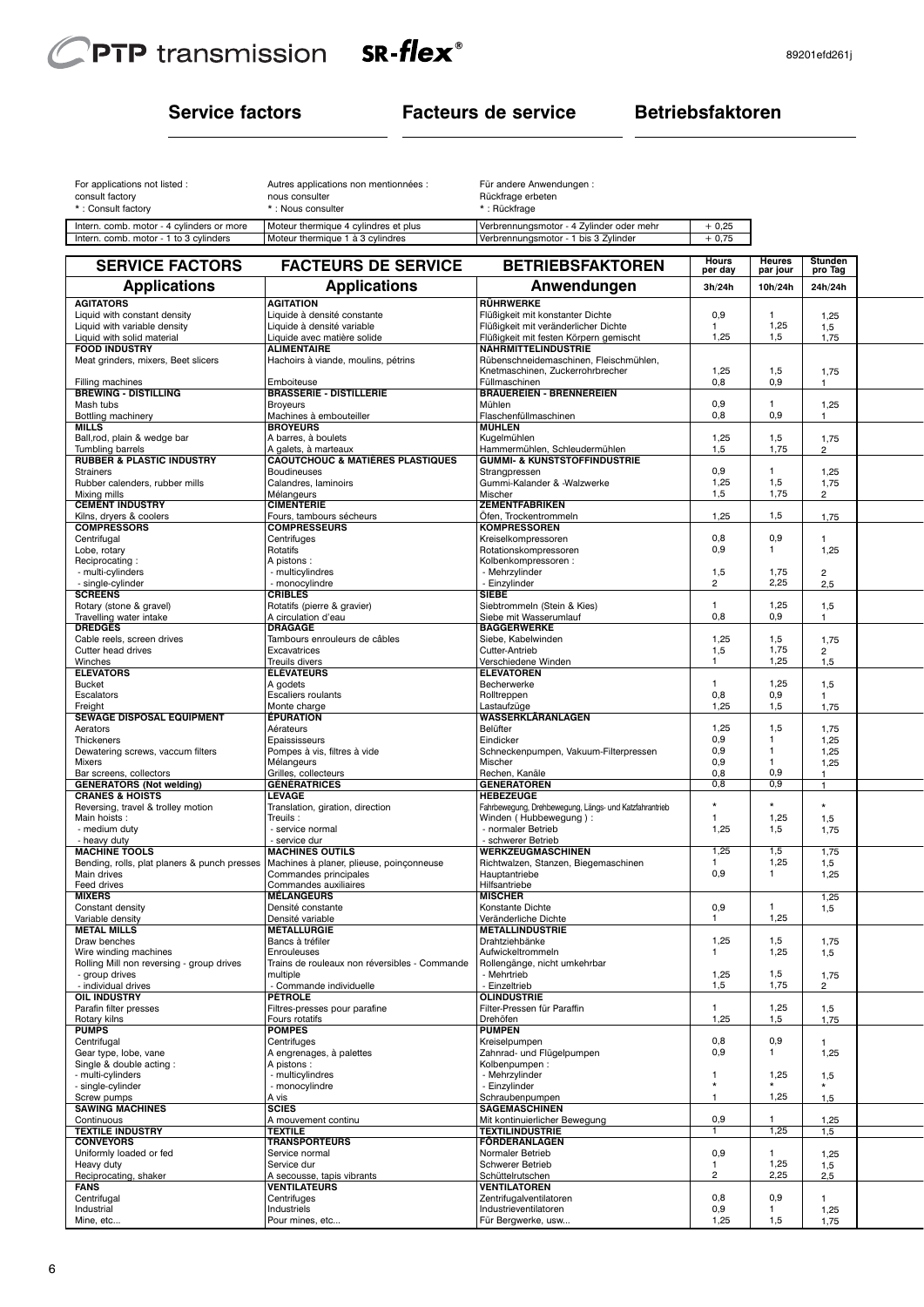# **PTP** transmission  $\mathcal C$

SR-flex<sup>®</sup>

**Selection Applications** **Selection Applications** **Auswahl Anwendungen**

| <b>COUPLING TYPE</b>                                                                     |                                            | $\blacksquare$      | TYPE D'ACCOUPLEMENT                                                         | $\blacksquare$    |                                            | <b>KUPPLUNGSTYP</b>                                      |                                                       |
|------------------------------------------------------------------------------------------|--------------------------------------------|---------------------|-----------------------------------------------------------------------------|-------------------|--------------------------------------------|----------------------------------------------------------|-------------------------------------------------------|
| SR-flex <sup>®</sup>                                                                     | PENCOFIEX                                  | TEX-O-flex          | ECOflex                                                                     | HATECO            | <b>HARCO</b>                               | Hydro-flow                                               |                                                       |
| $\begin{array}{c} H \\ H \\ H \end{array}$                                               | $\begin{array}{c} L \\ L \\ L \end{array}$ |                     | $\begin{array}{c} H \\ H \\ H \end{array}$                                  |                   | $\begin{array}{c} L \\ L \\ L \end{array}$ |                                                          | $H$ : High speed shafts<br>$L:$ Low speed shafts      |
|                                                                                          |                                            |                     |                                                                             |                   |                                            |                                                          | $H$ : Arbres grande<br>vitesse<br>$L$ : Arbres petite |
| $\boldsymbol{H}$<br>$\boldsymbol{H}$                                                     | $_L^L$                                     | $_H^H$              | $\frac{H}{H}$                                                               | H/L               |                                            |                                                          | vitesse                                               |
|                                                                                          | $_L^L$                                     |                     |                                                                             | $\frac{L}{L}$     |                                            | $^{\prime\prime}_{\prime\prime}$                         | H : Schnelldreh. Wellen<br>L: Langsamdreh.<br>Wellen  |
| $\begin{array}{c} H \\ H \\ H \end{array}$                                               | $\begin{array}{c} L \\ L \\ L \end{array}$ |                     | $_{H}^{\prime}$<br>H                                                        |                   | L                                          |                                                          |                                                       |
| $\boldsymbol{H}$                                                                         | $\mathcal{L}$                              | $\boldsymbol{H}$    | H                                                                           | L                 |                                            | H                                                        |                                                       |
| $H/L$<br>$H/L$                                                                           |                                            | $H/L$<br>$H/L$      | $H/L$<br>$H/L$                                                              |                   |                                            |                                                          |                                                       |
| $H/L$<br>H/L                                                                             |                                            | $H/L$               |                                                                             |                   |                                            |                                                          |                                                       |
| $\begin{array}{c} H/L \\ H/L \end{array}$                                                | $_L^L$                                     |                     |                                                                             |                   |                                            |                                                          |                                                       |
|                                                                                          | $\cal L$<br>L                              |                     | $\begin{array}{c} H \\ H \\ H \end{array}$                                  | $\cal L$<br>L     |                                            |                                                          |                                                       |
|                                                                                          | L<br>$\cal L$<br>L                         |                     | $\boldsymbol{H}$<br>$^{\prime\prime}_{\prime\prime}$                        |                   |                                            | $\begin{array}{c} H \\ H \\ H \end{array}$               |                                                       |
| $H_{\rm}$<br>$\boldsymbol{H}$<br>$\boldsymbol{H}$<br>$\boldsymbol{H}$<br>$\frac{H}{H/L}$ | L<br>$\cal L$<br>L<br>L<br>L               |                     | $_{H}^{\prime}$<br>$\boldsymbol{H}$<br>$\boldsymbol{H}$<br>$\boldsymbol{H}$ | $\frac{H/L}{H/L}$ | $\cal L$<br>L                              |                                                          |                                                       |
|                                                                                          | $\cal L$                                   | H/L                 | H/L<br>$\boldsymbol{H}$                                                     | $H/L$             |                                            |                                                          |                                                       |
|                                                                                          | $\cal L$<br>$\mathbf{I}$                   |                     | H                                                                           | $H/L$<br>$H/L$    |                                            |                                                          |                                                       |
|                                                                                          |                                            |                     |                                                                             |                   |                                            |                                                          |                                                       |
| $\boldsymbol{H}$<br>$\boldsymbol{H}$                                                     | L<br>$\cal L$                              |                     | $\boldsymbol{H}$<br>$\boldsymbol{H}$                                        |                   | L<br>L                                     |                                                          |                                                       |
|                                                                                          |                                            |                     |                                                                             | $H/L$<br>$H/L$    |                                            |                                                          |                                                       |
|                                                                                          |                                            |                     |                                                                             | H/L<br>H/L        |                                            |                                                          |                                                       |
| H<br>H                                                                                   | $_L^L$                                     |                     | $\boldsymbol{H}$<br>$\boldsymbol{H}$                                        |                   | L<br>L                                     |                                                          |                                                       |
| H/L<br>H/L                                                                               |                                            | $H/L$<br>H/L        | H/L<br>H/L                                                                  | H/L<br>H/L        |                                            |                                                          |                                                       |
| H/L<br>H/L<br>H/L                                                                        |                                            | $H/L$<br>H/L<br>H/L | $H/L$<br>H/L<br>H/L                                                         | H/L<br>H/L<br>H/L |                                            |                                                          |                                                       |
| H/L                                                                                      |                                            |                     | H/L<br>H/L                                                                  | H/L               |                                            |                                                          |                                                       |
|                                                                                          | $_L^L$<br>$\mathbf{I}$                     |                     | $\boldsymbol{H}$<br>$\boldsymbol{H}$<br>$\boldsymbol{H}$                    | L<br>$_L^L$       |                                            | $\boldsymbol{H}$<br>$\boldsymbol{H}$                     |                                                       |
| H/L<br>H/L                                                                               |                                            | H/L<br>H/L<br>H/L   | H/L<br>H/L<br>H/L                                                           |                   |                                            | $\boldsymbol{H}$<br>$\boldsymbol{H}$<br>$\boldsymbol{H}$ |                                                       |
|                                                                                          |                                            |                     |                                                                             |                   |                                            |                                                          |                                                       |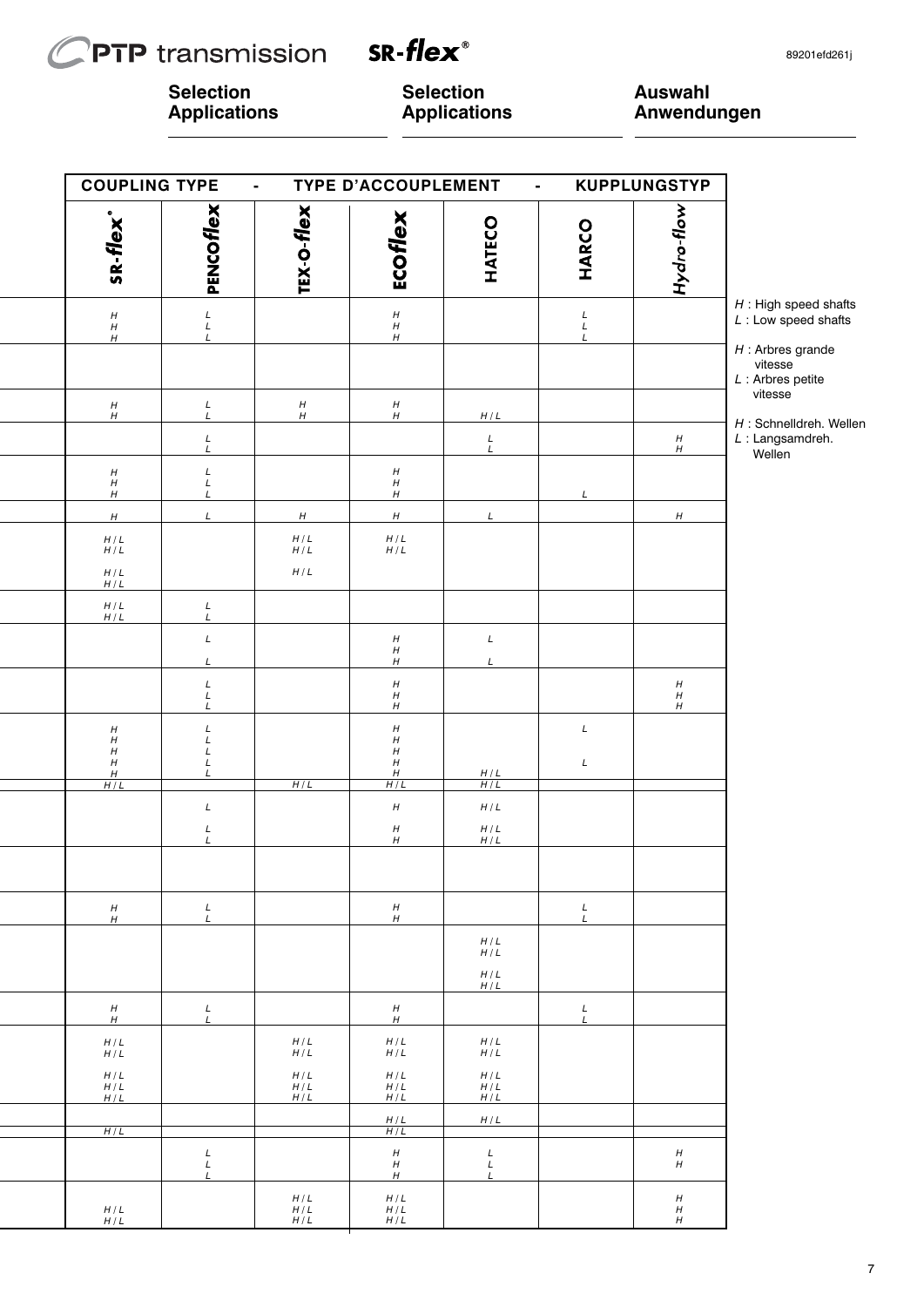# **PTP** transmission

**Selection IEC Motor**



**Selection Moteur CEI** **Auswahl IEC Motoren**

# ød-<br><del>ed</del>

#### **Remarks :**

# **Remarques :**

|                                             |         | h (mm)               | kW             | SR-flex <sup>®</sup>               | <b>PENCOflex</b> | TEX-O-flex | <b>ECOflex</b>             | <b>HATECO</b>              | <b>HARCO</b>                         | <b>Hydro-flow</b>    | Ødxl(mm)             |
|---------------------------------------------|---------|----------------------|----------------|------------------------------------|------------------|------------|----------------------------|----------------------------|--------------------------------------|----------------------|----------------------|
|                                             |         | 80                   | 0, 18          | $S4*$                              | P.145            |            | BT4                        | <b>TJ25</b>                |                                      |                      | 19 x 40              |
|                                             |         |                      | 0,25           | $S4*$                              | P.145            | DE         | BT4<br>BT4                 | <b>TJ25</b>                |                                      |                      |                      |
| h                                           |         | 90S<br>90L           | 0,37<br>0,55   | $S5*$<br>$S5*$                     | P.145<br>P.145   | DE         | BT4                        | <b>TJ25</b><br><b>TJ25</b> |                                      |                      | 24 x 50<br>24 x 50   |
|                                             |         | 100L                 | 0,75           | $S5*$                              | P.145            | DE         | BT4                        | TA32*                      | R <sub>0</sub>                       | H.250                | 28 x 60              |
|                                             |         |                      | 1,1            | <u>S5</u>                          | P.145            | DE         | BT4                        | TA32*                      | R <sub>0</sub>                       | H.280                |                      |
|                                             |         | 112M                 | 1,5<br>S6      | S5<br>P.145                        | P.145<br>DE      | DE<br>BT4  | BT4<br>TA32*               | TA32*<br>R0                | R0                                   | H.280                | 28 x 60              |
|                                             |         | 1,85<br>132S         | 2,2            | S <sub>6</sub>                     | P.145            | DE         | BT10*                      | TJ38*                      | H.320<br>R <sub>0</sub>              | H.320                | 38 x 80              |
| Ød-                                         |         | 132M                 | 3              | S <sub>6</sub>                     | P.145            | DE         | BT10*                      | TJ38*                      | R0                                   | H.350                | 38 x 80              |
|                                             | È       | 160M                 | 4              | S7                                 | P.145            | DE         | BT15*                      | TA42*                      | R <sub>0</sub>                       | H.400                | 42 x 110             |
|                                             | 750     | 160L                 | 5,5            | S8                                 | P.145            | DE<br>DF   | <b>BT15</b>                | TA42*                      | R <sub>0</sub><br>R <sub>0</sub>     | H.400                | 42 x 110             |
|                                             |         | 180L                 | 7,5<br>11      | S8<br>S9                           | P.145<br>P.145   | DG         | <b>BT15</b><br><b>BT22</b> | TA42*<br>TF <sub>55</sub>  | R <sub>0</sub>                       | H.450<br>H.490       | 48 x 110             |
|                                             |         | 200L                 | 15             | S <sub>10</sub>                    | P.155            | DG         | <b>BT30</b>                | <b>TF55</b>                | R <sub>0</sub>                       | H.490                | 55 x 110             |
|                                             |         | 225S                 | 18,5           | S <sub>10</sub>                    | P.155            | DH         | <b>BT40</b>                | TJ65*                      | R <sub>0</sub>                       | H.490                | 60 x 140             |
| <b>Remarks:</b>                             |         | 225M<br>250M         | 22<br>30       | S <sub>11</sub><br>S11             | P.155<br>P.175   | DH<br>DJ   | <b>BT40</b><br>BT85*       | TJ65*<br>TA65*             | R <sub>0</sub><br>R1*                | H.540<br>H.540       | 60 x 140<br>65 x 140 |
| This selection applies                      |         | 280S                 | 37             | S12                                | P.175            | DJ         | <b>BT85</b>                | TA80*                      | R1*                                  | H.620                | 75 x 140             |
| to the most common                          |         | 280M                 | 45             | S <sub>12</sub>                    | P.200            | DJ         | <b>BT85</b>                | TA80*                      | R1*                                  | H.620                | 75 x 140             |
| loads (SF min $\approx$ 1,4),               |         | 315S                 | 55             | S <sub>13</sub>                    | P.200            | DK         | <b>BT135</b>               | TA80*                      | R <sub>2</sub> *                     | H.620                | 80 x 170             |
| 10 to 24 hours of                           |         | 315M                 | 75             | S <sub>13</sub>                    | P.235            | DL         | BT135                      | <b>TA80</b> *              | R <sub>2</sub> *                     | H.680                | 80 x 170             |
| operation per day,                          |         |                      | 0,09           | S <sub>3</sub>                     |                  |            | BT4                        | <b>TJ25</b>                |                                      |                      | 14 x 30              |
| maximum 10 starts<br>stops and/or overloads |         | 71                   | 0,12<br>0,18   | S <sub>3</sub><br>S <sub>3</sub>   |                  |            | BT4<br>BT4                 | <b>TJ25</b><br><b>TJ25</b> |                                      |                      |                      |
| per hour.                                   |         |                      | 0,25           | $S4*$                              | P.145            |            | BT4                        | <b>TJ25</b>                |                                      | H.190                | 19 x 40              |
| Motor shaft diameter :                      |         | 80                   | 0,37           | $S4*$                              | P.145            |            | BT4                        | TJ25                       |                                      | H.190                |                      |
| $d \leq 48$ mm with                         |         |                      | 0,55           | S4                                 | P.145            |            | BT4                        | <b>TJ25</b>                |                                      | H.190                |                      |
| tolerances to ISO k6,                       |         | 90S                  | 0,75           | $S5*$                              | P.145            | DE<br>DE   | BT4                        | <b>TJ25</b>                |                                      | H.250                | 24 x 50              |
| $d \geq 55$ mm with                         |         | 90L<br>100L          | 1,1<br>1,5     | <u>S5</u><br>S5                    | P.145<br>P.145   | DE         | BT4<br>BT4                 | TJ25<br>TA32*              | R <sub>0</sub>                       | H.250<br>H.250       | 24 x 50<br>28 x 60   |
| tolerances to ISO m6.                       |         |                      | 1,85           | S <sub>5</sub>                     | P.145            | DE         | BT4                        | TA32*                      | R <sub>0</sub>                       | H.250                |                      |
|                                             |         | 112M                 | 2,2            | S6                                 | P.145            | DE         | BT4                        | TA32*                      | R <sub>0</sub>                       | H.250                | 28 x 60              |
| * Selection of the<br>coupling is based on  | ۔<br>E  | 132S                 | з              | S <sub>6</sub>                     | P.145            | DE<br>DE   | BT10*                      | TJ38*                      | R <sub>0</sub>                       | H.280                | 38 x 80              |
| the maximum bore.                           | 1000    | 132M                 | 4<br>5,5       | S6<br>S7                           | P.145<br>P.145   | DE         | BT10*<br><b>BT10</b>       | TJ38*<br>TJ38*             | R <sub>0</sub><br>R <sub>0</sub>     | H.280<br>H.320       | 38 x 80              |
|                                             |         | 160M                 | 7,5            | S <sub>8</sub>                     | P.145            | DE         | <b>BT15</b>                | TA42*                      | R <sub>0</sub>                       | H.320                | 42 x 110             |
| Remarques:                                  |         | 160L                 | 11             | S9                                 | P.145            | DF         | <b>BT15</b>                | TA42*                      | R <sub>0</sub>                       | H.350                | 42 x 110             |
| Cette méthode de                            |         | 180L                 | 15             | S9                                 | P.145            | DG         | <b>BT22</b>                | TF55*                      | R <sub>0</sub>                       | H.400                | 48 x 110             |
| sélection peut                              |         | 200L                 | 18,5<br>22     | S <sub>10</sub><br>S <sub>10</sub> | P.145<br>P.155   | DG<br>DG   | <b>BT30</b><br><b>BT30</b> | TF55*<br>TF55*             | R0<br>R <sub>0</sub>                 | H.400<br>H'450       | 55 x 110             |
| s'appliquer dans la                         |         | 225M                 | 30             | S <sub>11</sub>                    | P.155            | DH         | <b>BT40</b>                | TJ65*                      | R0                                   | H.450                | 60 x 140             |
| plupart des cas<br>(SF min ≈ 1,4), 10 à 24  |         | 250M                 | 37             | S <sub>11</sub>                    | P.175            | DH         | BT85*                      | <b>TA65</b>                | R1*                                  | H.490                | 65 x 140             |
| heures de service par                       |         | 280S                 | 45             | S <sub>12</sub>                    | P.175            | DJ         | <b>BT85</b>                | TA80*                      | R1*                                  | H.490                | 75 x 140             |
| jour, maximum 10                            |         | 280M<br>315S         | 55<br>75       | S <sub>12</sub><br>S <sub>13</sub> | P.200<br>P.200   | DJ<br>DK   | <b>BT85</b><br>BT135       | TA80*<br>TA80*             | R1*<br>R <sub>2</sub> *              | H.540<br>H.540       | 75 x 140<br>80 x 170 |
| démarrages, freinages                       |         | 315M                 | 90             | S <sub>13</sub>                    | P.235            | DK         | BT135                      | <b>TA80</b> *              | R2*                                  | H.620                | 80 x 170             |
| et/ou surcharges par                        |         | 56                   | 0,06           | S <sub>3</sub>                     |                  |            | BT4                        | <b>TJ25</b>                |                                      |                      | $9 \times 20$        |
| heure.<br>Bouts d'arbre des                 |         |                      | 0,09           | S <sub>3</sub>                     |                  |            | BT4                        | <b>TJ25</b>                |                                      |                      |                      |
| moteurs :                                   |         | 63S                  | 0,12           | S <sub>3</sub>                     |                  |            | BT4                        | TJ25                       |                                      |                      | 11 x 23              |
| d ≤ 48 mm, tolérance                        |         | 71                   | 0,18<br>0,25   | S3<br>S <sub>3</sub>               |                  |            | BT4<br>BT4                 | <b>TJ25</b><br><b>TJ25</b> |                                      |                      | $\overline{14}$ x 30 |
| ISO k6.                                     |         |                      | 0,37           | S <sub>3</sub>                     |                  |            | BT4                        | TJ25                       |                                      |                      |                      |
| d ≥ 55 mm, tolérance                        |         | 80                   | 0,55           | $S4*$                              | P.145            |            | BT4                        | TJ25                       |                                      | H.190                | 19 x 40              |
| ISO m6.                                     |         |                      | 0,75           | $S4*$                              | P.145            |            | BT4                        | <b>TJ25</b>                |                                      | H.190                |                      |
|                                             |         | 90S<br>90L           | 1,1<br>1,5     | $S5*$<br>$S5*$                     | P.145<br>P.145   | DE<br>DE   | BT4<br>BT4                 | <b>TJ25</b><br>TJ25        |                                      | H.190<br>H.190       | 24 x 50<br>24 x 50   |
| * Sélection de<br>l'accouplement basée      |         |                      | 1,85           | S5                                 | P.145            | DE         | BT4                        | <b>TJ25</b>                |                                      | H.190                |                      |
| sur l'alésage maximum.                      |         | 100L                 | 2,2            | S <sub>5</sub>                     | P.145            | DE         | BT4                        | TA32*                      | R <sub>0</sub>                       | H.190                | 28 x 60              |
|                                             | in<br>E |                      | 3              | S5<br>S <sub>6</sub>               | P.145            | DE         | BT4                        | TA32*                      | R <sub>0</sub>                       | H.250                |                      |
| Bemerkungen :                               |         | 112M<br>132S         | 4<br>5,5       | S6                                 | P.145<br>P.145   | DE<br>DE   | BT4<br>BT10*               | TA32*<br>TJ38*             | R <sub>0</sub><br>R <sub>0</sub>     | H.250<br>H.250       | 28 x 60<br>38 x 80   |
| Diese Auswahltabelle                        | 1500    | 132M                 | 7,5            | S7                                 | P.145            | DE         | <b>BT10</b>                | TJ38*                      | R <sub>0</sub>                       | H.250                | 38 x 80              |
| ist gültig für die                          |         |                      | 9              | S7                                 | P.145            | DE         | <b>BT10</b>                | TJ38*                      | R <sub>0</sub>                       | H.280                |                      |
| meistvorkommenden<br>Belastungsfälle        |         | 160M                 | 11<br>15       | S8<br>S8                           | P.145            | DE<br>DF   | <b>BT15</b>                | TA42*                      | R <sub>0</sub><br>R <sub>0</sub>     | H.280                | 42 x 110             |
| (SF min ≈ 1,4), 10 bis                      |         | <u> 160L</u><br>180M | 18,5           | S9                                 | P.145<br>P.145   | DF         | <b>BT15</b><br><b>BT22</b> | TA42*<br>TF55*             | R <sub>0</sub>                       | H.280<br>H.320       | 42 x 110<br>48 x 110 |
| 24 Betriebs-stunden                         |         | 180L                 | 22             | S9                                 | P.145            | DG         | <b>BT22</b>                | TF55*                      | R0                                   | H.320                | 48 x 110             |
| pro Tag, max. 10                            |         | 200L                 | 30             | S <sub>10</sub>                    | P.155            | DG         | <b>BT30</b>                | TF55*                      | R0                                   | H.350                | 55 x 110             |
| Anläufe, Bremsungen                         |         | 225S<br>225M         | 37<br>45       | S <sub>10</sub><br>S <sub>11</sub> | P.155<br>P.155   | DH<br>DH   | <b>BT40</b><br><b>BT40</b> | TJ65*<br>TJ65*             | R0<br>R <sub>0</sub>                 | H.400<br>H.400       | 60 x 140<br>60 x 140 |
| und/oder                                    |         | 250M                 | 55             | S <sub>11</sub>                    | P.175            | DH         | BT55*                      | TA65*                      | R1*                                  | H.400                | 65 x 140             |
| Uberlastungs-stöße pro<br>Stunde.           |         | 280S                 | 75             | S <sub>12</sub>                    | P.200            | DJ         | <b>BT85</b>                | TABO*                      | R1*                                  | H.450                | 75 x 140             |
| Motorwellenzapfen:                          |         | 280M                 | 90             | S <sub>12</sub>                    | P.200            | DJ         | <b>BT85</b>                | TABO*                      | R1*                                  | H.450                | 75 x 140             |
| $d \leq 48$ mm mit ISO                      |         | 315S<br>315M         | 110<br>132     | S <sub>13</sub><br>S <sub>13</sub> | P.200<br>P.235   | DK<br>DK   | BT135<br>BT135             | TABO*<br>TABO*             | R <sub>2</sub> *<br>R <sub>2</sub> * | H.490<br>H.490       | 80 x 170<br>80 x 170 |
| Toleranzfeld k6,                            |         |                      |                |                                    |                  |            |                            |                            |                                      |                      |                      |
| $d \geq 55$ mm mit ISO                      |         | 56                   | 0,09<br>0,12   | S <sub>3</sub><br>S3               |                  |            | BT4<br>BT4                 | TJ25<br><b>TJ25</b>        |                                      |                      | $9 \times 20$        |
| Toleranzfeld m6.*                           |         | 63S                  | 0,18           | S3                                 |                  |            | BT4                        | TJ25                       |                                      |                      | 11 x 23              |
| Auswahl der Kupplung                        |         |                      | 0,25           | S <sub>3</sub>                     |                  |            | BT4                        | <b>TJ25</b>                |                                      |                      |                      |
| auf Basis der maximalen<br>Bohrung.         |         | 71                   | 0,37           | S <sub>3</sub>                     |                  |            | BT4                        | <b>TJ25</b>                |                                      |                      | 14 x 30              |
|                                             |         | 80                   | 0,55<br>0,75   | S3<br>$S4*$                        | P.145            |            | BT4<br>BT4                 | <b>TJ25</b><br><b>TJ25</b> |                                      | H.190                | 19 x 40              |
|                                             |         |                      | 1,1            | $S4*$                              | P.145            |            | BT4                        | <b>TJ25</b>                |                                      | H.190                |                      |
|                                             |         | 90S                  | 1,5            | $S5*$                              | P.145            | DE         | BT4                        | TJ25                       |                                      | H.190                | 24 x 50              |
|                                             |         | 90L                  | 1,85           | $S5*$                              | P.145            | DE         | BT4                        | <b>TJ25</b>                |                                      | H.190                | 24 x 50              |
|                                             |         | 100L                 | 2,2<br>3       | $S5*$<br>$S5*$                     | P.145<br>P.145   | DE<br>DE   | BT4<br>BT4                 | <b>TJ25</b><br>TA32*       | R <sub>0</sub>                       | H.190<br>H.190       | 28 x 60              |
|                                             | È       | 112M                 | $\overline{4}$ | $S5*$                              | P.145            | DE         | BT4                        | TA32*                      | R <sub>0</sub>                       | H.190                | 28 x 60              |
|                                             |         | 132S                 | 5,5            | $S6*$                              | P.145            | DE         | BT10*                      | TJ38*                      | R0                                   | $H.250*$             | 38 x 80              |
|                                             | 8000    |                      | 7,5            | S6                                 | P.145            | DE         | BT10*                      | TJ38*                      | R0                                   | $H.250*$             |                      |
|                                             |         | 132M<br>160M         | 9<br>11        | S6<br>$S7*$                        | P.145<br>P.145   | DE<br>DE   | BT10*<br>BT15*             | TJ38*<br>TA42*             | R <sub>0</sub><br>R0                 | $H.250*$<br>$H.250*$ | 38 x 80<br>42 x 110  |
|                                             |         |                      | 15             | S7                                 | P.145            | DE         | BT15*                      | TA42*                      | R0                                   | $H.250*$             |                      |
|                                             |         | 160L                 | 18,5           | S7                                 | P.145            | DE         | BT15*                      | TA42*                      | R0                                   | H.250                | 42 x 110             |
|                                             |         | 180M                 | 22             | S8                                 | P.145            | DE         | BT22*                      | TF55*                      | R0                                   | $H.280*$             | 48 x 110             |
|                                             |         | 200L                 | 30<br>37       | S8<br>S9                           | P.145<br>P.145   | DF<br>DF   | BT30*<br>BT30*             | TF55*<br>TF55*             | R0<br>R0                             | $H.350*$<br>$H.350*$ | 55 x 110             |
|                                             |         | 225M                 | 45             | S9                                 | P.145            | DG         | BT30*                      | TJ65*                      | R0                                   | H.350*               | 55 x 110             |
|                                             |         | 250M                 | 55             | S <sub>10</sub>                    | P.175*           | DH*        | BT85*                      | TA65*                      | R1*                                  |                      | 60 x 140             |
|                                             |         | 280S                 | 75             | S <sub>10</sub>                    | P.175*           | DJ*        | BT85*                      | TABO*                      | R1*                                  |                      | 65 x 140             |
|                                             |         | 280M<br>315S         | 90<br>110      | S11<br>S <sub>11</sub>             | P.175*<br>P.200* | DJ*<br>DJ* | BT85*<br>BT135*            | TABO*<br>TABO*             | R1*<br>R2*                           |                      | 65 x 140<br>65 x 140 |
|                                             |         | 315M                 | 132            | S <sub>12</sub>                    | P.200*           | DJ         | BT135*                     | <b>TABO</b>                | R <sub>2</sub> *                     |                      | 65 x 140             |
|                                             |         |                      |                |                                    |                  |            |                            |                            |                                      |                      |                      |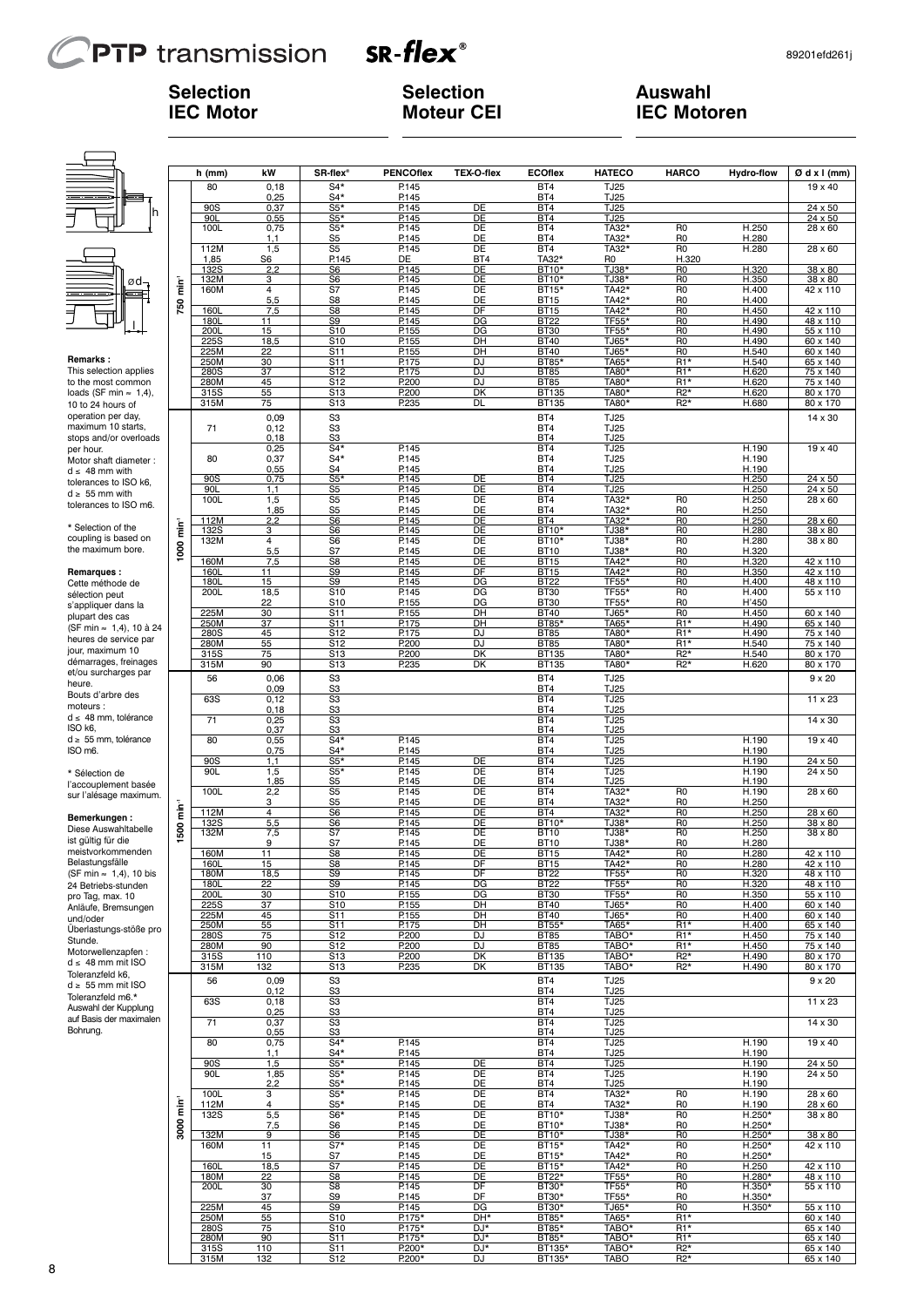# **PTP** transmission SR-flex $^{\circ}$

# **Description**

# **Description**

internal and external teeth, - two identically flanged hubs with The SR-flex® coupling consists of :

external teeth. - a flexible sleeve also with internal and

available on demand (type JXC). design (JX). An open version is also is supplied as standard in a monoblock otherwise specified, the flexible sleeve sleeves is PROCOUPLAN. Unless Standard material for the flexible

when engine driven. with reciprocating equipment such as appropriate selection for applications Together with its capacity to dampen installation with a low natural frequency. Its high torsional elasticity provides the vibration, SR-flex<sup>®</sup> is a very

shafts with a slipe fit. hubs provided they are mounted on the This is done by moving just the flanged moving the connected equipment. replacement of the sleeve without The open version allows the

reduced torsional flexibility. which is 4 times higher but with a sleeve has a torque carrying capacity supplied upon request. This type of HYTREL (H) material can also be

used : SR-flex® version differ in the hub types

#### **S flanged hubs**

pilot bored or finish bored upon request. Sizes 5 to 16, cast iron flanged hubs,

#### **SJ flanged hubs**

provided with standard bores alloy (Zamak) flanged hubs and Sizes 3 to 5 are equipped with light

#### **SB flanged hubs**

screws. stock with finish bore) fitted with set-Magic-Lock<sup>®</sup> bushes (available from The SB range incorporated tapered

## **SC flanged hubs**

without disturbing shaft alignment. allows to disconnect the equipment for pump applications. This configuration on hubs, this type is particularly suitable Available for sizes 6 to 11 : with its add-

#### **SF flanged hubs**

is used in the place of one hub. Sizes 6 to 16 : a flywheel adapter plate

axial split design (SE). size 16 is EPDM and of a two piece, (1) Standard material for the sleeve of dentures intérieure et extérieure. - deux plateaux identiques munis de

et extérieure. pourvue également de dentures intérieure - une garniture élastique de liaison

demande. Elle est disponible ouverte (JXC) sur garniture est livrée monobloc (JX)(1). PROCOUPLAN. Sans spécification, cette En standard, les garnitures sont en

fonctionnement alternatif. thermiques et des machines à correctement les vibrations des moteurs amortissement relatif, lui permet d'absorber d'oscillation en torsion, jointe à son à l'installation une basse fréquence propre Sa haute élasticité torsionnelle qui confère

arbres avec un ajustement glissant. ceux-ci soient montés sur le bout des de déplacer les plateaux, pourvu que déplacer la machine. Pour cela, il suffit remplacement de la garniture sans La version ouverte permet le

de l'élasticité torsionnelle. plus élevé, ceci toutefois au détriment permet de transmettre un couple 4 fois en HYTREL (H). Ce type de garniture Sur demande, elles peuvent être livrées

**Plateaux S** diffèrent par la forme de leurs plateaux : Les versions d'accouplement SR-flex®

ou alésés sur demande. plateaux standard en fonte, préalésés Les tailles 5 à 16 sont équipées de

#### **Plateaux SJ**

pourvus d'alésage standard. plateaux en alliage léger (Zamak) Les tailles 3 à 5 sont équipées de

#### **Plateaux SB**

chair. stock, avec serrage par vis entre cuir et Magic-Lock® disponibles alésées de Cette version utilise les douilles coniques

#### **Plateaux SC**

modification de l'alignement des arbres. permet de désaccoupler sans particulièrement aux pompes. Elle rapportés, cette exécution convient Tailles 6 à 11 : avec ses moyeux

#### **Plateaux SF**

thermiques remplace un des moyeux. les volants d'inertie des moteurs Tailles 6 à 16 : un plateau d'adaptation sur

deux pièces (SE). (1) La garniture de taille 16 est en EPDM



**Beschreibung**

sein. Gleitpassung auf den Wellen montiert Dazu müssen letztere jedoch mit einer die Kupplungsscheiben zu verschieben. ohne Versetzen der Maschine ; es genügt ein Auswechseln des Elastikelementes Die geöffnete Ausführung ermöglicht Wechselbetrieb besonders geeignet. Verbrennungsmotoren oder bei ist diese Ausführung für den Einsatz mit Fähigkeit, Schwingungen zu dämpfen, Eigenfrequenz. Zusammen mit der einen Einbau mit geringer Die Hohe Drehelastizität gewährleistet Offene Ausführung (JXC) auf Anfrage. Elastikelement geliefert (JX)(1). angegeben, wird ein einteiliges PROCOUPLAN. Falls nicht anders Standardmaterial der flexiblen Elemente : mit Innen- und Außenverzahnung. - einem elastischen Verbindungselement

bei reduzierter Drehelastizität. höheren Drehmomentes; dies allerdings erlaubt die Übertragung eines 4-mal geliefert werden.Letztere Materialausführung Materialbeschaffenheiten HYTREL (H) Auf Wunsch können diese auch in den

Ausführung der Kupplungsscheiben : versionen untercheiden sich durch die Die unterschiedlichen SR-flex®

#### **Kupplungsscheiben S**

- auf Wunsch - fertiggebohrt und genutet. scheiben aus Grauguß, vorgebohrt oder Die Größen 5 bis 16 haben Kupplungs-

#### **Kupplungsscheiben SJ**

Fertigbohrung und Nut. scheiben aus Leichtmetall (Zamak) mit Die Größen 3 bis 5 haben Kupplungs-

#### **Kupplungsscheiben SB**

fertiggebohrt ab Lagervorrat verfügbar. verwendet. Diese Spannbuchsen sind Magic-Lock<sup>®</sup> Spannbuchsen Bei dieser Ausführung werden konische

## **Kupplungsscheiben SC**

Wellen. und ein Auskuppeln ohne Versetzen der das Überbrücken von Wellenabständen sich besonders für Pumpen. Sie erlaubt Nabenteilen. Diese Ausführung eignet Größen 6 bis 11 : mit aufgesetzten

#### **Kupplungsscheiben SF**

verwendet. wird eine Schwungrad- Adapterscheibe Größen 6 bis 16 : Anstelle einer Nabe

16 ist zweiteilig aus EPDM (SE). (1) Die Verbindungselemente der Größe

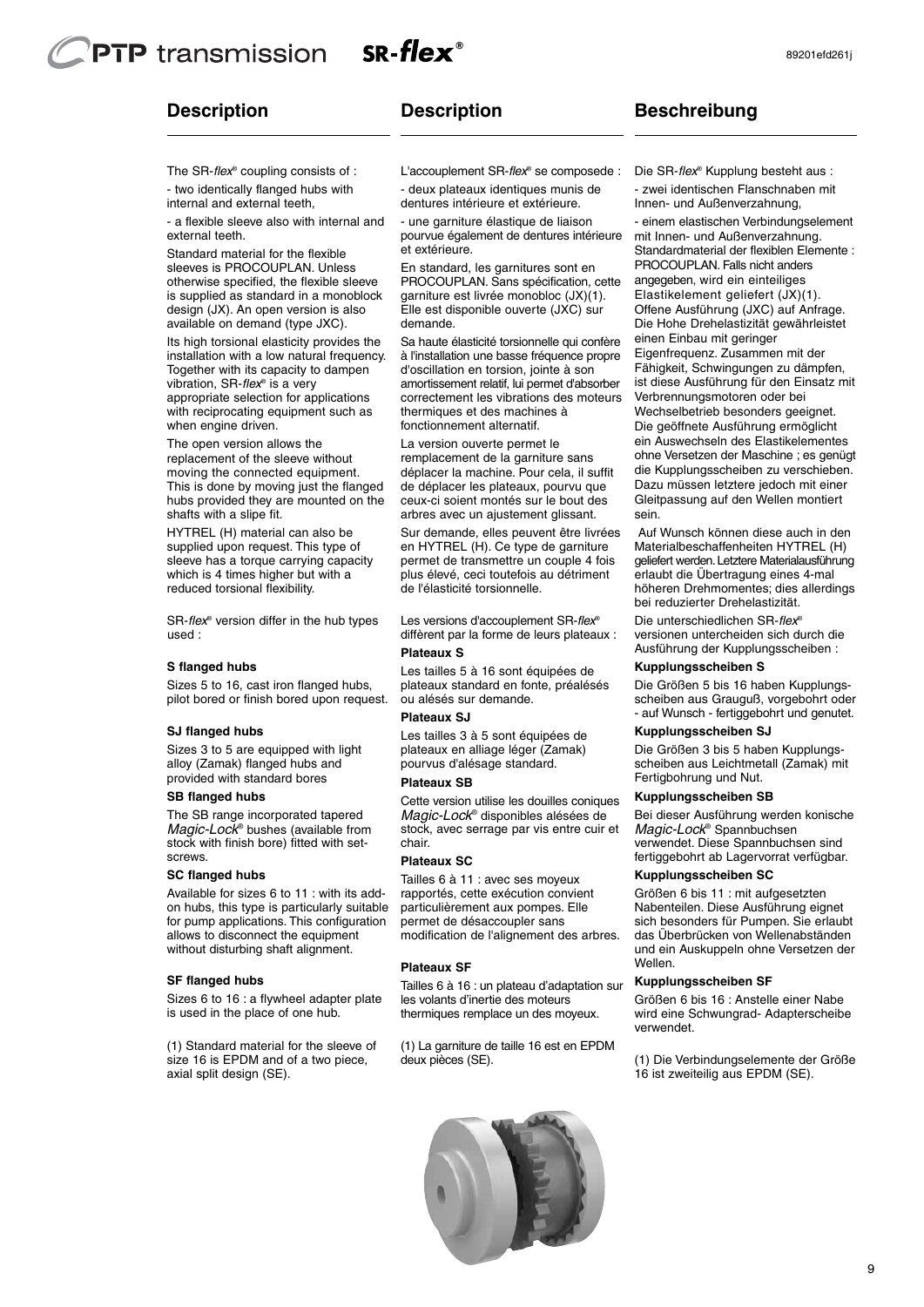# **PTP** transmission



|   |                | Coding                                                                      | <b>Codification</b>                                                         | <b>Bezeichnung</b>                                                          |  |  |  |  |
|---|----------------|-----------------------------------------------------------------------------|-----------------------------------------------------------------------------|-----------------------------------------------------------------------------|--|--|--|--|
| S | 2              | 3<br>4<br>5<br>-                                                            | 6                                                                           |                                                                             |  |  |  |  |
|   |                |                                                                             |                                                                             |                                                                             |  |  |  |  |
|   | $\overline{2}$ | Flanged hub type                                                            | Type de plateau                                                             | Typ der Kupplungsscheibe                                                    |  |  |  |  |
|   |                | No code: cast iron                                                          | <b>Aucun: Fonte</b>                                                         | Ohne: Grauguß                                                               |  |  |  |  |
|   |                | $J:$ light alloy                                                            | J : plateaux en alliage léger                                               | J: Scheiben aus Leichtmetall                                                |  |  |  |  |
|   |                | <b>B</b> : with <i>Magic-Lock®</i> bushing                                  | <b>B</b> : avec douilles Magic-Lock®                                        | B : mit Magic-Lock® Spannbuchsen                                            |  |  |  |  |
|   |                | <b>C</b> : with add-on hubs                                                 | C : avec moyeux rapportés                                                   | C : mit aufgesetzen Nabenteilen                                             |  |  |  |  |
|   |                | F: with SAE Flange                                                          | <b>F</b> : avec bride SAE                                                   | F: mit SAE Flansch                                                          |  |  |  |  |
|   | 3              | Size                                                                        | <b>Taille</b>                                                               | <b>Baugröße</b>                                                             |  |  |  |  |
|   |                | 3, 4, 5, 6, 7, 8, 9, 10, 11, 12, 13, 14, 16                                 | 3, 4, 5, 6, 7, 8, 9, 10, 11, 12, 13, 14, 16                                 | 3, 4, 5, 6, 7, 8, 9, 10, 11, 12, 13, 14, 16                                 |  |  |  |  |
|   | 4              | <b>Type of flexible sleeve</b>                                              | Type de garniture                                                           | <b>Typ des Elastikelementes</b>                                             |  |  |  |  |
|   |                | <b>JX: PROCOUPLAN monoblock</b>                                             | JX : PROCOUPLAN fermée                                                      | JX : PROCOUPLAN einteilig                                                   |  |  |  |  |
|   |                | JXC : PROCOUPLAN open version                                               | <b>JXC: PROCOUPLAN ouverte</b>                                              | JXC: PROCOUPLAN geschnittetH:                                               |  |  |  |  |
|   |                | JH : HYTREL 1 piece                                                         | JH : HYTREL 1 pièce                                                         | <b>HYTREL 1 teilig</b>                                                      |  |  |  |  |
|   |                | <b>SH</b> : HYTREL 2 pieces                                                 | <b>SH</b> : HYTREL 2 pièces                                                 | <b>SH: HYTREL 2 teilig</b>                                                  |  |  |  |  |
|   |                | SE: EPDM 2 pieces<br>(Sizes 5 to 16)                                        | SE : EPDM 2 pièces<br>(Taille 5 à 16)                                       | SE: EPDM 2 teilig<br>(Gr. 5 bis 16)                                         |  |  |  |  |
|   | 5              | Distance between shaft ends                                                 | Distance entre bouts d'arbre                                                | Wellenabstand                                                               |  |  |  |  |
|   |                | 100, 140, 180, 250                                                          | 100, 140, 180, 250                                                          | 100, 140, 180, 250                                                          |  |  |  |  |
|   |                | or                                                                          | ou                                                                          | oder                                                                        |  |  |  |  |
|   |                | <b>SAE flange type</b>                                                      | <b>Type de bride SAE</b>                                                    | <b>SAE Flanschtyp</b>                                                       |  |  |  |  |
|   |                | 6 <sup>1/2</sup> , 7 <sup>1/2</sup> , 8, 10, 11 <sup>1/2</sup> , 14, 16, 18 | 6 <sup>1/2</sup> , 7 <sup>1/2</sup> , 8, 10, 11 <sup>1/2</sup> , 14, 16, 18 | 6 <sup>1/2</sup> , 7 <sup>1/2</sup> , 8, 10, 11 <sup>1/2</sup> , 14, 16, 18 |  |  |  |  |
|   | 6              | Bores and keyways specifications                                            | Spécification d'alésage et de                                               | Bohrungen und Paßfedernuten                                                 |  |  |  |  |
|   |                | Without specification, keyways as per                                       | clavetage                                                                   | <b>Hinweise</b>                                                             |  |  |  |  |
|   |                | <b>ISO R773.</b>                                                            | Sans spécification, clavetage selon ISO                                     | Ohne Hinweis, Paßfedernut nach ISO                                          |  |  |  |  |

**Example Exemple Beispiel S C 10 - 140 ø45 mm H7 / ø50 mm H7 JX**

R773.

keyways as per ISO R773. ø50mm H7 tolerance with standard mm; custom bored to ø45mm and distance between shaft ends of 140 sleeve made of PROCOUPLAN, for a iron,with add-on hubs, size 10, flexible SR-flex® coupling, flanged hubs incast

suivant ISO R773. tolérance H7 avec clavetages normalisés 140 mm, alésages ø45mm et ø50mm distance entre bouts d'arbres de garniture en PROCOUPLAN, pour fonte, avec moyeux rapportés, taille 10, Accouplement SR-flex<sup>®</sup>, plateaux en

nach ISO R773. Toleranz H7 mit Paßfederverbin-dung fertiggeborht ø45mm und ø50mm Wellenabstand von 140 mm, element aus PROCOUPLAN, für Nabenteilen, Größe 10, Elastik-Grauguß, mit aufgesetzten SR-flex® Kupplung, Scheiben aus

R773.

Magic-Lock® is a registred trademark of taper bushes<br>completely interchangeable with Taper-Lock® bushes.

Taper-Lock® is a registred trademark of Reliance Electric Company.

Magic-Lock® est une marque enregistrée de douilles complètement interchangeables avec les douilles Taper-Lock®.

Taper-Lock® est une marque enregistrée par la société Reliance Electric Company.

Magic-Lock® ist ein eingetragenes Warenzeicher<br>vollkommen austauschbar mit den Buchsen Taper-Lock®.

Taper-Lock® ist ein eingetragenes Warenzeichen der Firma Reliance Electric Company.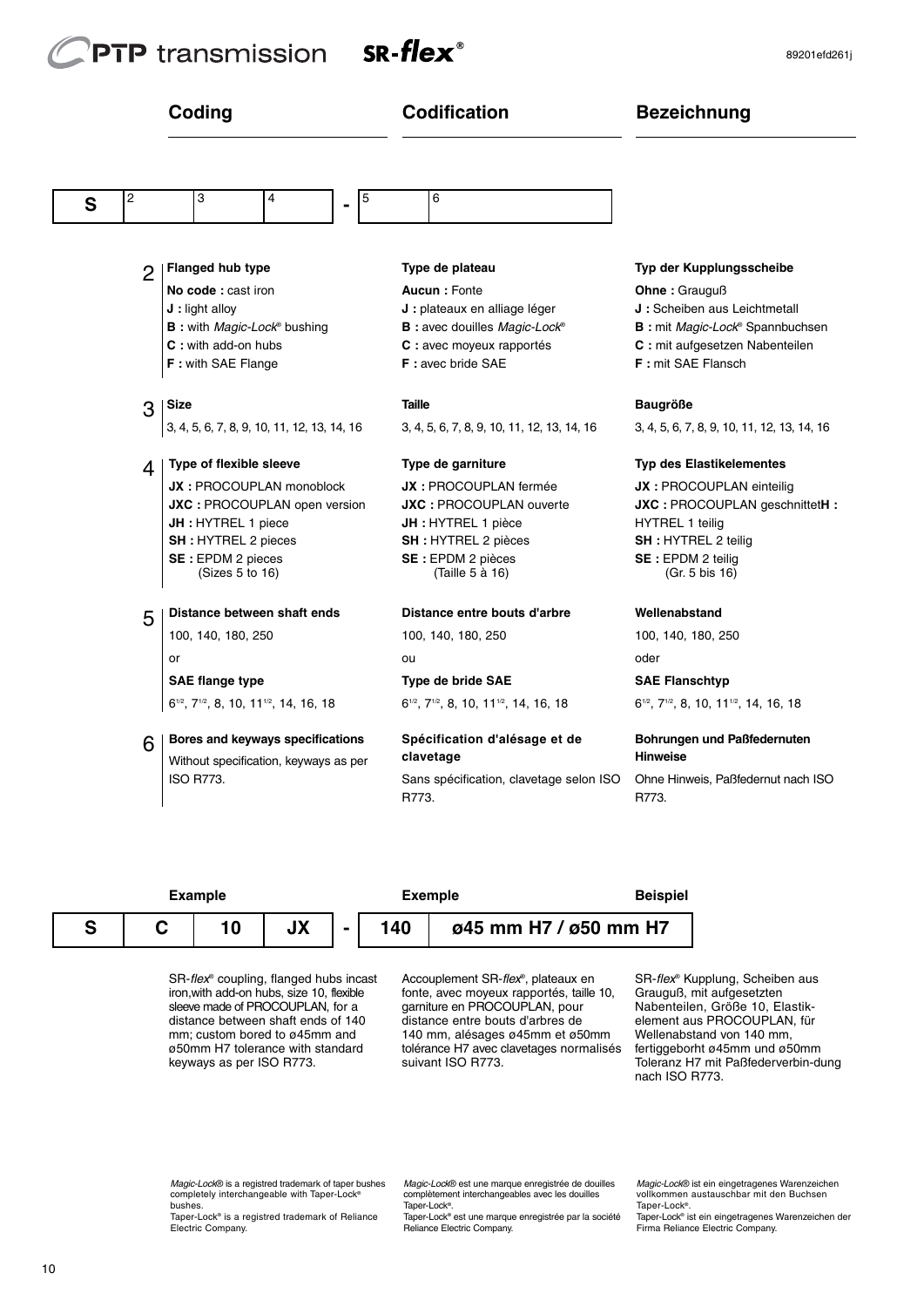# PTP transmission SR-flex®

 $\mathbf{r}$  $\frac{1}{2}$ 

f

- Y 1

<u> 22222222</u>

<u> - - - - - - - -</u>

 $x_1$ 

 $-D1$ 

 ł

<u>. . . . . . . . .</u>

<u>. . . . . . . . .</u>

ł

 $Y2$ 

 $x<sub>2</sub>$ 

I

 $-D2$ 

|                      | JX / JXC / SE Type of flexible sleeve | Type de garniture élastique | <b>Typ des Elastikelement</b> |
|----------------------|---------------------------------------|-----------------------------|-------------------------------|
| $3 \triangleright 5$ | <b>Size</b>                           | Taille                      | <b>Baugröße</b>               |
|                      | Light alloy flanged hubs              | Plateau en alliage léger    | Scheiben aus Leichtmetall     |
|                      |                                       |                             |                               |

 $R \rightarrow R$  $\mathbb{Z}^+$  $\begin{array}{c} \begin{array}{c} \begin{array}{c} \end{array} \\ \begin{array}{c} \end{array} \\ \begin{array}{c} \end{array} \end{array} \end{array}$  $\frac{1}{\sqrt{2}}$  $\frac{1}{\sqrt{2}}$  $\frac{1}{\sqrt{2}}$  $\mathbb{Z}$ 

Z

怎 F  $\frac{1}{2}$  $\overline{\mathbf{Z}}$  $\mathbf{Z}$  $\mathbf{Z}$  $\mathbf{z}$  **A** 

 $\circ$   $\circ$ 

B

 

 $\mathsf{L}$ 

Ν A

  $\sum_{l=1}^{N+1}$ 

  $\frac{1}{\sqrt{2}}$ 

**The user** is responsible for the provision of safety guards and correct installation of all equipment. Certified dimensions available upon request.



**Der Benutzer** ist verantwortlich für die Beistellung der Schutzhauben und das fachgemäße Aufstellen der gesamten Ausrüstung.

Verbindliche Maße auf Wunsch.

| Remarks:                                                            |                            |                   |           |                                                           |                |                                          |                |                                                             |    |                     |                                                       |      |                               |                                                               |   |            |       |
|---------------------------------------------------------------------|----------------------------|-------------------|-----------|-----------------------------------------------------------|----------------|------------------------------------------|----------------|-------------------------------------------------------------|----|---------------------|-------------------------------------------------------|------|-------------------------------|---------------------------------------------------------------|---|------------|-------|
| Unless specified on                                                 |                            | $T_N$ ( $Nm$ )    |           |                                                           | D <sub>1</sub> | D1                                       | D1             |                                                             |    |                     |                                                       |      |                               |                                                               |   |            |       |
| the order draft,<br>couplings are                                   | <b>Size</b>                | 9550, kW          |           | $n_{max}$                                                 | D <sub>2</sub> | D <sub>2</sub>                           | D <sub>2</sub> | А                                                           | в  | c                   | L                                                     | M    | N                             | R                                                             | s | z          | m     |
| delivered without                                                   | Taille                     | $min-1$           |           | $min-1$                                                   | min.           | max.                                     | max.           |                                                             |    |                     |                                                       |      |                               |                                                               |   |            | kg    |
| boring.<br>$(1)$ For speeds $>$ nmax :                              | Baugröße                   | JX/JXC            | <b>SE</b> | (1)                                                       |                | (2)                                      | (3)            |                                                             |    |                     |                                                       |      |                               |                                                               |   | (4)        | (5)   |
| consult factory.                                                    | 3                          | 9                 |           | 9 200                                                     | 9              | 16                                       | 19             | 52                                                          | 53 | 12                  | 20,5                                                  | 10,5 | 32                            | M <sub>5</sub>                                                | 6 | 19         | 0,245 |
| (2) Maximum bores for                                               | 4                          | 18                |           | 7 600                                                     | 12             | 22                                       | 25             | 62                                                          | 62 | 18                  | 22                                                    | 11,5 | 41                            | M <sub>6</sub>                                                | 6 | 19         | 0,46  |
| keyways as per ISO<br>R773.                                         | 5                          | 35                | 27        | 7600                                                      | 12             | 28                                       | 32             | 83                                                          | 76 | 22                  | 27                                                    | 14   | 48                            | M <sub>6</sub>                                                | 6 | 23         | 0,95  |
| (3) Maximum with<br>reduced keyway.                                 |                            |                   |           |                                                           |                |                                          |                |                                                             |    |                     |                                                       |      |                               |                                                               |   |            |       |
| (4) Distance required<br>for replacement of                         | <b>Size</b>                | <b>Pilot bore</b> |           | D                                                         | 11             | 12                                       | 14             | 16                                                          |    | 18                  | 19                                                    | 20   | 22                            | 24                                                            |   | 25         | 28    |
| open version flexible                                               | Taille                     | Préalésage        |           | x                                                         | $\overline{4}$ | $\overline{4}$                           | 5              | 5                                                           |    | 6                   | 6                                                     | 6    | 6                             | 8                                                             |   | R          | 8     |
| sleeve, JXC.                                                        | Baugröße                   | Vorbohrung        |           | Y                                                         | 12.8           | 13.8                                     | 16.3           | 18.3                                                        |    | 20.8                | 21.8                                                  | 22.8 | 24.8                          | 27.3                                                          |   | 28.3       | 31.3  |
| (5) For minimum bore.                                               | 3                          | 8                 |           |                                                           |                |                                          |                |                                                             |    |                     | (3)                                                   |      | Consult us - Nous Consulter - |                                                               |   | Rückfragen |       |
| Remarques:                                                          | 4                          | 11                |           |                                                           |                |                                          |                |                                                             |    |                     | Standard bores - Alésage standard - Standardbohrungen |      |                               | (3)                                                           |   |            |       |
| Sans indication à la                                                | 5                          | 11                |           |                                                           |                | Consult us - Nous Consulter - Rückfragen |                |                                                             |    |                     |                                                       |      |                               |                                                               |   |            |       |
| commande, les<br>accouplements sont<br>livrés non alésés.           | Finished bore tolerances : |                   |           |                                                           |                | Tolérances sur les alésages :            |                |                                                             |    | Bohrungstoleranzen: |                                                       |      |                               |                                                               |   |            |       |
| (1) Pour des vitesses<br>> nmax : nous consulter.<br>$(2)$ Alássass |                            |                   |           | G7 for D1 or D2 $\leq$ 30 mm<br>F7 for D1 or $D2 > 30$ mm |                |                                          |                | G7 pour D1 ou D2 $\leq$ 30 mm<br>F7 pour D1 ou $D2 > 30$ mm |    |                     |                                                       |      |                               | G7 für D1 oder D2 $\leq$ 30 mm<br>F7 für D1 oder $D2 > 30$ mm |   |            |       |

**Dimension of reduced keyways Dimension des clavetages réduits Reduzierte Nuttiefenmaße**

**Taille**  $\begin{vmatrix} D1 & X_0^{+0.1} & Y \end{vmatrix}$ 

**3** 18 6 19,4 19 6 19,9 **4** 24 8 25,6 25 8 26,1 **5**  $\begin{array}{|c|c|c|c|} 30 & 8 & 32.9 \\ 32 & 10 & 33.7 \end{array}$ 

 $33,7$ 

+0,1 0

**Size**

**Baugröße D2**

(2) Alésages maximum pour rainures suivant ISO R773. (3) Alésage maximum avec clavetage réduit. (4) Distance nécessaire pour le remplacement des garnitures ouvertes JXC. (5) Pour alésage

minimum.

**Anmerkungen :**<br>Ohne entspr. Hinweis<br>bei Bestellung werden<br>ungebohrt geliefert.<br>(1) Für Drehzahlen ><br>nmax : rückfragen.<br>(2) Max - Bohrungen bei<br>Paßfederverbindungen<br>gem. ISO R773.<br>(3) Nur mit reduzierter Nuttiefe. (4) Erforderlicher Verschub zum Ersetzen der geschnittete Elastikelemente JXC. (5) Gültig bei Min.- Bohrungen.

9C2SJ0001-1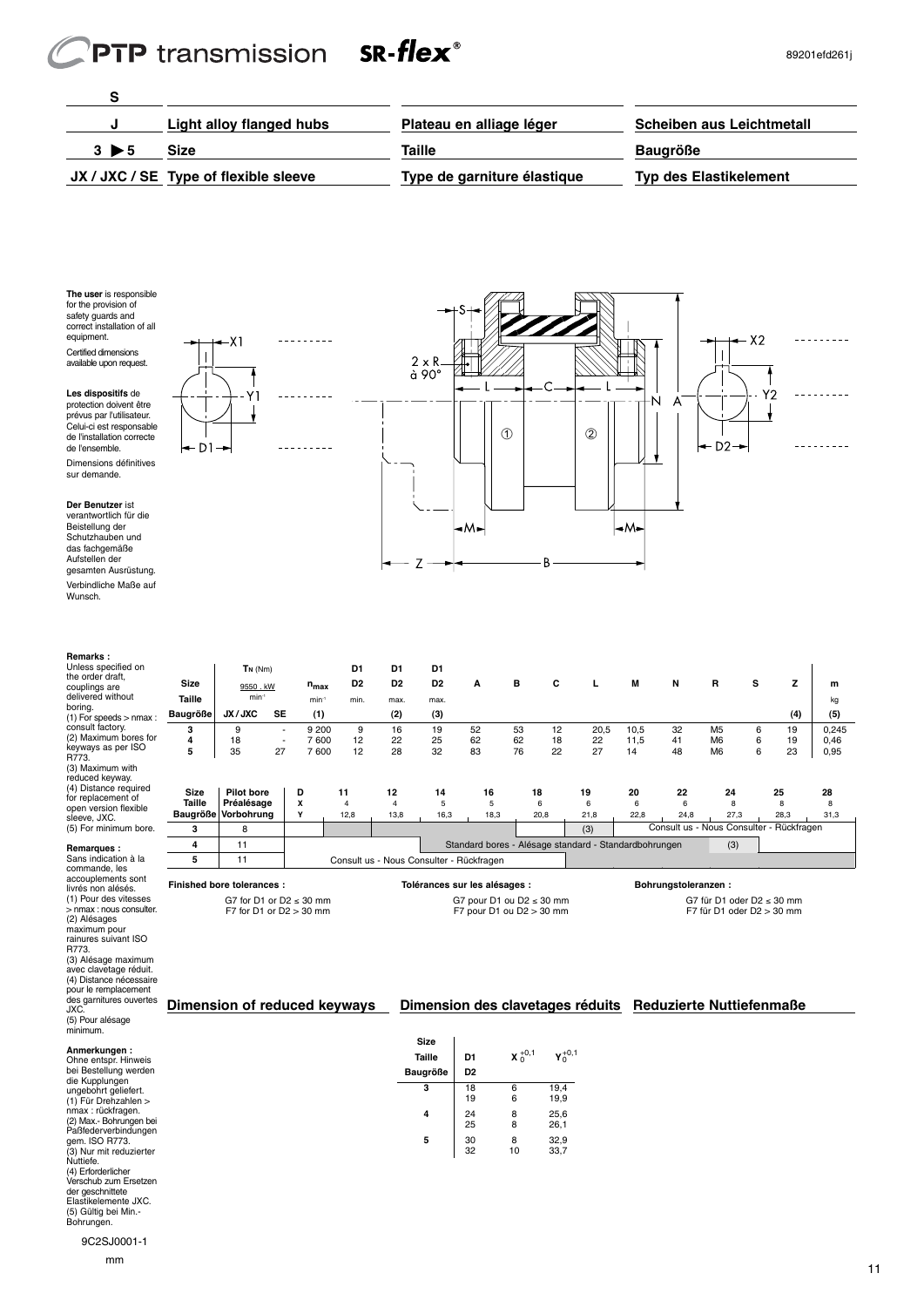# $SR$ -flex $^{\circ}$ **PTP** transmission

٧1

 $-X1$ 

 $D1$ 

<u>. . . . . . . . .</u>

 $\overline{\phantom{a}}$ 

. . . . . .

Y2

 $X<sub>2</sub>$ 

 $D<sub>2</sub>$ 

and the contract of the contract of



┢  $\overline{\mathbb{Z}}$  $\mathbb Z$ <u>VII.</u>  $\mathbb{Z}/2$ <u> Sala</u> and the second contract of the second contract of the second contract of the second contract of the second contract of the second contract of the second contract of the second contract of the second contract of the second **Particularly** a de de la composición de la composición de la composición de la composición de la composición de T  $\frac{1}{\sqrt{1-\frac{1}{2}}}$  $\frac{1}{\sqrt{11}}$ P  $\overline{\mathbb{Z}}$  $\mathbb Z$  $\frac{1}{2}$ 

**TN** (Nm) **D1 D1**

 $\mathsf{Z}$ 

 $\mathcal{A}$ I  $\overline{\bf Z}$  $\mathbf{Z}$  $\overline{\mathbf{Z}}$  $\mathbf{Z}$  $\mathbf{Z}$  A T

 $\circledcirc$ 

**Size** 9550 . kW **nmax D2 D2 A B C E L M N Z J m Taille compared min-1 min-1 min-1 min. max. the max. Taille is the min-1 min-1 min-1 min-1 min-1 min-1 min-1 min-1 Baugröße JX SH JH (1) (2) (3) (4) (5) (5)** 35 - - 7 600 0 29 32 83 75 7 22 34 11,5 48 24 0,0009 1,27 66 - 204 6 000 0 38 40 102 92 10 26 41 15,5 64 28 0,0023 2,4 | 107 328 | 5 250 0 44 48 118 104 10 30 47 17 71 33 | 0,0047 3,6 166 - 512 4 500 0 51 55 138 117 11 33 53 19 83 38 0,010 5,5 265 816 816 3 750 22 62 65 161 133 11 40 61 20 92 45 0,021 8,4 | 423 1 300 1 300 | 3600 32 71 75 191 149 11 46 69 20,5 111 51 | 0,047 13 663 2 040 2 040 3 600 35 85 - 220 186 12 53 87 28,5 133 60 0,108 23 1053 3 240 3 240 2 800 38 95 - 255 215 15 64 100 33 146 66 0,21 34 1 664 5 120 - 2 400 45 110 - 300 240 20 73 110 33,5 156 78 0,45 51

 $\overline{B}$ 

 40 12 42,8 $_{0}^{+0,1}$  45 14 47,8<br>48 14 50,8 | 55 16 58,3 $^{+0,2}$  65 18 68,3 $^{\text{+0,2}}$ 75 20 78,3 $_{0}^{+0,2}$ 

 $^{+0,1}_{0,+0,1}$ 

  $\mathbb{Z}$  $\mathbb{Z}$  $\mathbb{Z}_{+}$ ┪

> $\mathbb{N}$ A

  $\overline{\mathscr{L}}$  $\overrightarrow{v}$ 

 $\circled{2}$ 

٠Μ

╙

**The user** is responsible<br>for the provision of safety<br>guards and correct for the provision of safety guards and correct installation of all equipment. Certified dimensions available upon request.

**Les dispositifs** de protection doivent être prévus par l'utilisateur. Celui-ci est responsable de l'installation correcte de l'ensemble. Dimensions définitives sur demande.

**Der Benutzer** ist verantwortlich für die Beistellung der Schutzhauben und das fachgemäße Aufstellen der gesamten Ausrüstung. Verbindliche Maße auf Wunsch.

#### **Remarks :**

Unless specified on the order draft, couplings are delivered without boring. (1) For speeds > nmax : consult factory. (2) Maximum bores for keyways as per ISO R773. (3) Maximum bores with reduced keyway. (4) Distance required for replacement of open version flexible sleeve type JXC. (5) For minimum bore.

#### **Remarques :**

Sans indication à la commande, les accouplements sont livrés non alésés.  $(1)$ nmax : nous consulter. (2) Alésages maximum pour rainures suivant ISO R773.  $\overline{c}$ avec clavetage réduit. (4) Distance nécessaire pour le remplacement des garnitures ouvertes JXC. (5) Pour alésage  $min$ 

| commande, les                            | 14 | 2 6 3 9 | 8 1 2 0                      | $\overline{\phantom{a}}$ | 2 2 0 0 | 51          | 120                                                       | $\overline{\phantom{a}}$ | 350 | 246             | 26 | 88  | 110 | 22 | 165 | 88  | 0,93 | 75  |
|------------------------------------------|----|---------|------------------------------|--------------------------|---------|-------------|-----------------------------------------------------------|--------------------------|-----|-----------------|----|-----|-----|----|-----|-----|------|-----|
| accouplements sont<br>livrés non alésés. | 16 | 5 3 5 0 |                              | $\overline{\phantom{a}}$ | 500     | 51          | 150                                                       | $\overline{\phantom{a}}$ | 480 | 367             | 67 | 125 | 150 | 51 | 205 | 108 | 4,00 | 172 |
| $(1)$ Pour des vitesses $>$              |    |         |                              |                          |         |             |                                                           |                          |     |                 |    |     |     |    |     |     |      |     |
| nmax : nous consulter.                   |    |         |                              |                          |         |             |                                                           |                          |     |                 |    |     |     |    |     |     |      |     |
| (2) Alésages maximum                     |    |         |                              |                          |         |             |                                                           |                          |     |                 |    |     |     |    |     |     |      |     |
| pour rainures suivant                    |    |         |                              |                          |         |             |                                                           |                          |     |                 |    |     |     |    |     |     |      |     |
| <b>ISO R773.</b>                         |    |         |                              |                          |         |             |                                                           |                          |     |                 |    |     |     |    |     |     |      |     |
| (3) Alésage maximum                      |    |         |                              |                          |         |             |                                                           |                          |     |                 |    |     |     |    |     |     |      |     |
| avec clavetage réduit.                   |    |         |                              |                          |         |             |                                                           |                          |     |                 |    |     |     |    |     |     |      |     |
| (4) Distance nécessaire                  |    |         |                              |                          |         |             |                                                           |                          |     |                 |    |     |     |    |     |     |      |     |
| pour le remplacement                     |    |         |                              |                          |         |             |                                                           |                          |     |                 |    |     |     |    |     |     |      |     |
| des garnitures ouvertes                  |    |         |                              |                          |         |             |                                                           |                          |     |                 |    |     |     |    |     |     |      |     |
| JXC.                                     |    |         |                              |                          |         |             |                                                           |                          |     |                 |    |     |     |    |     |     |      |     |
| (5) Pour alésage                         |    |         |                              |                          |         |             |                                                           |                          |     |                 |    |     |     |    |     |     |      |     |
| minimum.                                 |    |         |                              |                          |         |             |                                                           |                          |     |                 |    |     |     |    |     |     |      |     |
| Anmerkungen:                             |    |         | Dimension of reduced keyways |                          |         |             | Dimension des clavetages réduits Reduzierte Nuttiefenmaße |                          |     |                 |    |     |     |    |     |     |      |     |
| Ohne entspr. Hinweis bei                 |    |         |                              |                          |         |             |                                                           |                          |     |                 |    |     |     |    |     |     |      |     |
| Bestellung werden die                    |    |         |                              |                          |         |             |                                                           |                          |     |                 |    |     |     |    |     |     |      |     |
| Kupplungen ungebohrt                     |    |         |                              |                          |         | <b>Size</b> |                                                           |                          |     |                 |    |     |     |    |     |     |      |     |
| geliefert.                               |    |         |                              |                          |         | Taille      |                                                           | D <sub>1</sub>           | x   | Y               |    |     |     |    |     |     |      |     |
| (1) Für Drehzahlen >                     |    |         |                              |                          |         |             |                                                           |                          |     |                 |    |     |     |    |     |     |      |     |
| nmax: rückfragen.                        |    |         |                              |                          |         | Baugröße    |                                                           | D <sub>2</sub>           | JS9 |                 |    |     |     |    |     |     |      |     |
| (2) Max.- Bohrungen bei                  |    |         |                              |                          |         | 5           |                                                           | 30                       | 8   | $32,3_0^{+0,1}$ |    |     |     |    |     |     |      |     |
| Paßfederverbindungen                     |    |         |                              |                          |         |             |                                                           | 32                       | 10  | $34,8_0^{+0,1}$ |    |     |     |    |     |     |      |     |

Bohrungen.

Paßfederverbindungen gem. ISO R773. (3) Nur mit reduzierter Nuttiefe. (4) Erforderlicher Verschub zum Ersetzen der geschnitete Elastikelemente JXC. (5) Gültig bei Min.-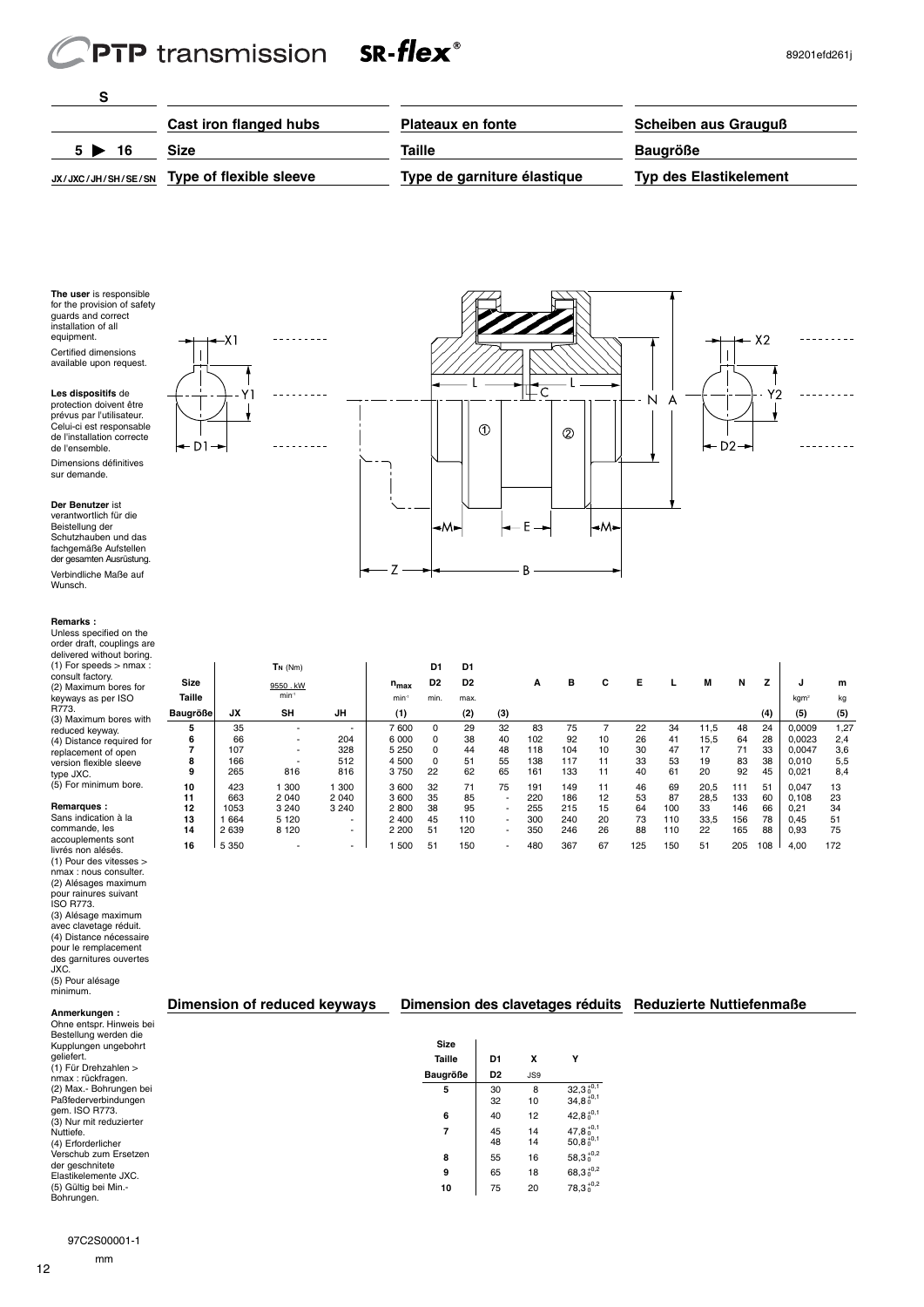# PTP transmission SR-flex<sup>®</sup>

| в                     | Flanges for Magic-Lock® bushing Plateaux à douilles Magic-Lock® |                             | Scheiben mit Magic-Lock® Buchsen |
|-----------------------|-----------------------------------------------------------------|-----------------------------|----------------------------------|
| $6 \triangleright 11$ | <b>Size</b>                                                     | Taille                      | <b>Baugröße</b>                  |
|                       | JX / JXC / SE Type of flexible sleeve                           | Type de garniture élastique | <b>Typ des Elastikelement</b>    |

**The user** is responsible for the provision of safety guards and correct installation of all equipment. Certified dimensions available upon request.

**Les dispositifs** de

de l'ensemble.



 $\overline{1}$ 

sur demande. **Der Benutzer** ist verantwortlich für die Beistellung der Schutzhauben und das

fachgemäße Aufstellen der gesamten Ausrüstung.

Verbindliche Maße auf Wunsch.

**Remarks :**







|                                             |             | $T_N$ (Nm) |     |                   |     |     |    |    |     | Bushing        | D1             | D1             |      | <b>Screw</b>      |        |      |  |
|---------------------------------------------|-------------|------------|-----|-------------------|-----|-----|----|----|-----|----------------|----------------|----------------|------|-------------------|--------|------|--|
|                                             | <b>Size</b> | 9550 . kW  |     | $n_{max}$         | А   | в   | Е  |    | z   | <b>Douille</b> | D <sub>2</sub> | D <sub>2</sub> |      | Vis               |        | m    |  |
| <b>Remarks:</b>                             | Taille      | $min-1$    |     | min <sup>-1</sup> |     |     |    |    |     | <b>Buchse</b>  | min.           | max.           |      | <b>Schraube</b>   | kgm    | kg   |  |
| $(1)$ For speeds $>$ nmax :                 | Baugröße    | JX / JXC   | SE  | (1)               |     |     |    |    | (2) | n°             |                | (3)            |      |                   | (4)    | (4)  |  |
| consult factory.<br>(2) Distance required   | 6           | 66         | 51  | 6 000             | 102 | 61  | 26 | 10 | 28  | 1108           | 12             | 25             | 22.3 | $1/4$ " x 13      | 0.0016 | 1.46 |  |
|                                             |             | 107        | 82  | 5 2 5 0           | 118 | 70  | 30 | 10 | 33  | 1210           | 12             | 32             | 25,4 | $3/8" \times 16$  | 0.0047 | 2.17 |  |
| for replacement of                          | 8           | 166        | 128 | 4 500             | 138 | 79  | 33 |    | 38  | 1610           | 14             | 38             | 25,4 | $3/8" \times 16$  | 0.0064 | 3,32 |  |
| open version flexible                       | 9           | 265        | 204 | 3750              | 161 | 93  | 40 | 11 | 45  | 1610           | 14             | 38             | 25,4 | $3/8" \times 16$  | 0.014  | 5,42 |  |
| sleeve JXC.                                 | 10          | 423        | 325 | 3600              | 191 | 108 | 46 |    | 51  | 2012           | 14             | 50             | 31.8 | $7/16" \times 22$ | 0.031  | 8,75 |  |
| (3) Maximum bores for<br>keyways as per ISO | 11          | 663        | 510 | 3600              | 220 | 129 | 53 | 12 | 60  | 2517           | 19             | 65             | 44.5 | $1/2$ "<br>x 25   | 0,045  | 13,6 |  |

keyways as per ISO R773. (4) For minimum bore. (5) Reduced keyway

**Remarques :** (1) Pour des vitesses >

| nmax : nous consulter.<br>(2) Distance                                                                                                                                                                          |             | Magic-Lock <sup>®</sup> bush |    |    |                                                                                                |    |    |     |                       |     |                |    |     |                   | Douille Magic-Lock® |      |      |                 |                    |      |      |    |    |    |    |    | Magic-Lock <sup>®</sup> Buchse               |          |    |      |      |      |
|-----------------------------------------------------------------------------------------------------------------------------------------------------------------------------------------------------------------|-------------|------------------------------|----|----|------------------------------------------------------------------------------------------------|----|----|-----|-----------------------|-----|----------------|----|-----|-------------------|---------------------|------|------|-----------------|--------------------|------|------|----|----|----|----|----|----------------------------------------------|----------|----|------|------|------|
| nécessaire pour le<br>remplacement de la<br>garniture ouverte JXC.<br>(3) Alésages maximum<br>pour rainures suivant<br><b>ISO R773.</b><br>(4) Pour alésage<br>minimum.<br>(5) Clavetage réduit<br>Anmerkungen: |             |                              |    |    |                                                                                                |    |    |     |                       |     |                |    |     |                   |                     |      |      |                 |                    |      |      |    |    |    |    |    |                                              |          |    |      |      |      |
| (1) Für Drehzahlen ><br>nmax: rückfragen.<br>(2) Erforderlicher                                                                                                                                                 |             |                              |    |    |                                                                                                |    |    |     |                       |     |                |    |     |                   |                     |      |      |                 |                    |      |      |    |    |    |    |    |                                              |          |    |      |      |      |
| Verschub zum Ersetzen                                                                                                                                                                                           |             |                              |    |    |                                                                                                |    |    |     |                       |     |                |    |     |                   |                     |      |      |                 |                    |      |      |    |    |    |    |    |                                              |          |    |      |      |      |
| der geschnitete<br>Elastikelemente JXC.                                                                                                                                                                         |             | D                            | 12 | 14 | 15                                                                                             | 16 | 18 | 19  | 20                    | 22  | 24             | 25 | 28  | 30                | 32                  | 35   | 38   | 40              | 42                 | 45   | 48   | 50 | 55 | 60 | 65 | 70 | 75                                           | 80       | 85 | 90   |      | m    |
| (3) Max.- Bohrungen bei                                                                                                                                                                                         |             | Y                            |    |    | 13,8 16,3 17,3 18,3 20,8 21,8 22,8 24,8 27,3 28,3 31,3 33,3 35,3 38,3 41,3 43,3 45,3 48,8 51,8 |    |    |     |                       |     |                |    |     |                   |                     |      |      |                 |                    |      |      |    |    |    |    |    | 53,8 59,3 64,4 69,4 74,9 79,9 85,4 90,4 95,4 |          |    |      |      | kg   |
| Paßfederverbindungen<br>gem. ISO R773.                                                                                                                                                                          |             | x                            | 4  |    | 5, 5, 5, 6                                                                                     |    |    | . 6 | 6                     | , 6 | 8 <sub>1</sub> | .8 | 8   | 8                 | 10                  | . 10 | , 10 | , 12            | , 12               | , 14 | . 14 | 14 | 16 | 18 | 18 | 20 | 20                                           | , 22, 22 |    | , 25 |      | (4)  |
| (4) Gültig bei Min.-                                                                                                                                                                                            |             | 1108                         |    |    |                                                                                                |    |    |     |                       |     |                |    | (5) |                   |                     |      |      |                 |                    |      |      |    |    |    |    |    |                                              |          |    |      | 22,3 | 0,09 |
| Bohrungen.<br>(5) Mit reduzierter                                                                                                                                                                               |             | 1210                         |    |    |                                                                                                |    |    |     |                       |     |                |    |     |                   |                     |      |      |                 |                    |      |      |    |    |    |    |    |                                              |          |    |      | 25,4 | 0,18 |
| Nuttiefe                                                                                                                                                                                                        |             | 1610                         |    |    |                                                                                                |    |    |     | <b>Standard bores</b> |     |                |    |     |                   |                     |      |      | (5)             | (5)                |      |      |    |    |    |    |    |                                              |          |    |      | 25,4 | 0,23 |
|                                                                                                                                                                                                                 |             | ML 2012                      |    |    |                                                                                                |    |    |     |                       |     |                |    |     | Alésages standard |                     |      |      |                 |                    |      |      |    |    |    |    |    |                                              |          |    |      | 31,8 | 0,41 |
|                                                                                                                                                                                                                 |             | 2517                         |    |    |                                                                                                |    |    |     |                       |     |                |    |     |                   |                     |      |      |                 | Standard Bohrungen |      |      |    |    |    |    |    |                                              |          |    |      | 44,5 | 0,82 |
|                                                                                                                                                                                                                 |             | 3020                         |    |    |                                                                                                |    |    |     |                       |     |                |    |     |                   |                     |      |      |                 |                    |      |      |    |    |    |    |    |                                              |          |    |      | 50,8 | 1,54 |
|                                                                                                                                                                                                                 | .<br>.<br>. |                              |    |    |                                                                                                | .  |    |     |                       |     |                |    | .   |                   |                     |      |      | $\cdot$ $\cdot$ |                    |      |      |    |    |    |    |    |                                              |          |    |      |      |      |

bushes. Magic-Lock® is a registred trademark of taper bushes<br>completely interchangeable with Taper-Lock®

Electric Company. Taper-Lock® is a registred trademark of Reliance Magic-Lock® est une marque enregistrée de douilles<br>complètement interchangeables avec les douilles Taper-Lock®.Taper-Lock® est une marque enregistrée par la société Reliance Electric Company.

Magic-Lock® ist ein eingetragenes Warenzeicher<br>vollkommen austauschbar mit den Buchsen Taper-Lock®. Taper-Lock® ist ein eingetragenes Warenzeichen der

Firma Reliance Electric Company.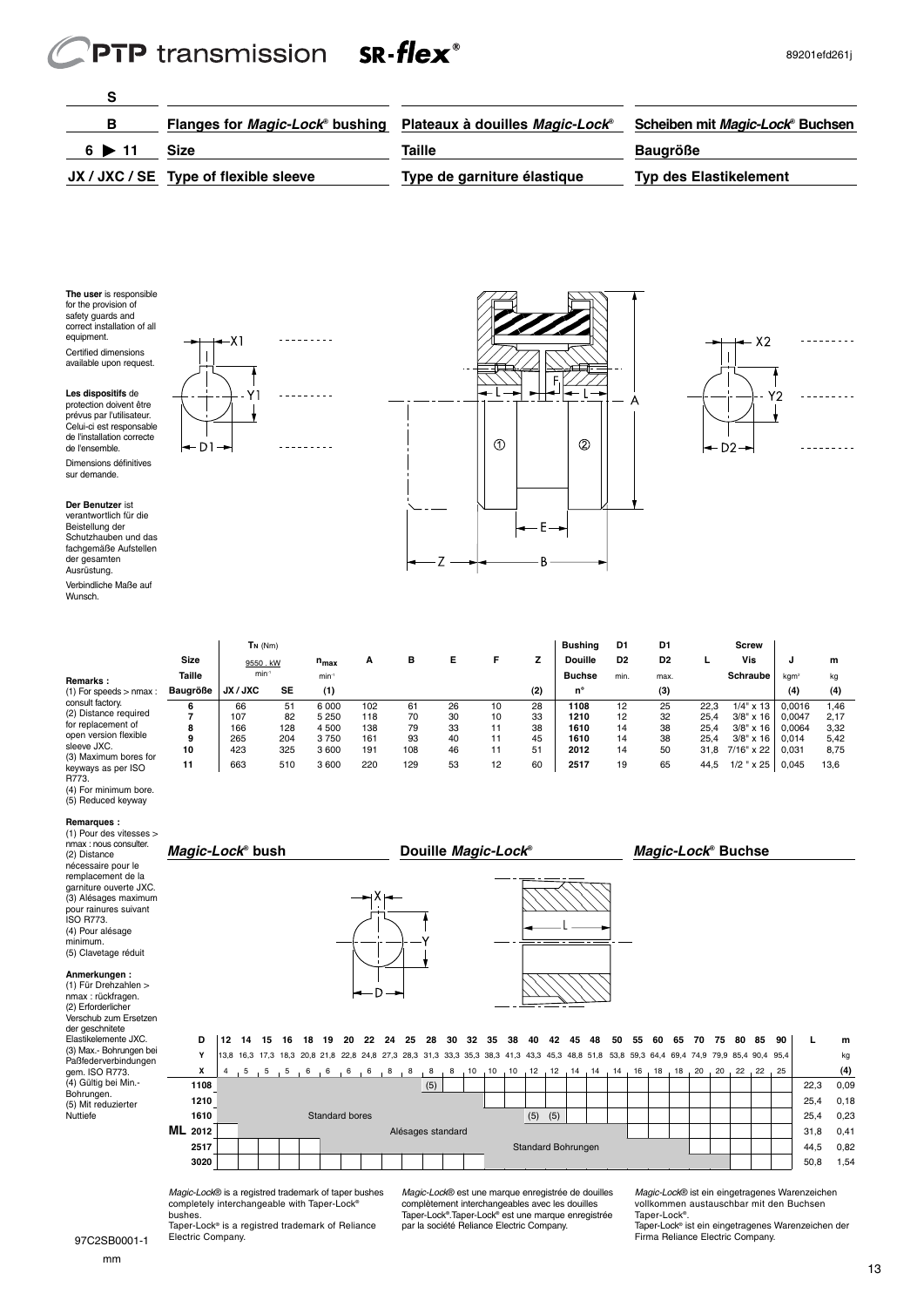# PTP transmission SR-flex®

<u> ---------</u>

D<sub>2</sub>

| C                        | With add-on hubs                      | Avec moyeux rapportés         | Mit aufgesetzen Nabenteilen   |
|--------------------------|---------------------------------------|-------------------------------|-------------------------------|
| $5 \triangleright 11$    | Size                                  | Taille                        | <b>Baugröße</b>               |
|                          | JX / JXC / SE Type of flexible sleeve | Type de garniture élastique   | <b>Typ des Elastikelement</b> |
| $100 \triangleright 250$ | Distance between shaft ends           | Distance entre bouts d'arbres | Wellenabstand                 |

**The user** is responsible for the provision of safety guards and correct installation of all equipment. Certified dimensions available upon request.

**S**

**Les dispositifs** de protection doivent être prévus par l'utilisateur. Celui-ci est responsable de l'installation correcte de l'ensemble. Dimensions définitives sur demande.

**Der Benutzer** ist verantwortlich für die Beistellung der Schutzhauben und das fachgemäße Aufstellen der gesamten Ausrüstung. Verbindliche Maße auf Wunsch.

Unless specified on the order draft, couplings are delivered without boring. (1) For speeds > nmax :

consult factory. (2) Maximum bores for

**Remarks :**



| keyways as per ISO<br>R773.<br>(3) Distance required for                                     |             | $T_N$ ( $Nm$ ) |     |           | D <sub>1</sub> | D <sub>1</sub> |     |                   |                   |    |    |                |    |                        |                        |     |     |     |                    |
|----------------------------------------------------------------------------------------------|-------------|----------------|-----|-----------|----------------|----------------|-----|-------------------|-------------------|----|----|----------------|----|------------------------|------------------------|-----|-----|-----|--------------------|
| replacement of open<br>version flexible sleeve                                               | <b>Size</b> | 9550, kW       |     | $n_{max}$ | D <sub>2</sub> | D <sub>2</sub> | A   | в                 | C                 | Е  | F  | к              |    | M <sub>1</sub>         | M <sub>2</sub>         | N   | v   | z   | m                  |
| JXC.                                                                                         | Taille      | $min-1$        |     | $min-1$   | min.           | max.           |     |                   |                   |    |    |                |    |                        |                        |     |     |     | kg                 |
| (4) For maximum bore.                                                                        | Baugröße    | JX / JXC SE    |     | (1)       |                | (2)            |     |                   |                   |    |    |                |    |                        |                        |     |     | (3) | (4)                |
| Remarques:<br>Sans indication à la                                                           | 5           | 35             | 27  | 7 600     | 12             | 30             | 83  | 164<br>204        | 100<br>140        | 22 | 7  | M <sub>5</sub> | 27 | 56<br>76               | 56<br>76               | 50  | 41  | 13  | 1,8<br>2,3         |
| commande, les<br>accouplements sont<br>livrés non alésés.                                    | 6           | 66             | 51  | 6 0 0 0   | 16             | 38             | 102 | 172<br>212        | 100<br>140        | 26 | 10 | M <sub>6</sub> | 30 | 55,5<br>75,5           | 55,5<br>75,5           | 64  | 50  | 16  | 3,1<br>3.7         |
| $(1)$ Pour des vitesses $>$<br>nmax: nous consulter.                                         | 7           | 107            | 82  | 5 2 5 0   | 16             | 42             | 118 | 184<br>224        | 100<br>140        | 30 | 10 | M <sub>6</sub> | 36 | 57<br>77               | 57<br>77               | 71  | 56  | 15  | 4,5<br>5,3         |
| (2) Alésages maximum<br>pour rainures suivant<br><b>ISO R773.</b><br>(3) Distance nécessaire | 8           | 166            | 128 | 4 500     | 19             | 50             | 138 | 202<br>242<br>282 | 100<br>140<br>180 | 33 | 11 | M <sub>8</sub> | 43 | 61,5<br>81,5<br>101,5  | 61,5<br>81.5<br>101,5  | 83  | 65  | 18  | 8<br>8,9           |
| pour le remplacement de<br>la garniture JXC.<br>(4) Pour alésage                             | 9           | 265            | 204 | 3750      | 22             | 55             | 161 | 218<br>258<br>298 | 100<br>140<br>180 | 40 | 9  | M10            | 49 | 62,5<br>82,5<br>102,5  | 62,5<br>82,5<br>102,5  | 92  | 73  | 22  | 10<br>11,2<br>12,4 |
| maximum.<br>Anmerkungen:                                                                     | 10          | 423            | 325 | 3 600     | 29             | 65             | 191 | 282<br>322        | 140<br>180        | 46 | 9  | M12            | 59 | 87<br>107              | 87<br>107              | 111 | 85  | 22  | 18,5<br>20,5       |
| Ohne entspr. Hinweis bei<br>Bestellung werden die<br>Kupplungen ungebohrt<br>aoliofort       | 11          | 663            | 510 | 3 600     | 29             | 80             | 220 | 300<br>340<br>410 | 140<br>180<br>250 | 53 | 10 | M12            | 68 | 85,5<br>105,5<br>140,5 | 85,5<br>105,5<br>140,5 | 133 | 100 | 23  | 28<br>30,5<br>35,5 |

geliefert. (1) Für Drehzahlen > nmax : rückfragen. (2) Max.- Bohrungen bei Paßfederverbindungen gem. ISO R773. (3) Erforderlicher Verschub zum Ersetgen der geschnitete Elastikelemente JXC. (4) Gültig bei Max.- Bohrungen.



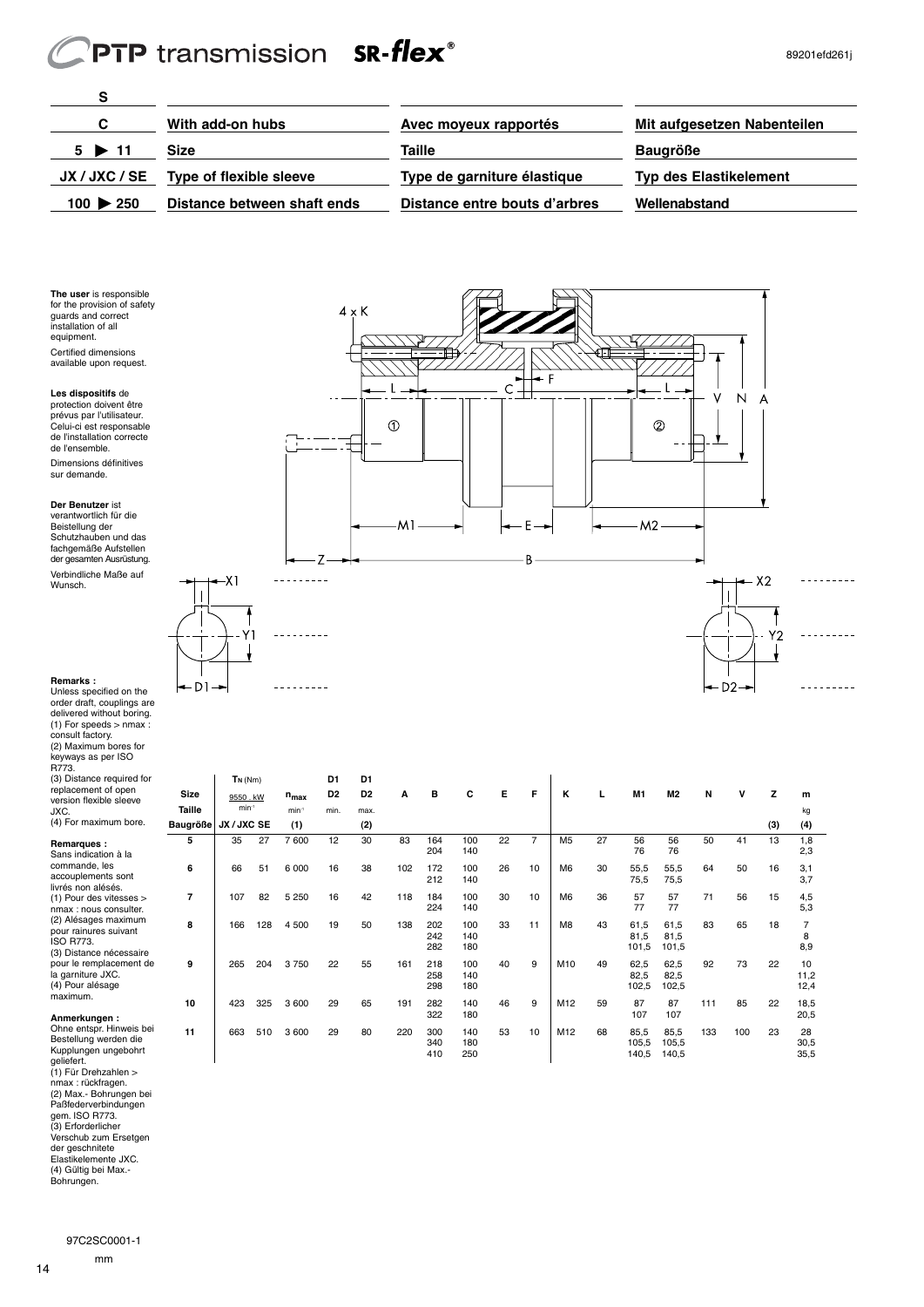# PTP transmission SR-flex<sup>®</sup>

-χ  $\overline{\phantom{a}}$ 

D

**Bassachu** 

<u>. . . . . . . . .</u>

 $- - - - - - - - - -$ 

| S                     |                                |                                |                                      |
|-----------------------|--------------------------------|--------------------------------|--------------------------------------|
|                       | <b>SAE flanged hub</b>         | Plateau à bride SAE            | <b>SAE Flanschscheibe</b>            |
| $6 \triangleright 16$ | Size                           | Taille                         | <b>Baugröße</b>                      |
| JX / JXC              | <b>Sleeve in PROCOUPLAN</b>    | <b>Garniture en PROCOUPLAN</b> | <b>Elastikelement aus PROCOUPLAN</b> |
|                       | $6^{1/2}$ > 21 SAE flange type | <b>Type de bride SAE</b>       | <b>SAE Flanschtyp</b>                |

**The user** is responsible for the provision of safety guards and correct installation of all equipment. Certified dimensions available upon request.

**Les dispositifs** de protection doivent être prévus par l'utilisateur. Celui-ci est responsable de l'installation correcte de l'ensemble. Dimensions définitives sur demande.

**Der Benutzer** ist verantwortlich für die Beistellung der Schutzhauben und das fachgemäße Aufstellen der gesamten Ausrüstung.

Verbindliche Maße auf Wunsch.



**Size TN** (Nm) **nmax D D D A B E L M N Type Q T U V J1 J3 m**

#### **Remarks :**

Unless specified on the order draft, couplings are delivered without boring. (1) For speeds > nmax : consult factory. (2) Maximum bores for keyways as per ISO R773.  $(3)$  M

| keyways as per ISO                                                                                                    | Taille          | 9550.kW    | min-1                             | min.     | max. | max. |     |     |     |     |      |     | Typ                         | f7                                   |                       |                                                                       |                                  | kgm <sup>2</sup>                 | kgm <sup>2</sup>                 | kg                           |
|-----------------------------------------------------------------------------------------------------------------------|-----------------|------------|-----------------------------------|----------|------|------|-----|-----|-----|-----|------|-----|-----------------------------|--------------------------------------|-----------------------|-----------------------------------------------------------------------|----------------------------------|----------------------------------|----------------------------------|------------------------------|
| R773                                                                                                                  | <b>Baugröße</b> | $min^{-1}$ | (1)                               |          | (2)  | (3)  |     |     |     |     |      |     |                             |                                      |                       |                                                                       |                                  | (4)                              |                                  | (4)                          |
| (3) Maximum bores<br>with reduced keyway.                                                                             | 6               | 66         | 3750                              | $\Omega$ | 38   | 40   | 102 | 87  | 26  | 41  | 15,5 | 64  | $6^{1/2}$                   | 215.9                                | 8                     | 6 x ø9,5                                                              | 200.0                            | 0.001                            | 0,0125                           | 3,5                          |
| (4) For minimum bore.                                                                                                 | $\overline{7}$  | 107        | 3750<br>3 600                     | $\Omega$ | 44   | 48   | 118 | 97  | 30  | 47  | 17   | 71  | $6^{1/2}$<br>71/2           | 215.9<br>241.3                       | 9<br>9                | $6 \times 69.5$<br>$8 \times 9.5$                                     | 200.0<br>222,3                   | 0.002<br>0,002                   | 0.014<br>0,022                   | 4,3<br>4,9                   |
| Remarques:<br>Sans indication à la<br>commande, les                                                                   | 8               | 166        | 3750<br>3 600                     | $\Omega$ | 51   | 55   | 138 | 111 | 33  | 53  | 19   | 83  | 61/2<br>71/2                | 215,9<br>241,3                       | 10<br>10              | $6 \times 9.5$<br>8 x ø9,5                                            | 200,0<br>222.3                   | 0.004<br>0.004                   | 0,016<br>0.025                   | 5,7<br>6,3                   |
| accouplements sont<br>livrés non alésés.<br>(1) Pour des vitesses<br>> nmax : nous consulter.<br>(2) Alésages maximum | 9               | 265        | 3750<br>3 600<br>3 300<br>2 700   | 22       | 62   | 65   | 161 | 115 | 40  | 61  | 20   | 92  | 61/2<br>71/2<br>8<br>10     | 215.9<br>241.3<br>263.52<br>314.32   | 11<br>11<br>11<br>11  | $6 \times 69.5$<br>$8 \times 69.5$<br>6 x ø11<br>$8 \times 611$       | 200.0<br>222,3<br>244,5<br>295,3 | 0.009<br>0.009<br>0,009<br>0.009 | 0.02<br>0,03<br>0,045<br>0,085   | 8<br>8,8<br>9,5<br>11,5      |
| pour rainures suivant<br><b>ISO R773.</b><br>(3) Alésage maximum<br>avec clavetage réduit.                            | 10              | 423        | 3 600<br>3 3 0 0<br>2700<br>2 400 | 32       | 71   | 75   | 191 | 131 | 46  | 69  | 20.5 | 111 | 71/2<br>8<br>10<br>111/2    | 241.3<br>263.52<br>314.32<br>352.42  | 12<br>12<br>12<br>12  | $8 \times 69.5$<br>$6 \times 611$<br>$8 \times 611$<br>$8 \times 011$ | 222,3<br>244,5<br>295,3<br>333,4 | 0.020<br>0.020<br>0,020<br>0,020 | 0.038<br>0,050<br>0,100<br>0,155 | 12.2<br>13,1<br>15,4<br>17,5 |
| (4) Pour alésage<br>minimum.<br>Anmerkungen:<br>Ohne entspr. Hinweis                                                  | 11              | 663        | 3 3 0 0<br>2700<br>2 400<br>1850  | 38       | 85   |      | 220 | 160 | 53  | 87  | 28,5 | 133 | 8<br>10<br>$11^{1/2}$<br>14 | 263.52<br>314,32<br>352,42<br>466.72 | -14<br>14<br>14<br>14 | $6 \times 611$<br>$8 \times 611$<br>$8 \times 611$<br>8 x ø14,5       | 244,5<br>295,3<br>333,4<br>438,2 | 0.046<br>0,046<br>0,046<br>0,046 | 0,064<br>0,115<br>0,180<br>0,520 | 19.8<br>22,1<br>24,6<br>32,6 |
| bei Bestellung werden<br>die Kupplungen<br>ungebohrt geliefert.<br>(1) Für Drehzahlen >                               | 12              | 1053       | 2 700<br>2 400<br>1850            | 38       | 95   |      | 255 | 185 | 64  | 100 | 33   | 146 | 10<br>$11^{1/2}$<br>14      | 314.32<br>352,42<br>466.72           | 16<br>16<br>16        | $8 \times 611$<br>$8 \times 611$<br>8 x ø14,5                         | 295,3<br>333,4<br>438.2          | 0.09<br>0,09<br>0.09             | 0.14<br>0,20<br>0,57             | 30,5<br>33<br>41,5           |
| nmax: rückfragen.<br>(2) Max.- Bohrungen bei<br>Paßfederverbindungen                                                  | 13              | 1 6 6 4    | 2 4 0 0<br>1850<br>1 650          | 45       | 110  |      | 300 | 210 | 73  | 110 | 33.5 | 156 | $11^{1/2}$<br>14<br>16      | 352.42<br>466.72<br>517.52           | 18<br>18<br>18        | $8 \times 011$<br>8 x ø14,5<br>8 x ø14.5                              | 333.4<br>438,2<br>489.0          | 0.19<br>0, 19<br>0.19            | 0.26<br>0,67<br>1,00             | 45.5<br>55,5<br>60,5         |
| aem. ISO R773.<br>(3) Nur mit reduzierter<br>Nuttiefe.<br>(4) Gültig bei Min.-<br>Bohrungen.                          | 14              | 2 6 3 9    | 1850<br>1 650<br>1 500<br>1 300   | 51       | 120  |      | 350 | 227 | 88  | 110 | 22   | 165 | 14<br>16<br>18<br>21        | 466.72<br>517.52<br>571,5<br>673.1   | 20<br>20<br>20<br>20  | 8 x ø14.5<br>8 x ø14.5<br>$6 \times 618$<br>$12 \times 018$           | 438.2<br>489.0<br>542,9<br>641.4 | 0.38<br>0.38<br>0,38<br>0.38     | 0.80<br>1.15<br>1,70<br>3,10     | 74<br>80<br>86<br>101        |
|                                                                                                                       | 16              | 5 3 5 0    | 500<br>1 300                      | 51       | 150  |      | 480 | 353 | 125 | 150 | 51   | 205 | 18<br>21                    | 571.5<br>673.1                       | 22<br>22              | 6 x ø 18<br>$12 \times 018$                                           | 542.9<br>641,4                   | 1.60<br>1.60                     | 2.40<br>3,90                     | 159<br>175                   |

97C2SF0001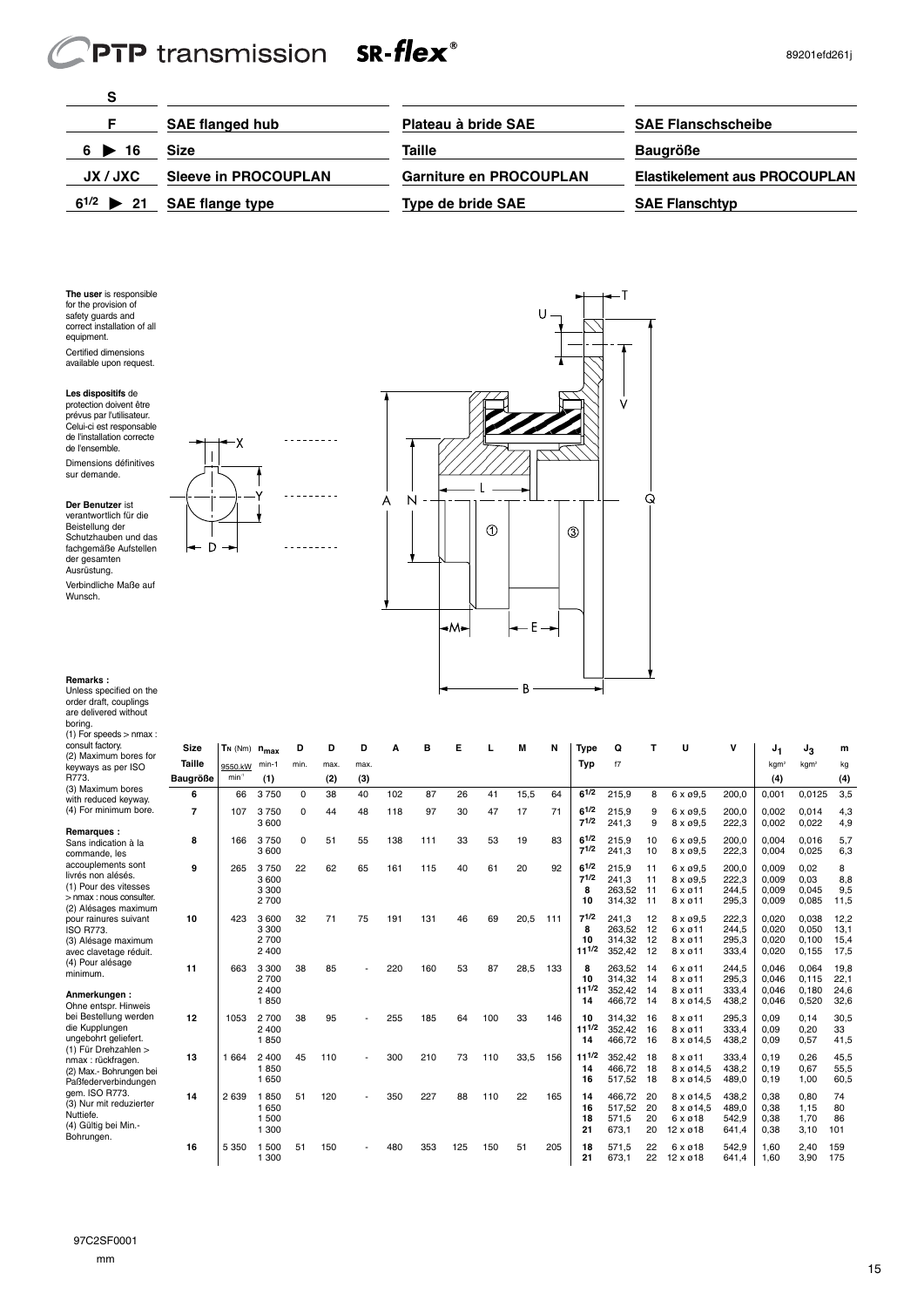# **Flexible sleeves**

## **Garnitures**

#### **PROCOUPLAN (JX) flexible sleeve**

The high elasticity of the PROCOUPLAN (JX) flexible sleeve offers a high degree of shock absorbtion and vibration dampening.

Durability lines on the flexible sleeve permit a rapid inspection regarding the sleeves wind-up ; axial alignment of the lines indicate the excessive softening and require sleeve replacement.

PROCOUPLAN is resistant to most environmental conditions and can be used in a temperature range between  $-55^{\circ}$ C and  $+100^{\circ}$ C.

The flexible sleeve is available either as a monoblock piece (JX) in an open version (JXC).

Resonance factor  $V = 7.6$ 

#### **Garniture en PROCOUPLAN (JX)**

La grande élasticité de la garniture en PROCOUPLAN (JX) assure une bonne efficacité d'amortissement des chocs et vibrations.

Un repère de durée de vie permet d'apprécier rapidement et sans démontage, le degré de fatigue de la garniture.

La matière PROCOUPLAN résiste à la plupart les ambiances y compris aux projections d'hydrocarbures et d'huiles. Cette garniture est utilisable dans une plage de température de -55°C à  $+100^{\circ}$ C.

Elle est disponible soit fermée (JX), soit ouverte (JXC).

**JXC** 

Facteur de résonnance VR = 7,6

## **Elastikelemente**

#### **PROCOUPLAN Elastikelement (JX)**

Die hohe Elastizität des flexiblen

Elementes PROCOUPLAN (JX) bietet einen hohen Grad an Aufnahmefähigkeit von Stößen und Vibrationsdämpfung.

Am Element angebrachte Markierungen ermöglichen eine schnelle überprüfung der Materialbeanspruchung ohne Demontage.

Ihr Werkstoff PROCOUPLAN ist beständig gegen die meisten Umgebungseinflüße, einschließlich Kohlenwasserstoffverbindungen und Öle. Sie sind einsetzbar für Umgebungstemperaturen im Bereich von -55°C bis +100°C.

Das flexible Element ist in einteiliger (JX) oder geöffnete Ausführung (JXC) lieferbar.

Resonanzfaktor VR = 7,6



55 170

**HYTREL (JH or SH) flexible sleeve** 

This type of sleeve in elastomeric polyester has four times the torque carrying capacity of JX sleeves. Its torsional elasticity is obviously lower : 7 to 8 degrees at rated torque.

HYTREL is resistant to all environmental conditions inclusive of hydrocarbons and oils in a temperature range from -54° to +100°C.

The sleeve is available either as a onepiece element for sizes 6 to 12 or a two-piece element (without ring) for sizes 9 to 14.

Resonance factor  $V = 13,3$ 

#### **Garniture HYTREL (JH ou SH)**

Ce type de garniture en élastomère polyester permet de transmettre un couple environ quatre fois plus élevé que les garnitures en JX. Son élasticité est évidemment plus faible : 7 à 8 degrés sous couple nominal.

L'HYTREL résiste à toutes les ambiances, y compris les hydrocarbures et les huiles. Elle est utilisable dans une plage de température de -54°C à +100°C.

Elle est disponible soit en une partie monobloc pour les tailles 6 à 12, soit en deux parties (sans anneau de maintien) pour les tailles 9 à 14.

Facteur de résonnance VR = 13,3

#### **Elastikelement HYTREL (JH oder SH)**

JX

Diese Elastikelemente aus Polyester-Elastomer (Farbe: Gelb oder Orange) erlauben die Übertragung eines 4-mal höheren Drehmomentes als mit Elastikelementen gleicher Größe ausJX. Ihre Drehelastizität ist dagegen kleiner : 7 bis 8 Grad bei Nenndrehmoment.

Der Werkstoff HYTREL ist unempfindlich gegen sämtliche Umgebungseinflüsse, einschließlich

Kohlenwasserstoffverbindungen und Öle. Sie sind einsetzbar für Umgebungstemperaturen im Bereich von -54°C bis +100°C.

In einteiliger Ausführung sind sie für die Baugrößen 6 bis 12; in zweiteiliger Ausführung (ohne Haltering) für die Größen 9 bis 14 lieferbar.

Resonanzfaktor V $B = 13,3$ 



B

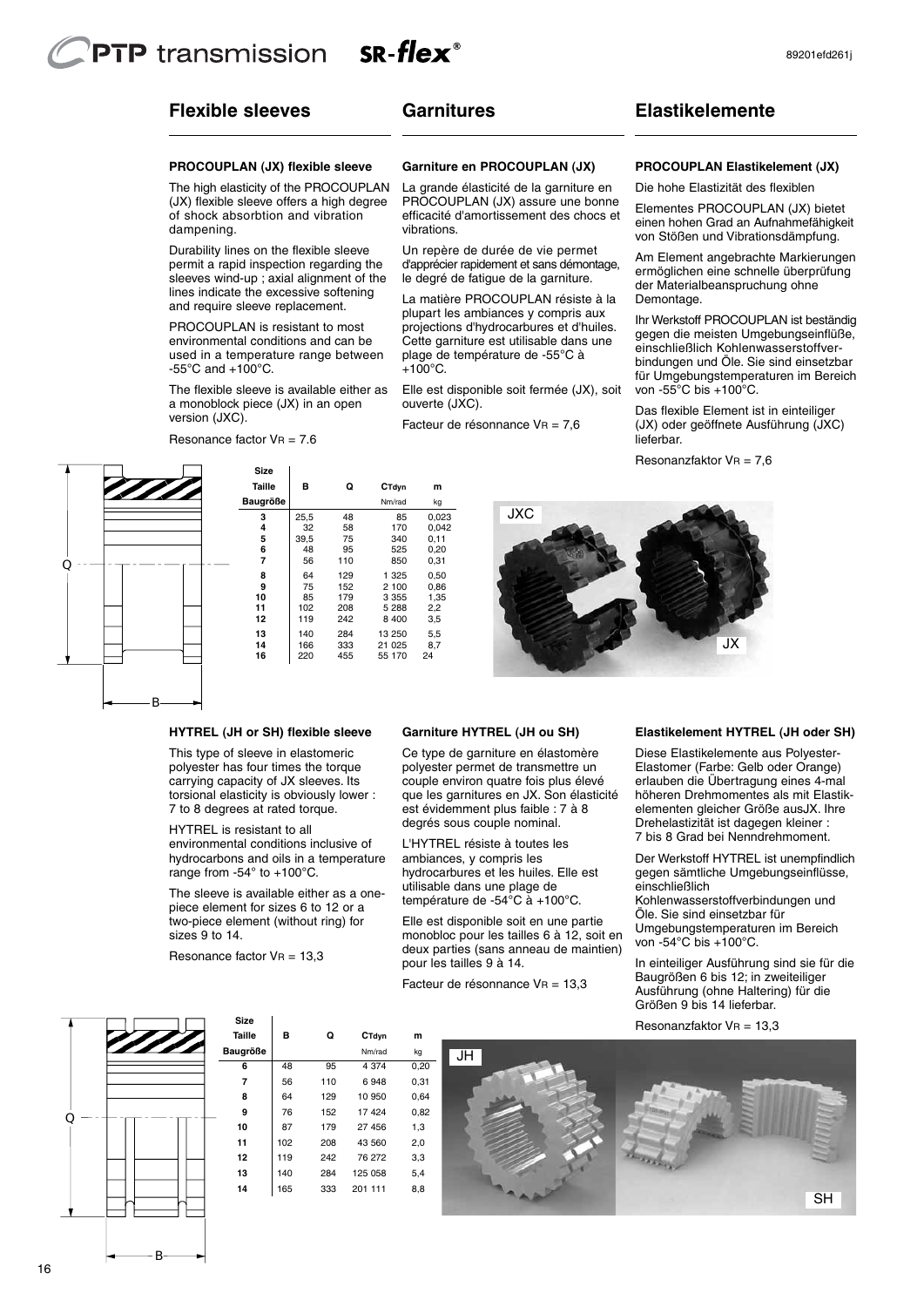# $SR$ -flex<sup>®</sup> **PTP** transmission

# **Flexible sleeves**

# **Garnitures**

# **Elastikelemente**

## **EPDM (SE) flexible sleeve**

This type of elastic sleeve is only available in two parts for sizes 5 to 16. Both pieces held together by a steel ring.

Elastic, it have excellent shock and vibration damping properties.

EPDM is resistant to most environmental conditions except some hydrocarbons and oils and can be used in a temperature range between -55°C and  $+100^{\circ}$ C.

Resonance factor  $V = 7.6$ 

#### **Garniture EPDM (SE)**

Ce type de garniture est disponible uniquement en deux parties pour les tailles 5 à 16. Un anneau maintient les deux parties entre elles.

Elastique, elle assure un amortissement efficace des chocs et vibrations émis par les éléments qu'elle relie.

La matière EPDM résiste à toutes les ambiances sauf aux Hydrocarbures et aux huiles. Cette garniture est utilisable dans une plage de température de -55°C  $\hat{a} + 100^{\circ}C$ .

Facteur de résonnance VR = 7,6

#### **Elastikelement EPDM (SE)**

Elastikelemente diesen Typs sind nur in zweiteiliger Ausführung für die Größen 5 bis 16 lieferbar. Ein Stahlring hält beide Teile umschlossen.

Elastische, sie gewährleisten eine wirksame Dämpfung der Laststöße und Schwingungen, die von Komponenten ausgehen, welche durch sie verbunden werden.

Ihr Werkstoff EPDM ist beständig gegen sämtliche Umgebungseinflüße, außer Kohlenwasserstoffverbindungen und Öle. Sie sind einsetzbar für Umgebungstemperaturen im Bereich von -55°C bis +100°C.

Resonanzfaktor VR = 7,6



| Size<br>Taille | A   | в    | Q   | C <sub>Tdvn</sub> | m    |
|----------------|-----|------|-----|-------------------|------|
|                |     |      |     |                   |      |
| Baugröße       |     |      |     | Nm/rad            | kg   |
| 5              | 83  | 39,5 | 75  | 280               | 0,11 |
| 6              | 103 | 48   | 95  | 525               | 0.20 |
| 7              | 120 | 56   | 110 | 850               | 0.31 |
| 8              | 139 | 64   | 129 | 1 325             | 0,50 |
| 9              | 164 | 76   | 152 | 2 100             | 0.86 |
| 10             | 196 | 87   | 179 | 3 3 5 5           | 1.35 |
| 11             | 231 | 102  | 208 | 5 288             | 2,2  |
| 12             | 268 | 119  | 242 | 8 4 0 0           | 3,5  |
| 13             | 310 | 140  | 284 | 13 250            | 5,5  |
| 14             | 360 | 165  | 333 | 21 025            | 8,7  |
| 16             | 492 | 220  | 455 | 55 170            | 24   |

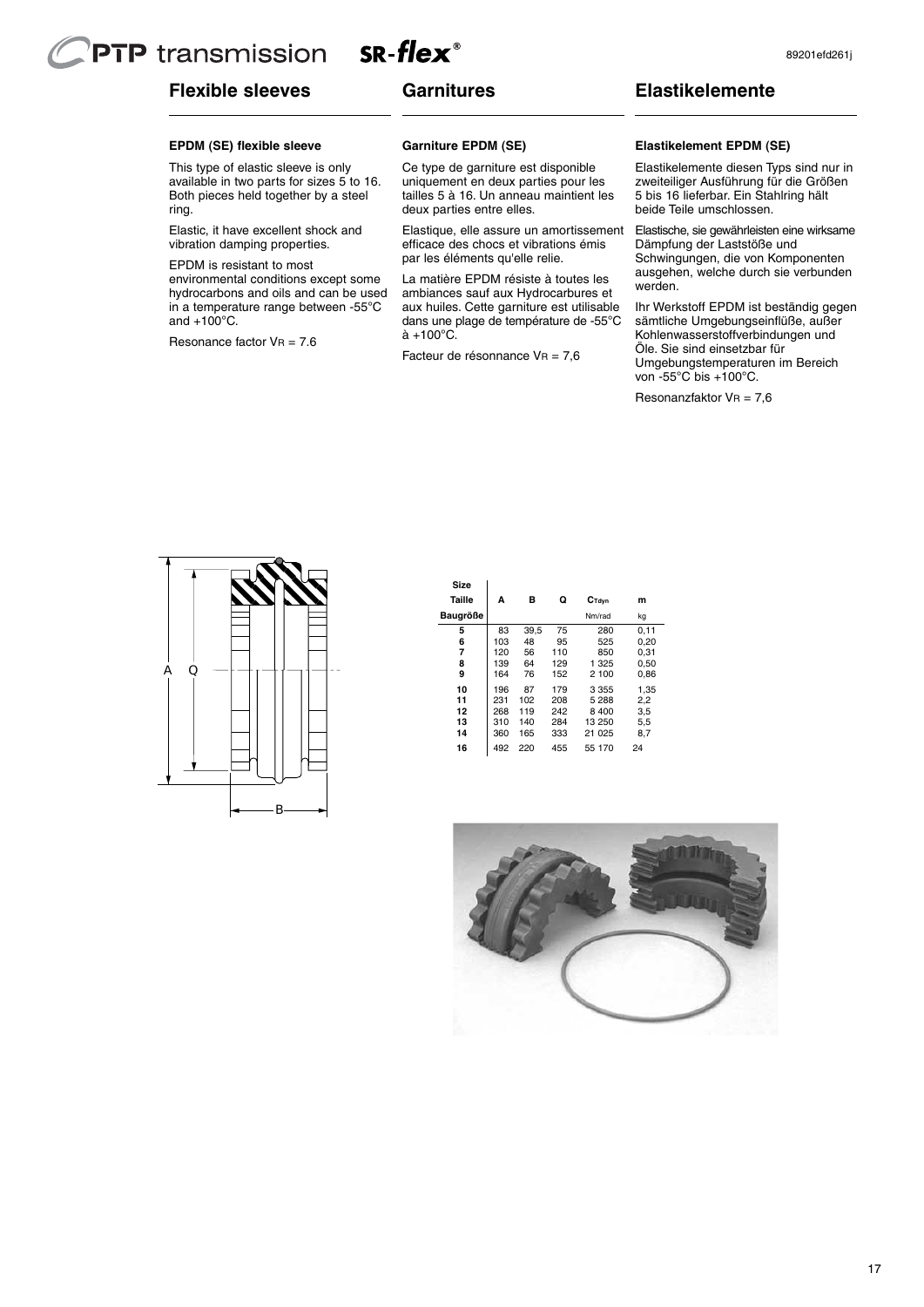# **PTP** transmission  $SR$ -flex $^{\circ}$

The couplings delivered in the nonbored state are not balanced. Short of special specifications, balancing of bored couplings is in accordance with ISO 1940, grade G16, at a peripheral speed of 32 m/s limited at 1800 min<sup>-1</sup> with a smooth bore to ISO 8821

More precise boring can be provided

In this case, add to the coupling code

- smooth : H - grooved : F

- smooth : H - grooved : F

# **Balancing**

standard.

on request.

a statement specifying : • the balancing grade • the type of bore 1 :

• the type of bore 2 :

• the rotational speed

# **Équilibrage**

Les accouplements livrés non alésés ne sont pas équilibrés. Sans spécification particulière, l'équilibrage des accouplements alésés est conforme au degré de qualité G16 suivant la norme ISO 1940, à vitesse circonférencielle de 32 m/s limitée à 1800 min<sup>-1</sup> avec un alésage lisse suivant la norme ISO 8821.

Un équilibrage plus précis peut être réalisé sur demande.

Dans ce cas, rajouter à la codification de l'accouplement, une mention indiquant :

- le degré d'équilibrage
- le type d'alésage 1 :

- lisse : H

- rainuré : F
- le type d'alésage 2 :
	- lisse : H - rainuré : F
	-
- la vitesse de rotation

Exemple :

**Auswuchtung**

Kupplungen, die ohne Fertigbohrung ausgeführt sind, werden unausgewuchtet geliefert. Ohne besonderen Hinweis erfolgt die Auswuchtung der fertiggebohrten Kupplungen innerhalb Gütestufe G16 nach Norm ISO 1940, bei Umfangs-geschwindigkeit von 32 m/s jedoch begrenzt auf 1800 min-1, bei glatter Bohrung (d.h. ohne Nut) entsprechend ISO 8821.

Auf Wunsch sind hochwertigere Auswuchtungen möglich.

In diesem Fall ist der Bezeichnung der Kupplung der Hinweis auf spezielle Auswuchtung anzufügen, folgende Kennungen beinhaltend :

- Auswucht-Gütegrad
- Bezugsbohrung 1 : - glatt : H - mit paßfedernut : F

• Bezugsbohrung 2 : - glatt : H

- mit paßfedernut : F

• Bezugsdrehzahl

Beispiel :

Example :

## / **G2.5 H H 3800 S-08-JX**

3800 min-1 . a smooth bore on both sides at  $n =$ coupling, to ISO1940 grade G2.5, with S-08-JX bored and keywayed for special balancing of a SR*-flex®*

 $= 3800$  min<sup>-1</sup>. avec alésage lisse des deux cotés àn accouplements alesé rainuré SR*-flex®* pour l'equilibrage particulier d'un S-08-JX au degré G2.5 selon ISO 1940,

Bohrungen, bei  $n = 3800$ min<sup>-1</sup>. Gütestufe G2.5, bei sweiglatter fertiggebohrten und -genuteten<br>SR-flex® Kupplung S-08-JX, in Sonderauswuchtung einer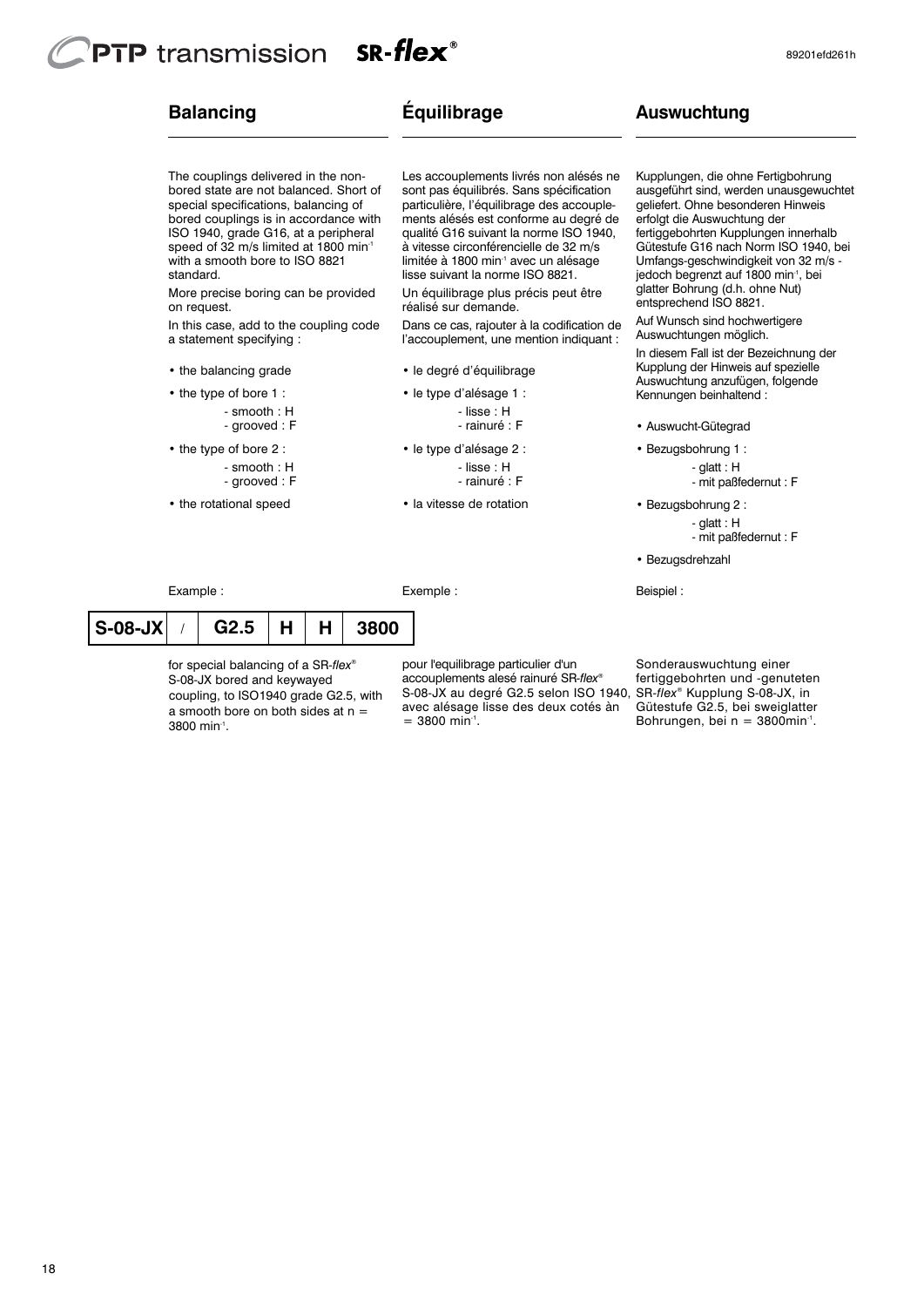## $SR$ -flex<sup>®</sup> **PTP** transmission

# **Installation Montage**

setscrew. provided with tapped holes for a can be bored and keywayedand unbored. Upon request thecouplings couplings are normallysupplied Unless otherwise specified, the SR-*flex*®

SB, please refer to the main catalogue. *Magic-Lock*® bushing, such as for type For couplings equipped with

#### **Boring**

sleeve. avoid premature wear of the flexible to ensure correct alignment and to centred on its outer diameter in order whether the flanged hub is accurately When boring, it should be checked

#### **Mounting**

attachment screw. against a shoulder using an axial by pressing either the flange or the hub one of which presses against the key, will be fixed by two set screws at 90°. In the case of a slipe fit, the flanged hub

against the shaft shoulder. ring of suitable width should be placed end is longer than the hub, a spacer against the shaft shoulder. If the shaft them on the shaft until they are pressed care not to exceed 100°C. Then mount the flanged hubs or add-on hubs, taking In the case of an interference fit, heat

thrust bearing if needed. and metal plate as a bridge and a preferable to use a threaded bar, a nut the bearings and must be avoided. It is Hammer blows may cause damage to

maintenance. A slipe fit is to be preferred for easy

Alignment. the flanges before alignment. Insert the flexible element into one of flanges and bolt them on the hubs. In case of SC coupling types, center the réalisés sur demande. pour vis de pression peuvent être rainurage ainsi que des taraudages standard, non-alésés. Un alésageaccouplements SR*-flex*® sont livrés,en Sauf mention spécifique, les

catalogue général. *Magic-Lock®* type SB, se référer au Pour le montage des plateaux à douille

#### **Alésage**

une usure prématurée de la garniture. alignement sans défaut et évitera ainsi extérieur. Ceci assurera l'exécution d'un parfaitement centré sur son diamètre veiller à ce que le plateau soit Lors de la réalisation des alésages,

#### **Montage**

fixation axiale. un épaulement à l'aide d'une vis de serrage du plateau ou du moyeu contre une serrée sur la clavette, soit par le soit par deux vis de pression à 90° dont glissant, l'immobilisation axiale se fera Dans le cas d'un emmanchement

l'emmanchement glissant. Pour faciliter l'entretien, préférer éventuellement une butée à billes. tige filetée, une rondelle, un écrou et machines. Utiliser de préférence une d'endommager les roulements des marteau ou de maillet afin d'éviter plateaux ou les moyeux à coups de Dans tous les cas, ne pas monter les viendra buter le plateau ou le moyeu. longueur appropriée contre laquelle préalablement une entretoise de moyeu, il est nécessaire de monter Si le bout d'arbre est plus long que le venir en butée contre l'épaulement. Les monter ensuite sur l'arbre jusqu'à garde de ne pas dépasser 100°C. moyeux est préconisé en prenant le chauffage des plateaux ou des Dans le cas d'un emmanchement serré

les moyeux. SC, centrer et visser les plateaux sur Dans le cas de l'accouplement type

l'alignement. deux plateaux avant d'effectuer Introduire la garniture dans l'un des

Réaliser l'alignement.

## **Einbau**

auf Wunsch. sowie Anbringen vonStellschrauben, Ausführung von Fertigbohrung undNut, Kupplungen ungebohrt geliefert. Bestellung werden die SR*-flex*® Ohne besonderen Hinweis bei der

siehe den überhaupten Katalog. *Magic-Lock®* Spannbuchsen, Typ SB, Montage der Kupplungsscheiben mit

#### **Fertigbohren**

Elastikelementes vermieden werden. vorzeitiger Verschleiß des bestmögliche Ausrichtung erreicht und eingespannt wird. Dadurch kann eine ihren Außendurchmesser zentriert daß die Kupplungsscheibe genau auf Beim Fertigbohren ist darauf zu achten,

#### **Einbau**

Haltescheibe und Axialeine Wellenschulter, mit Hilfe von Andruck der Kupplungs-scheibe gegen die Paßfeder wirkend) oder durch versetzten Stellschrauben (1 davon auf die axiale Befestigung mittels 2 um 90° Bei Ausführung einer Gleitpassung wird

Spannschraube, bewerkstelligt.

Die Ausrichtung vornehmen. dem Ausrichten begonnen wird. Kupplungsscheiben drücken, bevor mit Das Elastikelement in eine der den Nabenteilen verschrauben. Kupplungsscheiben zentrieren und mit Bei Kupplungen des Typs SC die Gleitpassungen vorzuziehen. Zur Erleichterung der Wartung sind Axiallager und einer Mutter bedienen. tange, einer Druckscheibe, einem Montage derselben einer Gewindes-Vorzugsweise sollte man sich zur Schaden nehmen könnten. gebracht werden, da sonst die Lager Hammerschlägen auf die Wellen scheiben oder Nabenteile mit Keinesfalls dürfen die Kupplungsbzw. Kupplungscheibe vorzusehen. zwischen Wellenschulter und Nabenteil Distanzring in angemessener Breite Kupplungsnabe sein, so ist ein Wellenstumpf länger als die chultern zu schieben. Sollte der auf Anschlag gegen die Wellenssollen. Die Kupplungsscheiben sind bis 100°C nicht überschritten werden Nabenteile erwärmt werden, wobei können die Kupplungsscheiben oder Ist ein fester Paßsitz vorgesehen, so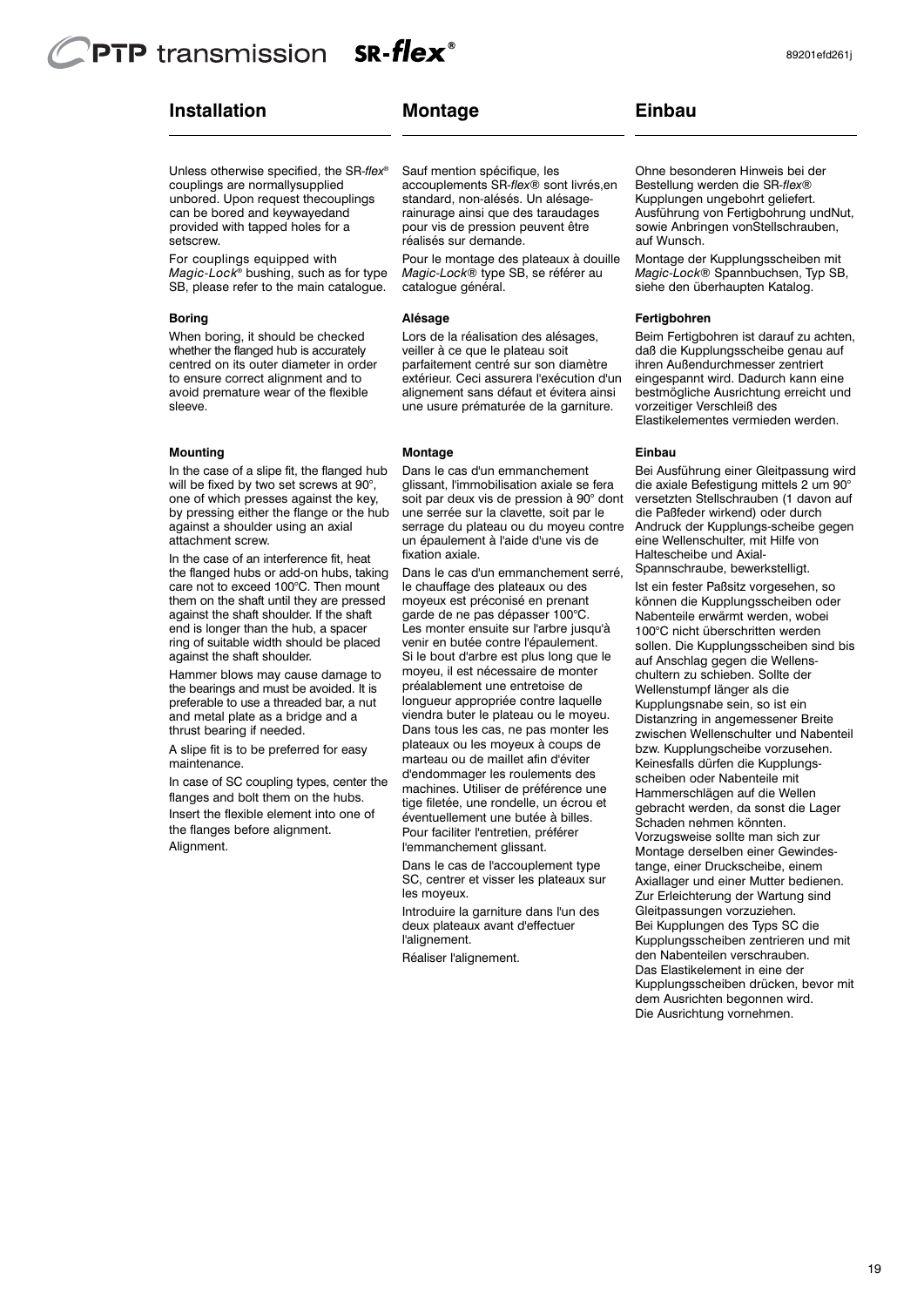# $SR$ -flex<sup>®</sup> **PTP** transmission

# **Installation**

# **Montage**

# **Einbau**

#### **Bore tolerances**

The flexible sleeve in PROCOUPLAN type JXC is open and can thus be replaced by simply sliding the hubs along the shaft without disturbing the alignment of the connected equipment. We recommend the use of the following tolerances :

G7 for D1 or  $D2 \leq 30$  mm

F7 for D1 or D2 > 30 mm

and two locking screws at 90° with one over the coupling keyway.

#### **Tolérances sur les alésages**

Les garnitures en PROCOUPLAN de type JXC sont ouvertes permettant leur changement grâce à un simple coulissement des plateaux sur les arbres sans désalignement des machines.

Pour cela, nous conseillons des tolérances sur les alésages :

G7 pour D1 ou  $D2 \leq 30$  mm

F7 pour D1 ou  $D2 > 30$  mm et l'utilisation de 2 vis de pression à 90° dont une en appui sur la clavette.

#### **Bohrungstoleranzen**

Die geschnitete Elastikelemente aus PROCOUPLAN typ JXC können ausgewechselt werden, ohne deshalb die Wellen versetzen zu müssen, vorausgesetzt, die Kupplungsscheiben können auf den Wellen verschoben werden.

Wir empfehlen deshalb die Ausführung der Fertigbohrungen in den Toleranzen : G7 für D1 oder D2 ≤ 30 mm

F7 für D1 oder D2 > 30 mm

und die Vorsehung von 2 Stell schrauben um 90°, davon 1 in der Nut.

# **Alignment**

# **Alignement**

# **Ausrichtung**

Align taking care to comply with the instructions of the main catalogue and the maximum Δ values below.

Réaliser l'alignement en prenant soin de respecter les indications du catalogue général avec les valeurs maximum Δ ci-dessous.

Die Ausrichtung unter Mitbeachtung der Vorschriften auf dem überhauptem Katalog und ausgehend von nachstehenden Fehler-Maximalwerten Δ vornehmen.







|         | Size<br><b>Taille</b> | ≏                        | 4    | 5                        | 6          |        | 8      | 9        | 10         | 11         | 12       | 13       | 14       | 16                       |
|---------|-----------------------|--------------------------|------|--------------------------|------------|--------|--------|----------|------------|------------|----------|----------|----------|--------------------------|
|         | <b>Baugröße</b>       |                          |      |                          |            |        |        |          |            |            |          |          |          |                          |
|         | E AE                  | 12±1                     | 18±1 | $22 + 1.5$               | $26 + 1.5$ | $30+2$ | $33+2$ | $40\pm2$ | $46 + 2.5$ | $53 + 2.5$ | $64 + 3$ | $73\pm3$ | $88 + 3$ | $125 + 4$                |
| $(b-a)$ | <b>JX</b>             | 0.9                      | 1.1  | 1.4                      | 8.1        | 2,1    | 2,4    | 2,8      | 3,3        | 3,8        | 4.5      | 5,0      | 6,2      | 8,4                      |
|         | JH & SH               | -                        | -    | -                        | 0,4        | 0,5    | 0,6    | 0,7      | 0,8        | 0,9        | 1,0      | .25      | 1,50     | $\overline{\phantom{0}}$ |
| Δr      | <b>JX</b>             | 0.25                     | 0.25 | 0,4                      | 0,4        | 0,5    | 0,5    | 0.65     | 0.65       | 0,8        | 0,8      | 1.0      | 1.1      | 1,6                      |
|         | JH & SH               | $\overline{\phantom{0}}$ |      | $\overline{\phantom{a}}$ | 0,25       | 0,3    | 0,4    | 0,4      | 0,5        | 0,56       | 0,64     | 0,76     | 0,9      | $\overline{\phantom{a}}$ |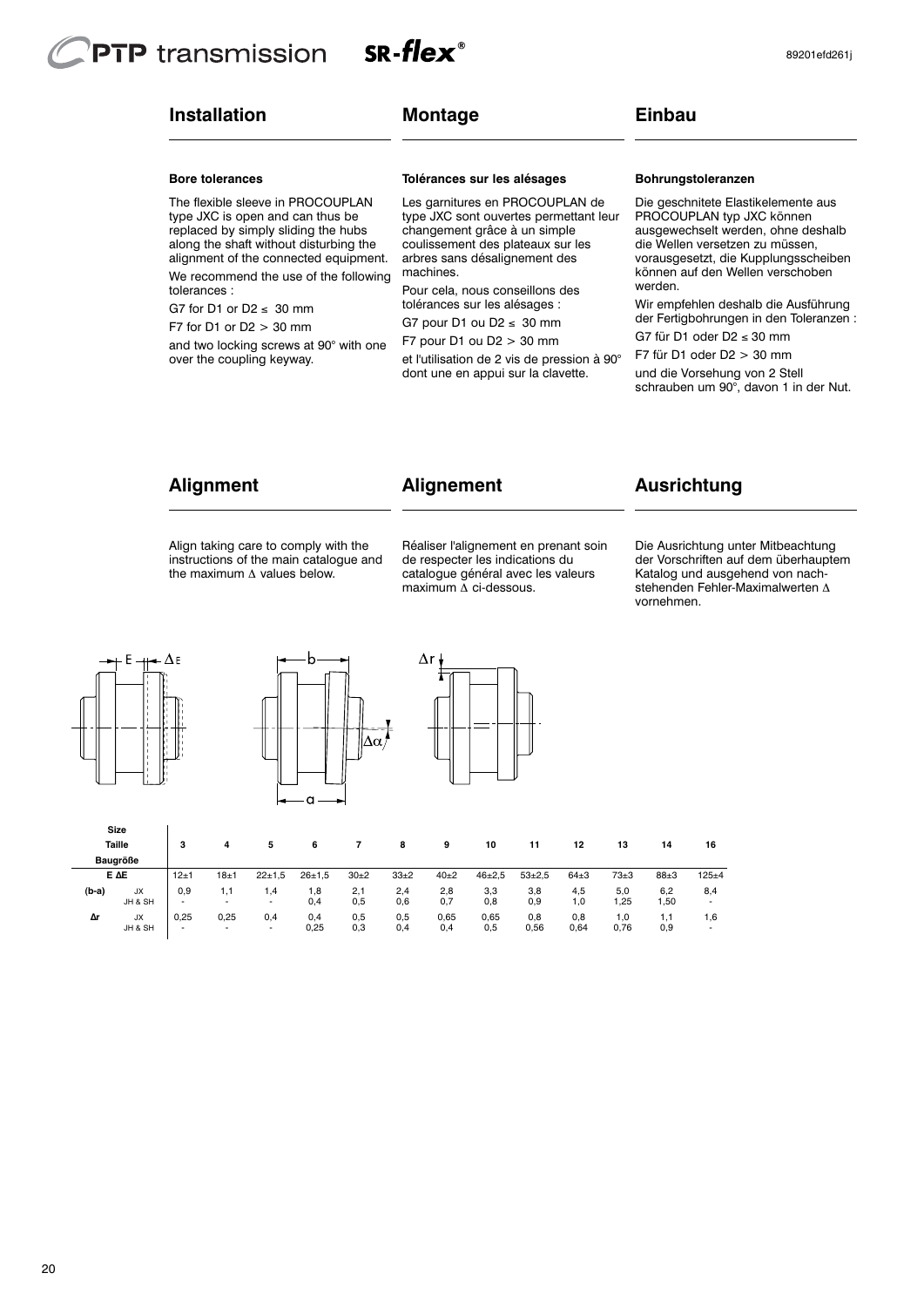the higher the rotational speed, the more stringent the alignment accuracy

In general, radial, angular, and in certain cases, axial misalignments

For misalignments not to induce an unacceptable aggregated fault, alignment adjustment shall not be made based on the values given in the catalogue or technical manuals.

Use a sturdy means to attach a dial indicator to a shaft or hub and read off the opposite hub's flange as shown

# **Alignment**

requirement.

occur simultaneously.

**Angular alignment**

# **Alignement**

Alignment significantly impacts the life cycle of transmission components. Shaft misalignment produces stress on the couplings and the engine and reduction gear box bearings and shafts, leading to damage. Moreover, L'alignement joue un rôle prépondérant sur la durée de vie des éléments d'une transmission. Un mauvais alignement des arbres,

produit un effort sur les accouplements et les roulements des arbres du moteur et du réducteur provoquant leur détérioration. De plus, l'accélération des vitesses de rotation augmente la précision nécessaire de l'alignement. En général, les défauts d'alignements radiaux, angulaires et dans certains cas, axiaux surviennent simultanément. Afin que ceux-ci n'induisent pas un défaut total non acceptable, le réglage de l'alignement ne devra pas afficher les valeurs maximales données dans le catalogue ou les notices techniques.

#### **Alignement angulaire**

Pour compenser un défaut d'alignement angulaire, fixer un comparateur solidement sur l'un des plateaux ou moyeux de sorte de le point de mesure soit effectué sur l'une des faces de l'autre plateaux ou moyeu.

# **Ausrichtung**

Die Lebensdauer von Antriebselementen wird in hohem Maße von der Güte ihrer Montage beeinflusst. Schlechte Wellenausrichtungen bewirken schädliche Kräfte auf die Kupplung sowie, damit einhergehend, nachteilige Lasteffekte auf die Wellenlager von Motor und Getriebe, so daß sie oft die Ursache von teuren Maschinenausfällen sind. Darüberhinaus erfordern hohe Drehzahlen auch eine Steigerung der Ausrichtungsgüte.

Im Allgemeinen treten radiale und winklige Ausrichtfehler, sowie in manchen Fällen auch axiale Wellenverlagerungen, gleichzeitig auf. Damit diese in ihrer Gesamtheit keine untragbare Höhe erreichen, dürfen die in den Katalogen bzw. Einbau-vorschriften angegebenen Maximalwerte nur anteilig herangezog werden.

#### **Winklige Ausrichtung**

Zur Prüfung der winkligen Ausrichtung ist auf einer der Kupplungshälften eine Meßuhr zu befestigen, deren Taster eine der Stirnflächen der anderen Kupplungshälfte berührt.

below.

With the indicator set to zero, check the shaft alignment by rotating the shaft and recording the maximum and minimum reading on the dial indicator. This values' difference should not exceed the published value (b-a) for each type of coupling.

#### **Radial alignment**

Use a sturdy means to attach a dial indicator to a shaft or hub and read off the opposite hub's external referenced diameter as shown below.

Le comparateur réglé à zéro, faire tourner l'arbre supportant le comparateur et relever les valeurs minimale et maximale affichées. Dans un premier temps, la différence de ces valeurs ne doit pas excéder la valeur (b-a) indiquée pour chaque type d'accouplement.

#### **Alignement radial**

Pour compenser un défaut d'alignement radial, fixer un comparateur solidement sur l'un des plateaux ou moyeux de sorte que le point de mesure soit effectué sur la circonférence de l'autre plateaux ou moyeu.

Nach Justierung der Anzeige auf Null ist die meßuhrtragende Welle zu drehen, wobei die minimalen und maximalen Abweichwerte aufzunehmen sind. Die Differenz dieser Werte muß durch Verbesserung der Wellenausrichtung auf ein geringstmögliches Maß des für den betreffenden Kupplungstyp zulässigen Maximalwertes (b-a) gebracht werden.

#### **Radiale Ausrichtung**

Zur Prüfung der radialen Ausrichtung ist auf einer der Kupplungshälften eine Meßuhr zu befestigen, deren Taster den Aussendurchmesser der anderen Kupplungshälfte als Meßpunkt nimmt.



With the indicator set to zero, check the shaft alignment by rotating the shaft and recording the maximum and minimum reading on the dial indicator. This values' difference should not exceed the published value Δr for each type of coupling.

Le comparateur réglé à zéro, faire tourner l'arbre supportant le comparateur et relever les valeurs minimale et maximale affichées. Dans un premier temps, la différence de ces valeurs ne doit pas excéder la valeur indiquée pour chaque type d'accouplement.

Nach Justierung der Anzeige auf Null ist die meßuhrtragende Welle zu drehen, wobei die minimalen und maximalen Abweichwerte aufzunehmen sind. Die Differenz dieser Werte muß durch Verbesserung der Wellenausrichtung auf ein geringstmögliches Maß des für den betreffenden Kupplungstyp zulässigen Maximalwertes Dr gebracht werden.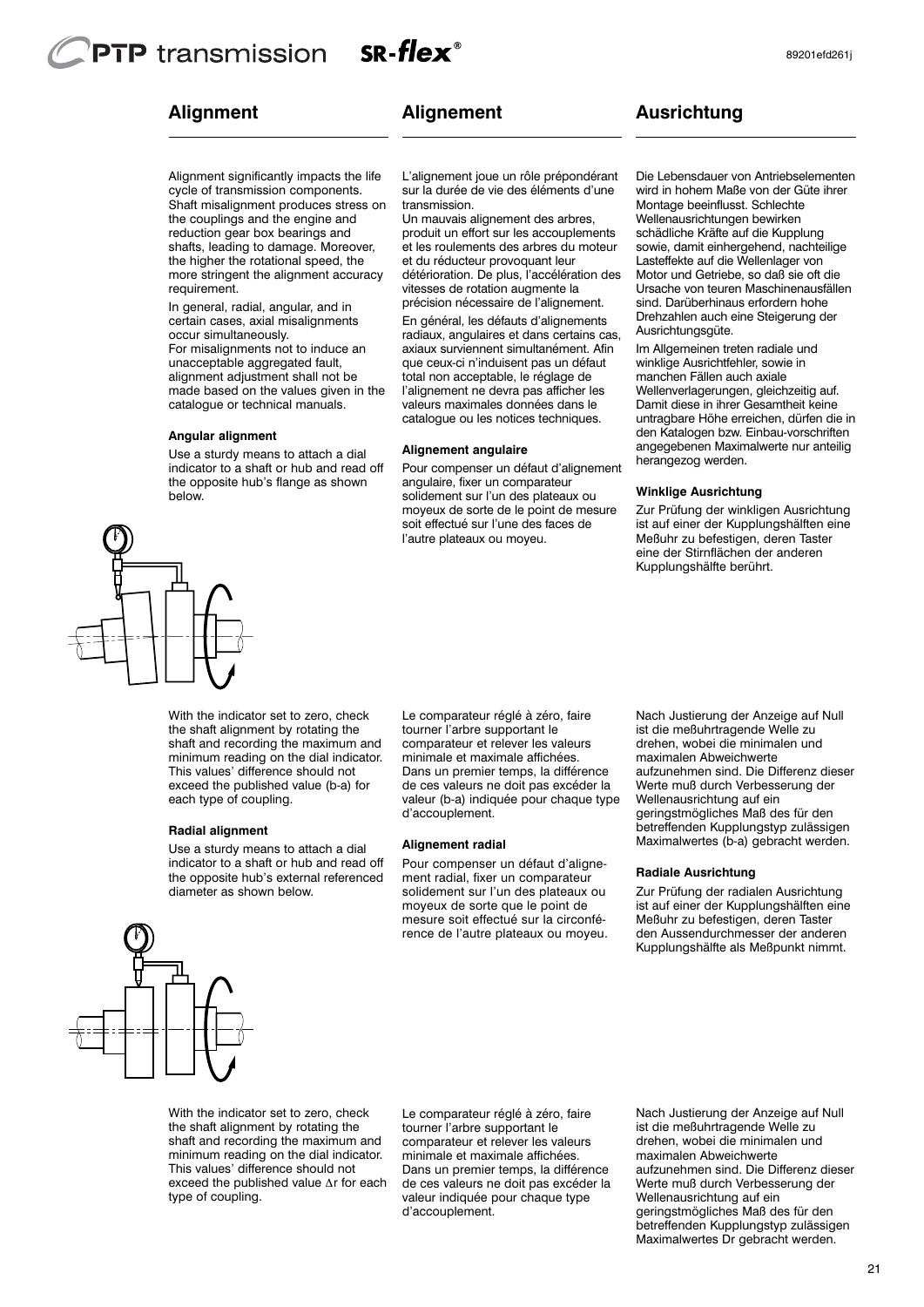**PTP** transmission

# **Alignment**

# **Alignement**

 $SR$ -flex

**Alignement axial**

pied à coulisse.

d'accouplement.

où :

Relever chaque valeur de

excéder 1, c'est à dire :

relevée

relevée

max.

max.

Pour compenser un défaut d'alignement axial, mesurer l'écartement entre les plateaux ou moyeux à l'aide d'un

Dans un premier temps, la valeur relevée doit correspondre à la côte E, avec une tolérance maximum ΔE, indiquée pour chaque type

désalignement, faire le rapport de cette valeur par la valeur maximum indiquée. La somme de ces rapports ne doit

dr = valeur de désalignement radial

Δr = valeur de désalignement radial

 $\Delta E$  = valeur de désalignement axial

 $d\alpha$  = valeur de désalignement angulaire relevée  $\Delta \alpha$  = valeur de désalignement angulaire max.  $dE$  = valeur de désalignement axial

# **Ausrichtung**

#### **Axial alignment**

To ensure proper axial spacing between hubs, it is necessary to make a measurement as shown below.



The value read should not exceed the published dimension E with its corresponding tolerance Δ<sup>E</sup> for each coupling.

Record each misalignment value, calculate the ratio of this value by the maximum indicated value. The sum of these ratios shall not exceed 1 :

## **dr/**Δ**r + d**α**/**Δα **+ dE/**Δ**<sup>E</sup>** ≤ **1**

 $dr/\Delta r$ 

 $\overline{1}$ 

#### where :

- $dr =$  recorded radial misalignment value
- $\Delta r$  = max. radial misalignment value  $d\alpha$  = recorded angular misalignment value
- $\Delta \alpha$  = max. angular misalignment value
- $dE$  = recorded axial misalignment value
- $\Delta E$  = max. axial misalignment value

Readjust the alignment if this sum is greater than 1.



Using the graph above, alignment is correct if the plotted point is found below the dE/Δ<sup>E</sup> desired.

Misalignment measurements shall be made in two perpendicular planes, and verification measurements shall be made at four points located 90° apart.

Checking for proper alignment is best done after the equipment warmed up.

Se servir du graphique ci-dessus pour déterminer si l'alignement est correct. Pour cela, porter en abcisse la valeur du rapport da/Δα obtenue et en ordonnée la valeur du rapport dr/Δr. L'alignement est correct si

l'intersection des perpendiculaires aux axes tirées de ces points est placée en dessous de la droite dE/Δ<sup>E</sup> considérée.

Réaliser les mesures et les vérifications sur quatre points à 90°. Vérifier les réglages lorsque la machine est chaude.

#### **Axiale Ausrichtung**

Zur Prüfung der axialen Ausrichtung ist die Distanz zwischen den zwei Kupplungshälften mittels Schieblehre zu messen.

Der gemessene Wert muß dem für den betreffenden Kupplungstyp vorgeschriebenen Maß E, bei geringstmöglicher Ausnutzung der Toleranz ΔE, entsprechen.

Nach jeder Ausrichtungsoperation ist der effektive Fehlermesswert durch den jeweils entsprechenden maximalen Messwert zu dividieren . Die Summe der Ergebnisse darf 1 nicht überschreiten, d.h. :

#### wobei :

- dr = Messwert des radialen Fehlers
- Δr = Maximalwert des radialen Fehlers
- $d\alpha$  = Messwert des winkligen Fehlers  $\Delta \alpha$  = Maximalwert des winkligen
- Fehlers
- dE = Messwert des axialen Fehlers
- Δ<sup>E</sup> = Maximalwert des axialen Fehlers

Die Ausrichtungen müssen in jeden Fall verbessert werden, wenn die Ergebnissumme 1 überschreitet.

Die Überprüfung einer korrekten Gesamtausrichtung kann mit Hilfe obigen Diagrammes erfolgen. In der Abszissenachse den Wert von d $\alpha/\Delta\alpha$ , in der Ordinatenachse den Wert von dr/Δr eintragen. Die Ausrichtung ist korrekt, wenn der Schnittpunkt der von diesen Werten rechtwinklig ausgehenden Geraden unterhalb der Linie des maximal zulässigen Wertes dE/Δ<sup>E</sup> liegt.

Die Prüfmessungen sind an mindestens vier umfangsverteilten und abstandsgleichen Stellen und bei betriebswarmen Maschinen durchzuführen.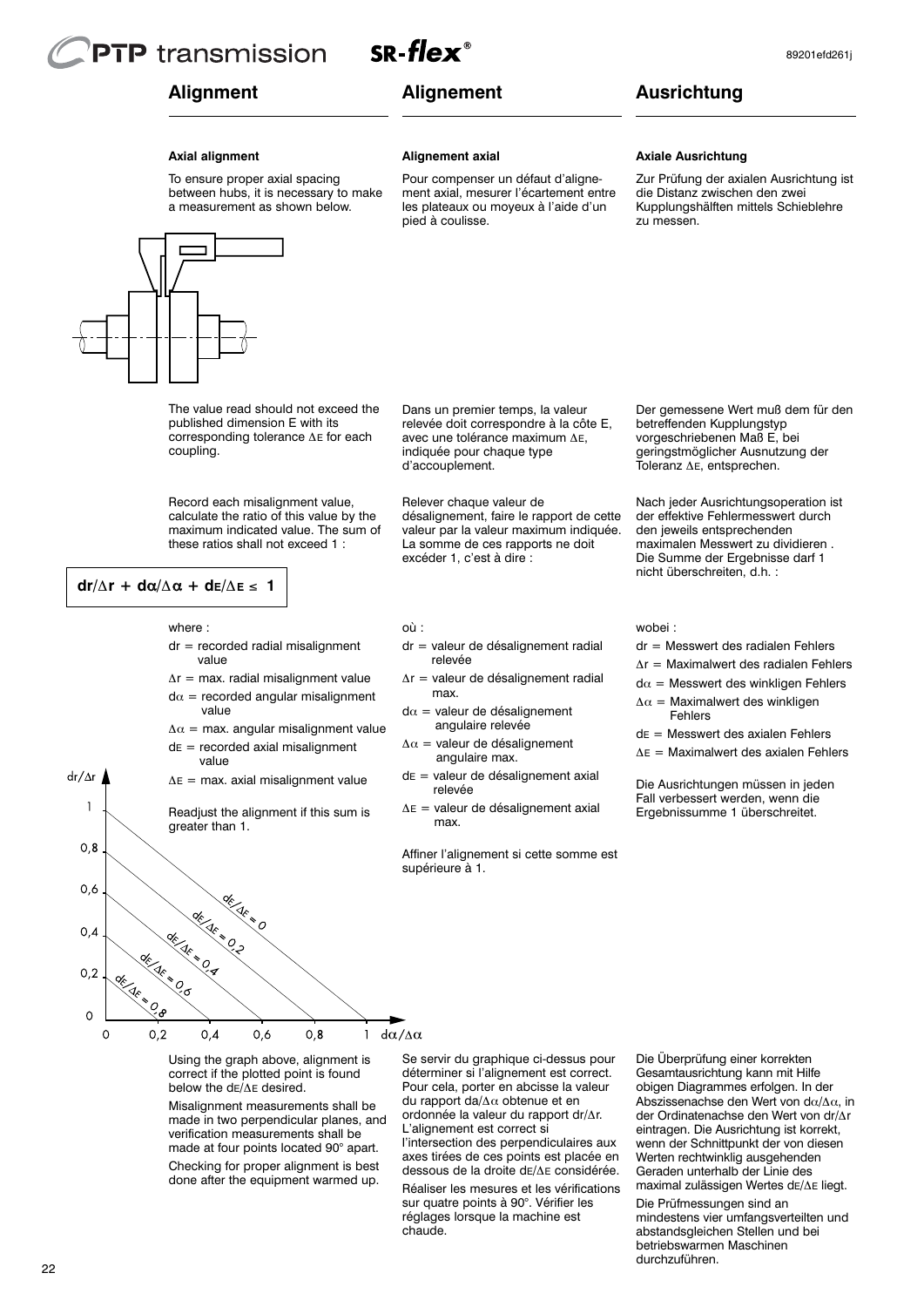# $SR$ -flex<sup>®</sup> **PTP** transmission

# **Maintenance**

## **Maintenance**

# **Wartung**

89201efd261j

sleeve tears. flexible sleeve align axially or if flexible sleeve when the durability lineson the involves replacing only the flexible Maintenance of the SR*-flex*®coupling

loosening its setscrew. sleeve after moving one hub axially by flexible sleeve (SE or SH), remove the • When using the JXC or two pieces

the flexible sleeve. between the internal flange face and A clearance will thereby, be allowed flange so as to maintain the distance E. fixed flange and position the other Place the new flexible sleeve into the

and realign the equipment. equipment, replace the flexible sleeve fits move one of the connected sleeve types JX, JH and interference • Couplings with monoblock flexible

same time. flanges and the flexible element at the respective hub and withdraw both retaining both flanges on their • SC couplings : Remove the screws

Fix the flanges with the bolts. the assembly between the two hubs. Replace the flexible sleeve and install

Check for good alignment.

l'accouplement. l'accouplement ou lors de la rupture de de vie se retrouve dans l'axe de sa garniture dès que le repère dedurée SR*-flex*® se limite au remplacement de La maintenance de l'accouplement

la garniture en l'ouvrant. dévissant les vis de pression et retirer axialement l'un des plateaux en parties (SE ou SH), déplacer garniture ouverte JXC ou en deux • Dans le cas d'un accouplement à

plateaux et la garniture. fonctionnement entre le fond des d'écartement E afin de laisser un jeu de l'autre plateau en respectant la cote 16) dans le plateau fixe et rapprocher (avec son anneau pour les tailles 12 et Mettre en place la nouvelle garniture

procéder à un nouvel alignement. des machines, remplacer la garniture et emmanchements serrés, déplacer une garniture monobloc types JX, JH et des • Dans le cas d'un accouplement à

garniture en même temps. l'ensemble des deux plateaux et plateaux sur leur moyeu et retirer SC, enlever les vis maintenant les deux • Dans le cas des accouplements type

Vérifier le bon alignement. Fixer les plateaux avec les vis. l'ensemble entre les deux moyeux. Remplacer la garniture et remettre

# **Responsibility**

The dimensions given in this catalogue are subject to change without notice. Final dimensions can be obtained on request.

The torques and all other values specific to the indicated couplings correspond to the definitions of standard NF-E 22613 or DIN 740-2. These values are valid subject to correct mounting, in accordance with our mounting and maintenance instructions. It is up to the user to determine the appropriate shaft-to-hub connection (key, shrink-on collar) for correct torque transmission.

The bores and axial attachments are made at the client's request, subject to our manufacturing capabilities, **PTP** INDUSTRY assuming no responsibility.

It is up to the client to check on the type of balancing provided at shaft level. In the case balancing is provided with a full key, please specify that coupling should be balanced without the key.

# **Responsabilité**

Les dimensions indiquées dans ce catalogue sont sujettes à toute modification sans préavis. Les dimensions définitives peuvent être obtenues sur demande.

Les couples et toutes autres valeurs spécifiques des accouplements indiqués correspondent aux définitions de la norme NF-E 22613. Ils ont valeurs sous conditions d'un

montage correct respectant nos instructions de montage et de maintenance. Il appartient au client lui même de déterminer le moyen convenable de liaison arbre/moyeu (Clavette, frette, etc.) pour la transmission correcte du couple.

Les alésages et les fixations axiales sont réalisés suivant la demande du client sous réserve de nos possibilités de fabrication et n'engagent en rien la responsabilité de **PTP** INDUSTRY.

Il appartient au client de s'assurer de la nature de l'équilibrage réalisé au niveau de l'arbre. Dans le cas où cet équilibrage est réalisé avec clavette entière, il convient de mentionner que l'accouplement doit être équilibré sans clavette.

Verschleißerscheinungen zeigt. Elastikelementes, sobald dieses beschränkt sich auf den Austausch des Die Wartung der SR-*flex*® Kupplung

Stellschrauben entnommen. einer Nabe nach dem Lösen der Element durch axiales Verschieben Ausführung (SE oder SH) wird das Ausführung JXC oder der zweiteiliger • Bei Verwendung der geöffneten

und Element bestehen bleiben muß. zwischen Innenfläche des Flansches des Maßes E zu achten, da ein Spalt geschoben. Dabei ist auf Einhaltung wird in die ursprüngliche Position Flansch eingesetzt. Der andere Flansch Größen 12 und 16) wird in den fixierten Das neue Element (ggf. mit Haltering

ersetzen und neu ausrichten. verschieben ; das Elastikelement : Angebundene Maschinenteile festem Paßsitz der Kupplungsscheiben Elastikelement, Typ JX, JH oder bei • Bei Kupplungen mit einteiligem

fest anziehen. einsetzen. Alle Verbindungsschrauben Einheit wieder zwischen die Nabenteile Das Elastikelement ersetzen und die Elastikelement herausnehmen. Kupplungsscheiben mitsamt dem scheiben entfernen. Die zwei Nabenteilen und den Kupplungs-Verbindungsschrauben zwischen den • Bei Kupplungen des Typs SC alle

Richtige Ausrichtung prüfen.

## **Haftung**

Die in diesem Katalog gegebenen technischen Angaben sind unverbindlich und können jederzeit geändert werden. Verbindliche Daten bestätigen wir auf Wunsch.

Die angeführten Drehmomente und anderen spezifischen Kennwerte der Kupplungen entsprechen den Definitionen der Norm DIN 740-2.

Sie gelten unter der Voraussetzung fachgerechter Montage, unter Einhaltung unserer Einbau- und

Wartungsvorschriften. Die Verbindungen "Welle zu Nabe" gehören zum

Verantwortlich-keitsbereich des Kunden. Insbesondere ist von seiner Seite zu gewährleisten, daß an diesen Stellen die

Art und Anzahl der Mittel der Drehmomentmitnahme (Paßfedern, Schrumpfscheiben, Spannsätze, o.ä.), ausreichen.

Die Fertigbohrungen, sowie gegebenenfalls erforderlichen Axial-sicherungen (Stellschrauben, Druckscheiben, o.ä.) werden nach Kundenwunsch - vorbehaltlich unseren Fertigungsmöglichkeiten ausserhalb des Haftungsrahmens von **PTP** INDUSTRY realisiert.

Es liegt am Kunden den Auswuchtungszustand seiner Wellen mitzuberücksichtigen. So ist, wenn die Auswuchtung der Welle bereits mit Paßfeder vorgenommen wurde, von seiner Seite auf eine Auswuchtung der Kupplung "mit Nut - ohne Paßfeder" hinzuweisen.